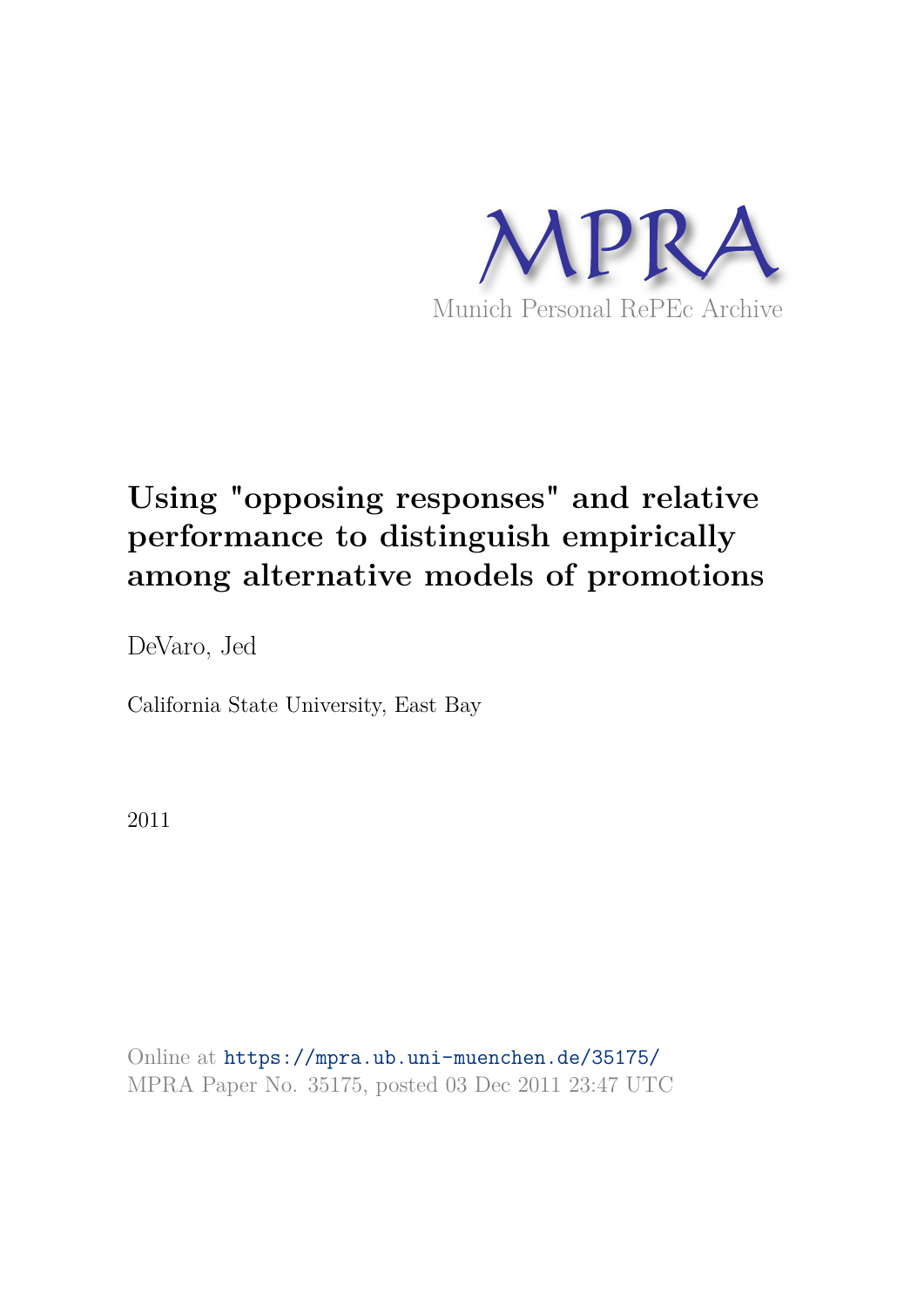# **Using "Opposing Responses" and Relative Performance To Distinguish Empirically Among Alternative Models of Promotions**

by

Jed DeVaro\*

Department of Management and Department of Economics College of Business and Economics California State University, East Bay Hayward, CA 94542 Phone: (510)885-3289 E-mail: [jed.devaro@csueastbay.edu](mailto:jed.devaro@csueastbay.edu)

November 15, 2011

**Abstract**: Applying a simultaneous-equations estimation approach that accounts for both worker and firm behavior, I show that six alternative promotion models can be empirically distinguished to a greater extent than previously thought. I show that classic tournaments, market-based tournaments, and performance standards can be sharply distinguished when promotions induce worker effort. I also show that market-based tournaments with effort choices can be sharply distinguished from those with human capital investments. A key insight is that an empirical test can be based on the "opposing responses" property whereby workers and firms adjust their choice variables in opposite directions when the stochastic component of worker performance changes. Finally, I propose a new approach – also requiring simultaneous equations – for empirically distinguishing between classic tournaments and market-based tournaments with human capital investments, showing that the two models differ in their predictions regarding the average wage between job levels.

JEL codes: M50, M51

l

<sup>\*</sup> I am particularly grateful to Mike Wagner, Mike Waldman, and Jan Zábojník for e-mail exchanges that considerably developed this work. Other readers whose helpful feedback I gratefully acknowledge include Martin Farnham, Suman Ghosh, Mike Gibbs, Kaj Gittings, Oliver Gürtler, Fidan Ana Kurtulus, Ed Lazear, and Hideo Owan.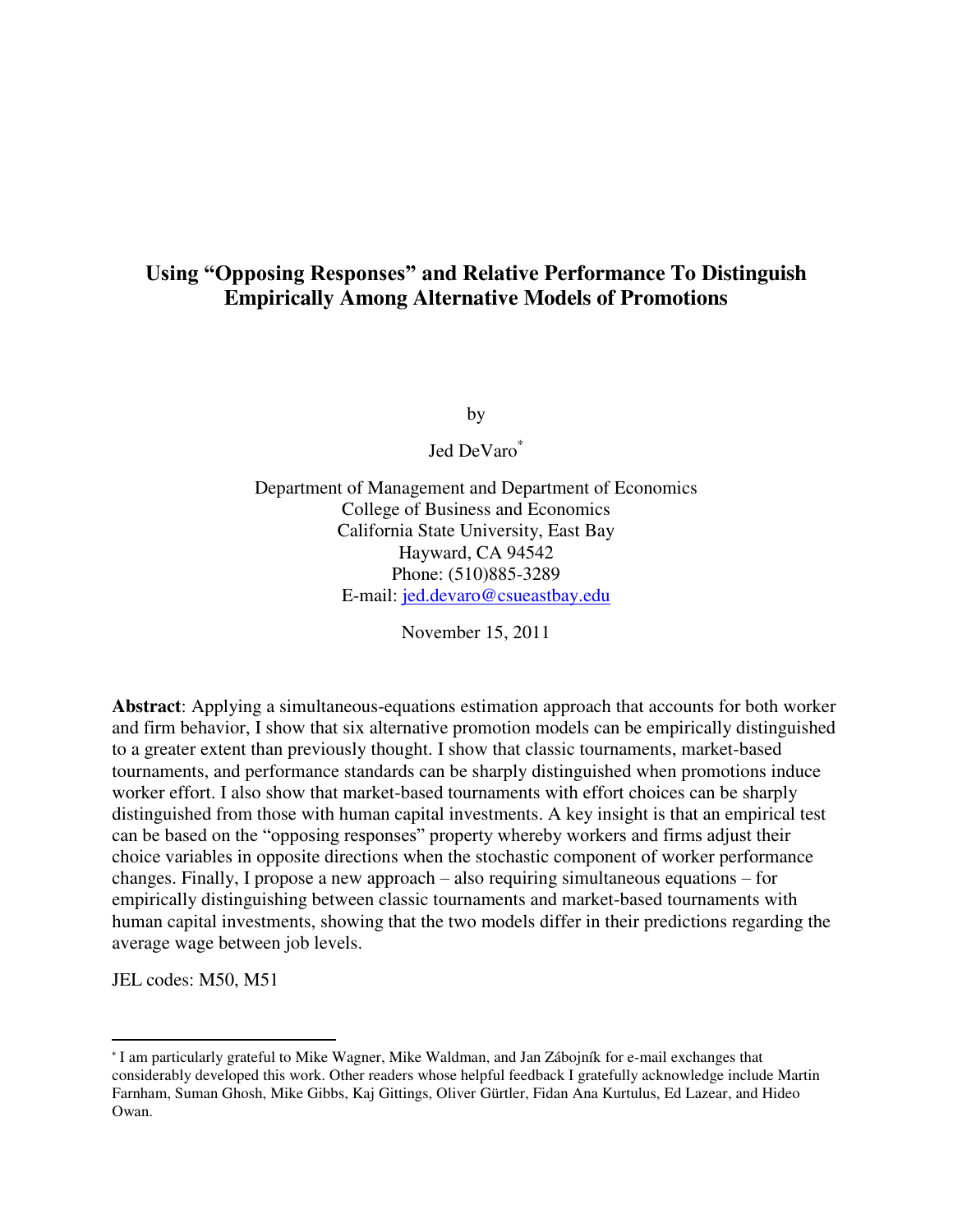# **1. Introduction**

 $\overline{a}$ 

 Promotions typically come with wage increases and with other features that workers desire.<sup>1</sup> For this reason, the prospect of future promotion creates incentives for workers to take actions to increase their chances of promotion. Such actions are usually performance enhancing and thus desirable from the employer's perspective.<sup>2</sup> This role of promotions as an incentives mechanism is one important consideration for the firm as it makes choices associated with the design and management of promotion systems. Another important consideration for the firm is optimal assignment of workers to jobs, which sometimes conflicts with the incentive-creating function of promotions as noted in Baker, Jensen, and Murphy (1988). The theoretical models that have been developed to shed light on these issues can be categorized by their assumptions about the nature of the job hierarchy, the choice variables of workers, and the extent to which the firm can pre-commit to compensation prizes given competitive pressure from other firms in the labor market.<sup>3</sup> Distinguishing among these competing models empirically is difficult given that their testable implications overlap substantially. This difficulty motivates the present study.

In this paper I show that the core theoretical models in the promotions literature can be empirically distinguished to a greater extent than previously thought. As depicted in Figure 1, two broad classes of models are "internal promotion competitions" characterized by fixed job slots and "performance standards models" characterized by flexible job slots. A fixed-slot job hierarchy is one with a limited number of managerial positions. For example, consider a twolevel job hierarchy with one managerial position and two subordinate positions, so that only one subordinate can be promoted. This scarcity of managerial positions automatically creates a zerosum internal promotion competition between the two subordinates. In contrast, if managerial job slots are flexible rather than fixed, it is possible that both subordinates can be promoted to the

<sup>&</sup>lt;sup>1</sup> Several papers that document the large wage increases that accompany promotions include Murphy (1985), Gerhart and Milkovich (1989), Lazear (1992), Main, O'Reilly, and Wade (1993), Baker, Gibbs, and Holmstrom (1994a,b), and McCue (1996).

 $2$  These actions may in some cases be unproductive or even destructive, as in the case of sabotage (e.g. Lazear 1989, Garvey and Swan 1992, Drago and Garvey 1998, Konrad 2000, Chen 2003, Kräkel 2005, and Gürtler 2008) or influence activity (e.g. Milgrom and Roberts 1988, Meyer, Milgrom, and Roberts 1992, Schaefer 1998, and Fairburn and Malcomson 2001).

 $3$  See Gibbons and Waldman (1999b), Lazear (1999), Prendergast (1999), Lazear and Oyer (2010), and Waldman (2010) for surveys.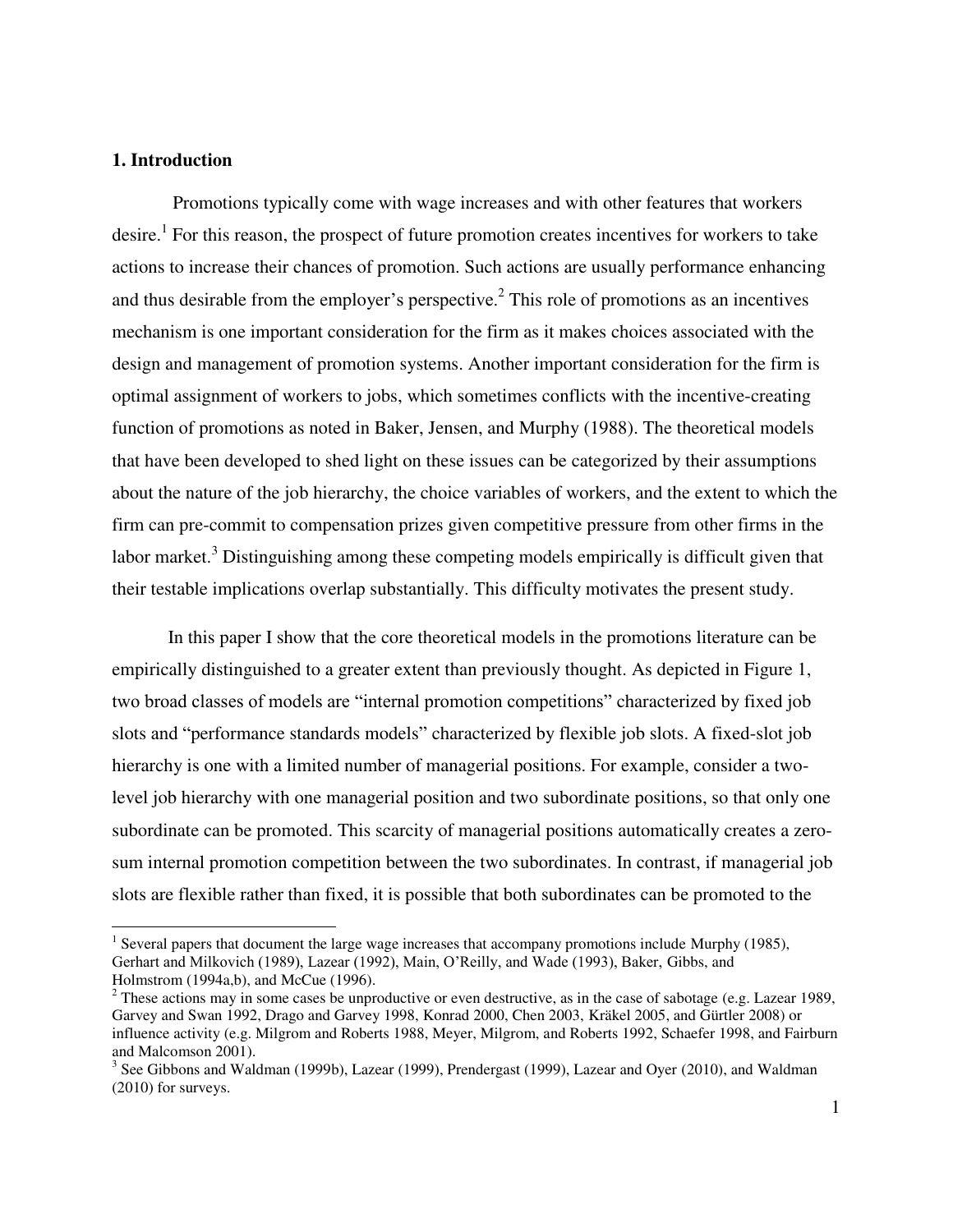level of manager, as long as their individual performances exceed a "performance standard" as discussed in Gibbs (1994, 1996).

Internal promotion competitions can be further classified into "classic tournaments" and "market-based tournaments" – using the terminology of Waldman  $(2011)$  – according to the mechanism by which wage spreads between job levels are generated. In classic tournaments, as first articulated in Lazear and Rosen (1981), firms strategically set wage spreads *ex ante* with the aim of eliciting the desired worker behavior, which is usually an effort choice. In market-based tournaments, wage spreads arise *ex post* as the outcome of a competitive bidding process in which an employer raises a promoted worker's wage to prevent the worker from being raided by competing firms that interpret observed promotions as signals of worker ability.<sup>4</sup> In such models, the worker's choice variable that affects performance (and thereby the promotion probability) is sometimes effort (as in Gibbs 1995 and Waldman 2011) and sometimes human capital investment (as in Zábojník and Bernhardt 2001 and Zábojník 2011).<sup>5</sup>

Performance standards models, like internal promotion competitions, can also be categorized by the worker's choice variable. Workers might choose an effort level as in Ghosh and Waldman (2010), a human capital investment as in Prendergast (1993), or nothing at all as in Waldman (1984a) and DeVaro and Waldman (2011). Performance standards models that do not incorporate any performance-enhancing worker choice do so as a simplification so as to focus on the assignment aspect of promotions as opposed to the incentive-creating aspect. Although some performance standards models do not incorporate a performance-enhancing worker choice, all tournament models incorporate such a choice. Thus, the two defining features of tournaments are fixed managerial job slots and endogenous, performance-enhancing worker choices.<sup>6</sup>

 A large empirical literature has endeavored to test the implications of the theoretical models depicted in Figure 1. The bulk of this literature has focused on testing the implications of

 $\overline{a}$ 

<sup>&</sup>lt;sup>4</sup> The seminal paper in this area is Waldman (1984a). Representative related papers include MacLeod and Malcomson (1988), Ricart i Costa (1988), Waldman (1990), Bernhardt (1995), Owan (2004), and Golan (2005).

<sup>&</sup>lt;sup>5</sup> Recent evidence in DeVaro and Waldman (2011) using data from the firm first analyzed in Baker, Gibbs, and

Holmstrom (1994a,b) suggests that in that firm the market-based wage-setting mechanism is empirically relevant.  $6$  A model type not depicted in Figure 1 and that is less often seen in the literature is one with fixed managerial slots but without a worker choice variable. A recent example is DeVaro and Morita (2011).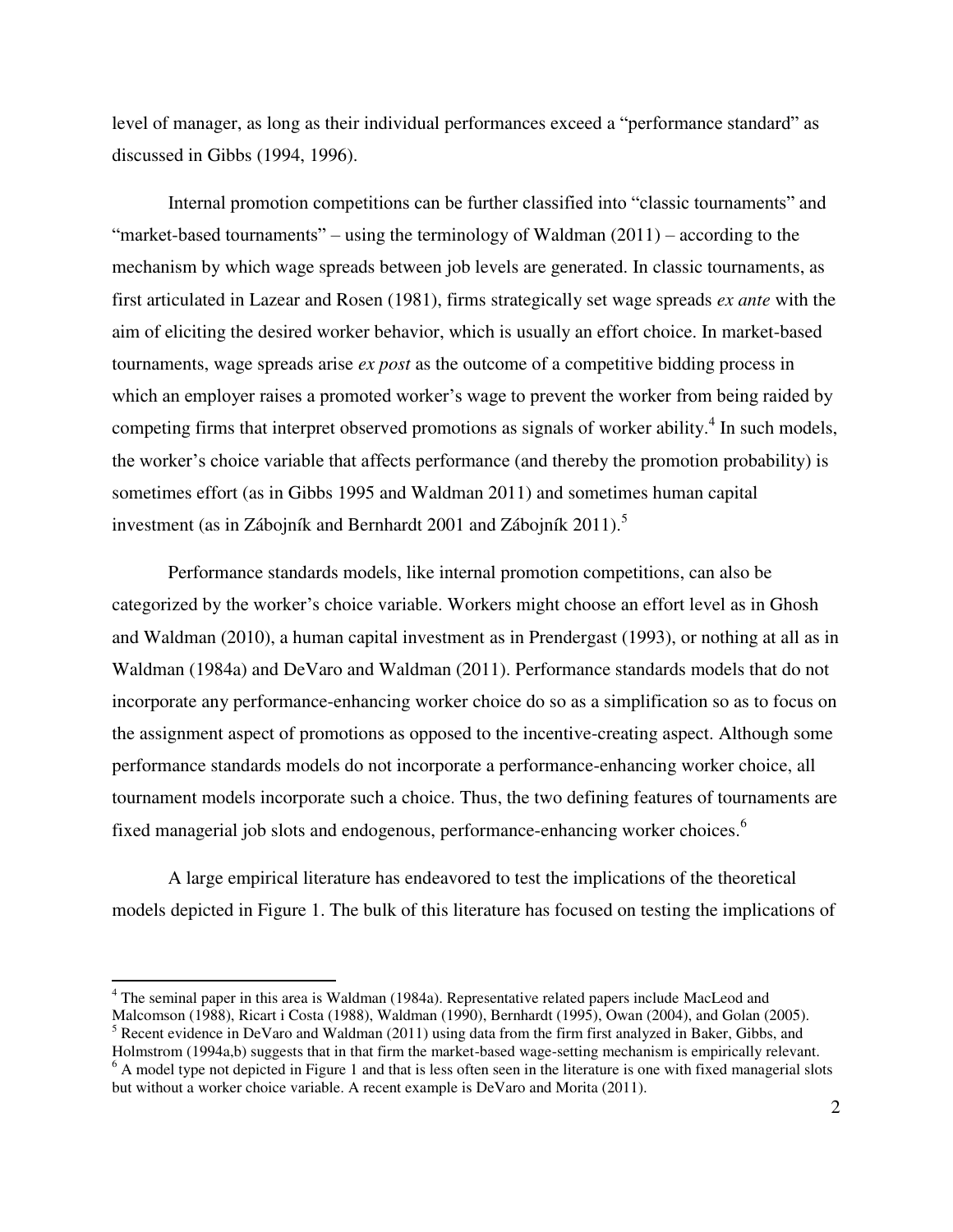classic tournaments, and much of the evidence has been consistent with that theoretical model.<sup>7</sup> The problem is that most of that evidence is also consistent with the other models in Figure 1. The near observational equivalence of these models is one of the most significant current challenges in the promotions literature and is the motivation for this study. The problem is well known. For example, Gibbs (1994) observes that the classic tournament model and the performance standards model are essentially observationally equivalent, and Waldman (2011) concludes that most of the existing evidence does not allow the classic and market-based tournament models to be distinguished.<sup>8</sup>

I show that two empirical tests are sufficient to distinguish among most of the six model types in Figure 1. The first test concerns whether promotions are determined by relative or absolute performance. When managerial job slots are scarce, this automatically creates internal promotion competitions among workers so that relative performance determines promotions. That is, an increase in worker i's performance, *ceteris paribus*, reduces worker j's chance of promotion, and *vice versa*. That would not be true with flexible managerial job slots in which any worker who performs sufficiently well can be promoted. In that case, absolute performance determines promotions, so that an increase in worker i's performance, *ceteris paribus*, has no effect on worker j's chance of promotion, and *vice versa*. This situation occurs in the performance standards models. Thus, one way to distinguish between the two main branches of Figure 1 is by investigating whether promotions are determined by relative performance or by absolute performance. The idea for such a test was mentioned in Gibbs (1994), and it was implemented empirically in DeVaro (2006a,b).

 The second test is based on a property I refer to as "opposing responses". The basic idea is as follows. Consider a parameter, θ, in one of the theoretical models in Figure 1. When the value of θ changes, this might induce adjustments in the choice variables of workers and the firm. If workers and the firm adjust their respective choice variables in opposite directions, the

 $\overline{a}$ 

<sup>&</sup>lt;sup>7</sup> Representative empirical papers include O'Reilly, Main, and Crystal (1988), Ehrenberg and Bognanno (1990a,b), Lambert, Larcker, and Weigelt (1993), Main, O'Reilly and Wade (1993), Knoeber and Thurman (1994), Eriksson (1999), Bognanno (2001), Audus, Barmby and Treble (2004), DeVaro (2006a,b), and Agrawal, Knoeber, and Tsoulouhas (2006).

 $8$  However, Waldman does argue that in the existing empirical literature there are some pieces of evidence that point in one direction or the other.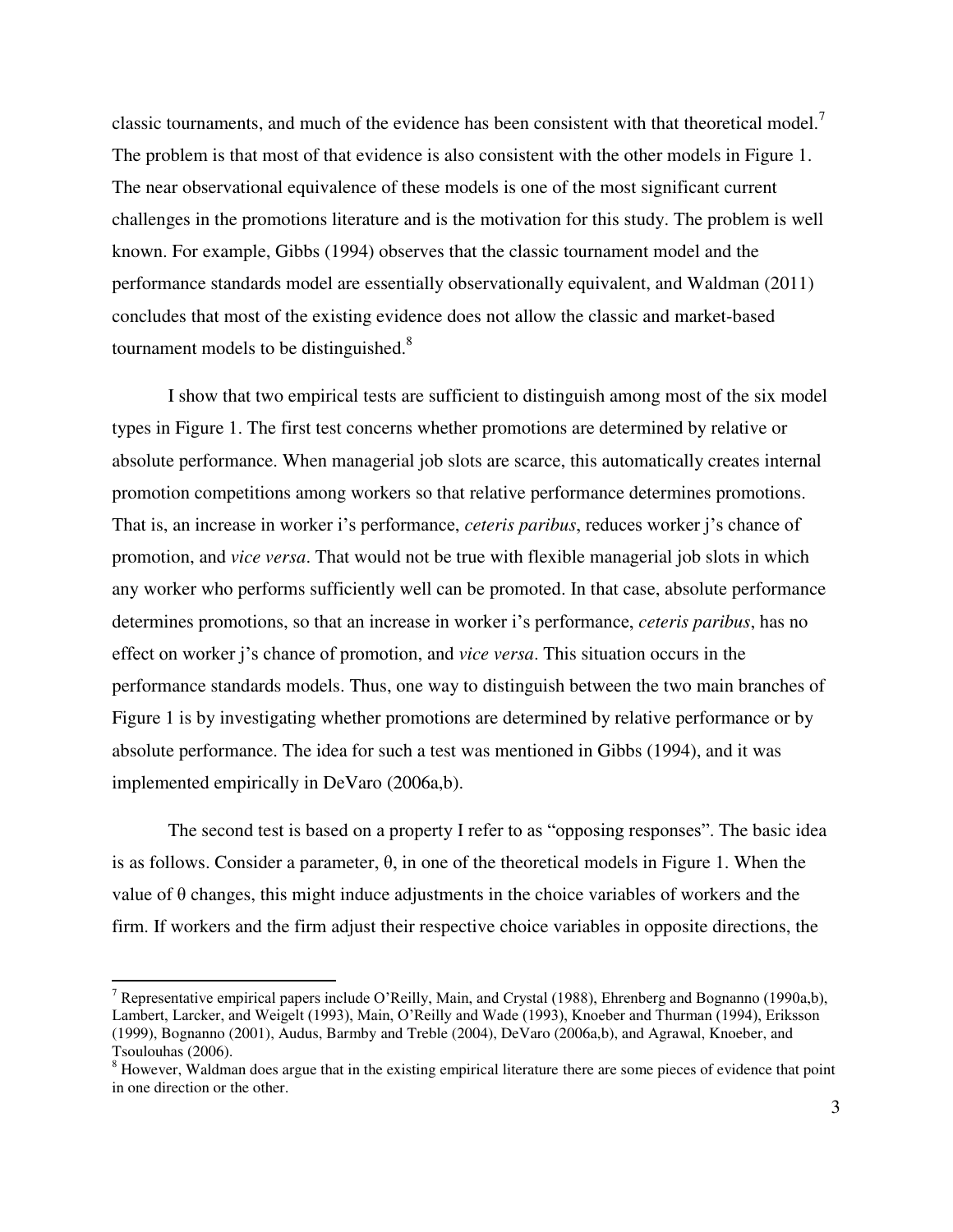opposing responses property holds. Otherwise, it does not. If the property holds in some of the models in Figure 1 but not in others, this creates the basis for an empirical test to distinguish among models. This approach requires the existence of a parameter that is common to all models the researcher wishes to compare. That requirement is satisfied in the case of Figure 1, given that individual worker performance (or output) is typically modeled to include a stochastic component. I focus on the variance of that stochastic component, and henceforth I refer to that variance as θ.

 As an example of opposing responses, consider the classic tournament model which exhibits the property based on the following logic. Consider a two-player tournament with homogeneous workers in which the higher-performing worker wins the promotion, with the prize for promotion being the wage spread between the winner's job and the loser's job. Let  $\theta$  denote the variance of the stochastic component of each worker's performance. When θ is large, worker performances (and therefore promotion outcomes) are largely random and are not affected much by the workers' (costly) effort choices. This *decreases* worker effort. Anticipating this, the firm *increases* the wage spread to "sweeten the pot" and offset the depressed incentives. In this context, the property of *opposing responses* arises from the fundamental assumption that firms strategically set wage spreads *ex ante* to induce effort.

If cross-sectional data on firms (or tournaments) are available that include information related to the choice variables of workers and firms, as well as information on  $\theta$  across firms, the opposing responses property can be empirically tested. The primary obstacle to conducting this test is that data on  $\theta$  are typically unavailable, given that  $\theta$  is inherently difficult to measure. However, DeVaro (2006a,b) showed how to conduct the test for classic tournaments even in the absence of data on θ, via an implied prediction on the sign of the cross-equation error correlation in a simultaneous-equations econometric model. Whereas those papers focused only on testing the predictions of the classic tournament model, in the present paper I determine whether the opposing responses property holds in each of the other five models in Figure 1. Thus, the present paper applies an existing empirical framework to answer a different set of questions. The new theoretical results of the present paper yield new interpretations of the empirical results from the earlier papers. Generating the new results concerning opposing responses requires either deriving

4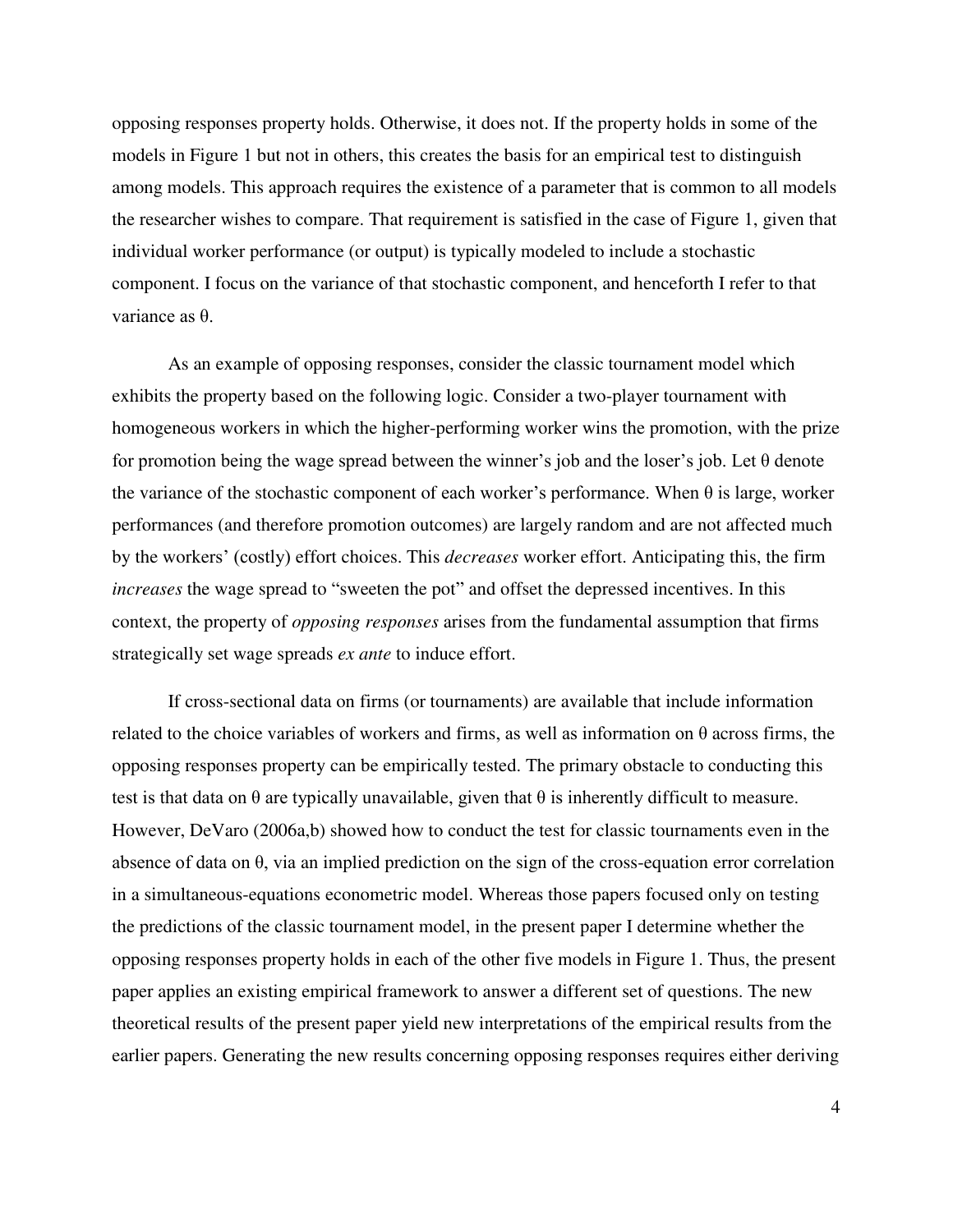new predictions from existing theoretical models or extending existing theoretical models in a way that will generate new predictions. This is because previous research has focused mainly on aspects of these models other than the responses of choice variables to shifts in  $\theta$ .

There are five new results. First, in the class of models in which promotions create incentives for effort, the opposing responses test and the relative-versus-absolute performance test together can distinguish among the three core promotions models in the literature, i.e. classic tournaments, market-based tournaments, and performance standards. Of particular interest is that the two types of tournament models (classic and market-based) can be sharply distinguished by the opposing responses property. Second, the two alternative ways to model market-based tournaments (i.e. worker effort choices or worker human capital investments) can also be sharply distinguished using opposing responses. Third, the performance standards models generally do not exhibit opposing responses, which offers another means (in addition to the relative-versus absolute performance test) of distinguishing the right branch of Figure 1 from classic tournaments. Fourth, opposing responses cannot distinguish classic tournaments with effort choices from market-based tournaments with human capital investments. Fifth, motivated by the fourth result, I derive a new empirical test that can distinguish between classic tournaments and market-based tournaments with human capital investments. The new test is based on the *average* wage between job levels instead of the wage *spread* between levels.<sup>9</sup>

After establishing the first four results, I explain how to conduct the empirical tests, showing that the empirical framework proposed in DeVaro (2006a,b) nests all of the models in Figure 1. Given the data that are typically available, the approach requires an empirical framework that simultaneously accounts for both worker and firm behavior via a system of equations. I then show that operationalizing the fifth new result requires a different systemsbased estimation approach. Such systems-based approaches are rarely seen in the promotions literature. Researchers instead focus on single-equation empirical models based either on firm behavior or on worker behavior in isolation but not on both simultaneously. An insight of this paper is that systems-based methods that simultaneously account for worker and firm behavior

 $\overline{a}$ 

<sup>&</sup>lt;sup>9</sup> In a two-level job hierarchy where  $W_m$  denotes the wage in the higher-level managerial job and  $W_s$  denotes the wage in the lower-level subordinate job, the "average wage between job levels" is  $(W_m + W_s)/2$  whereas the "wage spread between levels" is  $W_m - W_s$ .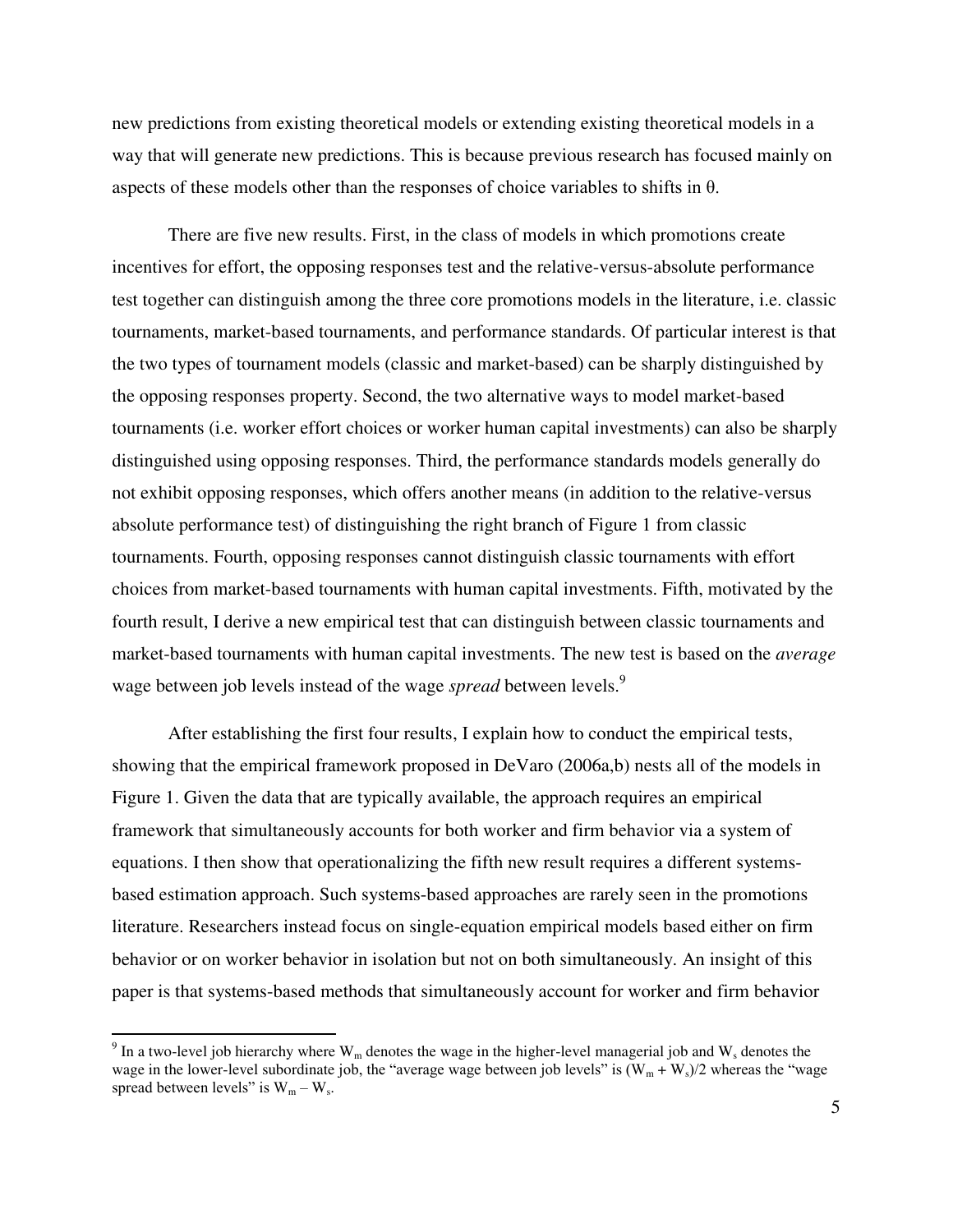offer a means of differentiating among alternative models of promotion that would otherwise appear observationally equivalent.

In related recent work, Waldman (2011) presents a detailed comparison of classic and market-based tournaments and provides the first evaluation of the extent to which the empirical evidence supports each model. Given that Waldman focuses only on the left branch of Figure 1, he does not consider the relative-versus-absolute performance test since it is unhelpful for his purpose. Furthermore, whereas I focus on the "opposing responses" prediction, Waldman focuses on other predictions such as those concerning the number of tournament contestants and the convexity of the wage structure within the firm. Although Waldman concludes that most of the evidence does not allow the two types of tournaments to be distinguished, he discusses some ways in which they might be distinguished, and I build on his discussion here. One result of the present paper is that market-based tournaments with endogenous effort choices (which are the primary market-based tournaments considered in Waldman 2011) can be sharply distinguished from classic tournaments using opposing responses. Another is that the new test I propose concerning the worker's expected wage allows market-based tournaments with human capital investments to be empirically distinguished from classic tournaments.

Given its focus on opposing responses to changes in  $\theta$ , this paper emphasizes the role of risk in the production environment in affecting worker and firm behavior and therefore observed outcomes. Although I focus on the effect of risk on worker decisions and wage spreads in the context of promotion schemes, the work relates in a natural way to a large literature that explores the effects of risk on the design of incentive contracts following original theoretical papers by Holmström (1979) and Shavell (1979). The literature that grew out of that work focuses on the observable implications (in terms of the compensation contracts employers choose) of variation in the degree of risk in the production environment and why the empirical literature has failed to consistently support a tradeoff between risk and incentive pay. Representative theoretical contributions include Zábojník (1996), Prendergast (2000, 2002), Baker and Jorgensen (2003), Raith (2003, 2008), Oyer (2004), Serfes (2005), and Rantakari (2008). Recent empirical tests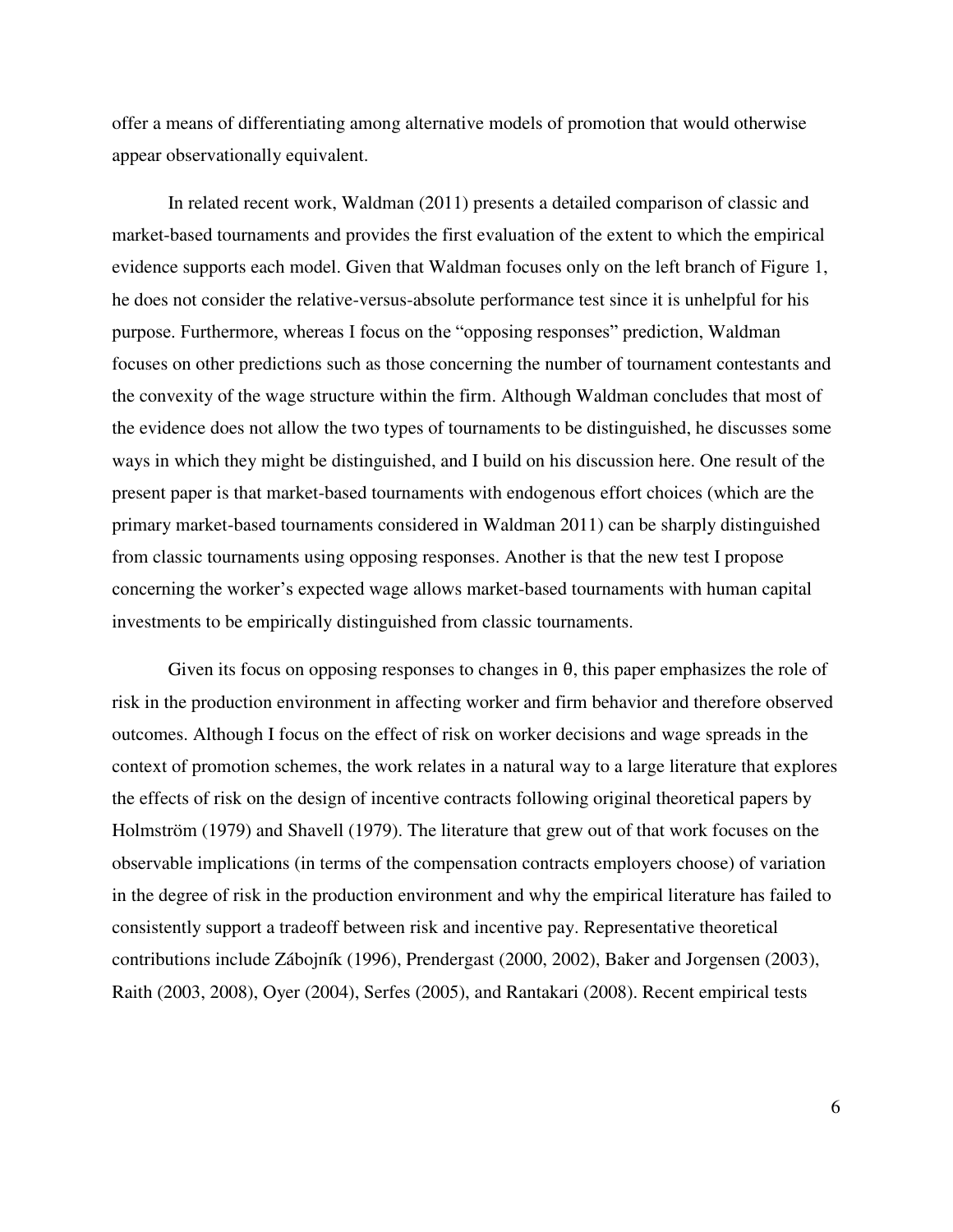include Foss and Laursen (2005), Oyer and Schaefer (2005), Wulf (2007), DeVaro and Kurtulus  $(2010)$ , and DeVaro and Prasad  $(2011)$ .<sup>10</sup>

# **2. Classic Tournaments With Endogenous Effort Choices**

Most of the classic tournament literature builds on the two-player model of Lazear and Rosen (1981) which assumes a two-level job hierarchy with one managerial job at the top and two subordinate positions at the bottom.<sup>11</sup> The performances of two identical, risk-neutral subordinates, denoted with subscripts i and j, depend linearly on effort, e, and noise, u, as follows:  $P_i = e_i + u_i$  and  $P_j = e_j + u_j$ , where  $u_i$  and  $u_j$  are distributed independently, symmetrically, and identically with variance  $\theta$ . The firm observes which subordinate has the higher performance and promotes that worker to the managerial position, retaining the other as a subordinate. Due to the fixity of the job slots, this promotion rule implies that promotions are based on relative performance.

Let  $W_m$  and  $W_s$  denote the wages in the managerial and subordinate jobs, respectively, where  $W_m$  >  $W_s$ . Both wages are chosen by the firm *ex ante* to elicit the optimal effort choices of subordinates. After observing  $W_m$  and  $W_s$ , subordinate i chooses  $e_i$  to maximize expected utility, i.e.  $pW_m + (1 - p)W_s - C(e_i)$ , where p is the probability that i wins (i.e. that  $P_i > P_j$ ), and  $C(e)$  is a cost function for which  $C(0) = 0$ ,  $C'(0) = 0$ ,  $C'(e) > 0$  for  $e > 0$ , and  $C''(e)$  for  $e > 0$ . Worker j's problem is symmetric. The first-order condition defining worker i's optimal effort,  $e_i^*$ , is:  $(W_m - W_s) \partial p / \partial e_i^* - C' (e_i^*) = 0$ 

The probability that subordinate i wins is  $p = G(e_i - e_i)$  where G is the cumulative distribution function for  $u_j - u_i$ , and  $\partial p/\partial e_i = g(e_i - e_j)$ . Symmetric equilibrium implies  $e_i^* = e_j^*$ , so the firstorder condition can be rewritten as:  $(W_m - W_s)g(0) = C'(e^*)$ . Two implications of this condition are worth noting. First,  $\partial e^*/\partial (W_m - W_s) > 0$ . Second,  $\partial e^*/\partial g(0) > 0$ , which implies  $\partial e^*/\partial \theta < 0$ .

 $\overline{a}$ 

<sup>&</sup>lt;sup>10</sup> Earlier empirical studies include Rao (1971), Anderson and Schmittlein (1984), Lambert and Larcker (1987), Kawasaki and McMillan (1987), Norton (1988), Martin (1988), John and Weitz (1989), Leffler and Rucker (1991), Allen and Lueck (1992), Lafontaine (1992), Garen (1994), Yermack (1995), Aggarwal and Samwick (1999), Core and Guay (1999), Conyon and Murphy (2000), Ackerberg and Botticini (2002), Mengistae and Xu (2004).

<sup>11</sup> Representative theoretical papers on classic tournaments include Green and Stokey (1983), Nalebuff and Stiglitz (1983), Malcomson (1984), Mookherjee (1984), O'Keeffe, Viscusi, and Zeckhauser (1984), Rosen (1986), Lazear (1989), Meyer (1991,1992), Chan (1996), Waldman (2003), and Tsoulouhas, Knoeber, and Agrawal (2007).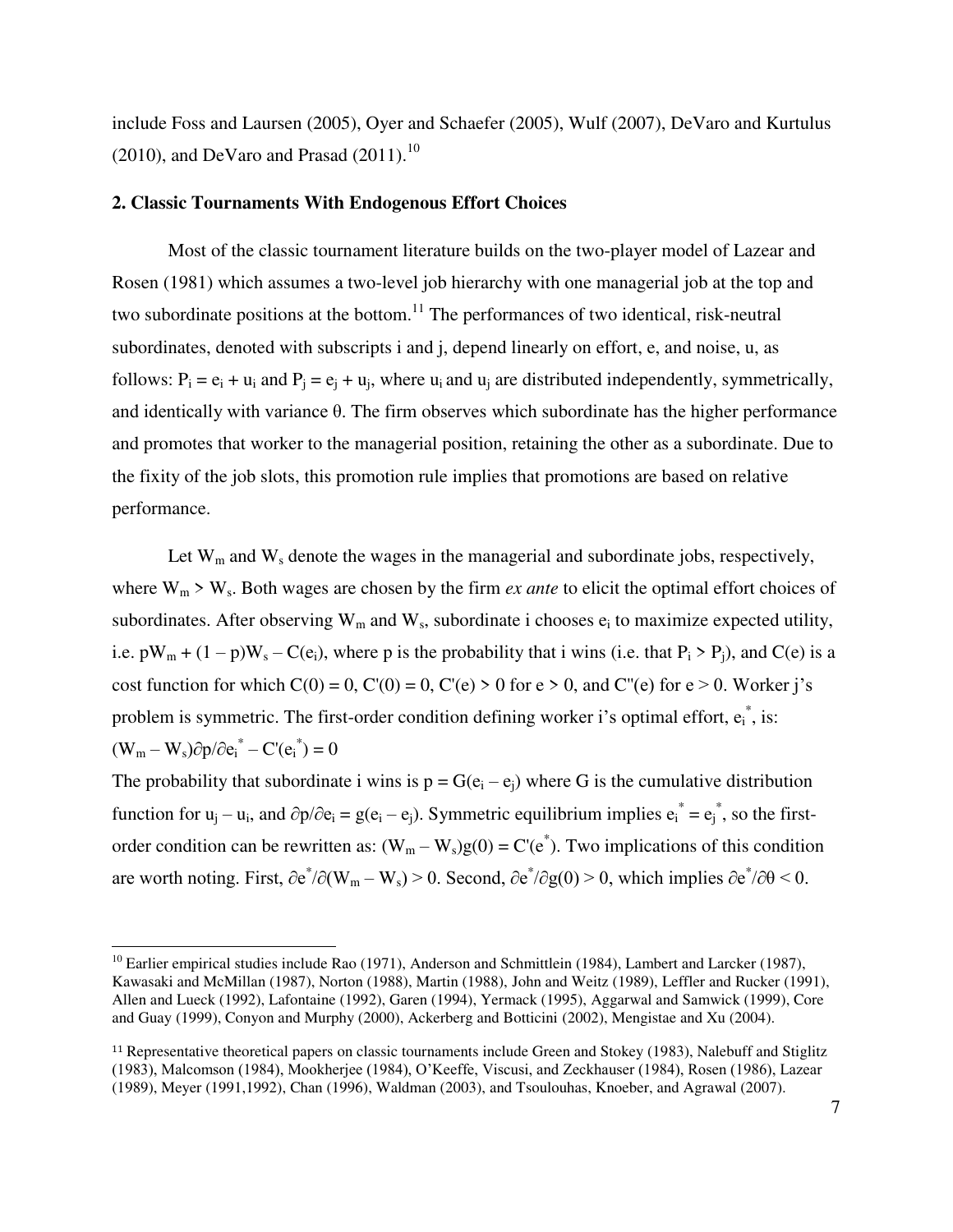The firm chooses  $W_m$  and  $W_s$  to maximize expected profit,  $E(\pi)$ , subject to incentive compatibility and participation constraints, yielding the following first-order conditions in which the output price is normalized to 1:

 $\partial E(\pi)/\partial W_m = (1 - C'(e))\partial e/\partial W_m = 0$  and  $\partial E(\pi)/\partial W_s = (1 - C'(e))\partial e/\partial W_s = 0$ . These and the worker's first-order condition together imply  $W_m - W_s = 1/g(0)$ . Note that  $\partial(W_m - W_s)/\partial g(0) \le 0$ , implying  $\partial S^* / \partial \theta > 0$  where  $S^*$  denotes the equilibrium spread. Given that  $(W_m - W_s)g(0) = 1$ , any change in g(0) induced by a change in  $\theta$  is offset by a change in the spread. Intuitively, the firm increases the generosity of the prize to offset the depressed incentives created by an increase in the importance of luck in determining performance.<sup>12</sup>

 To summarize, there are two important points of this section regarding classic tournaments. First, promotions are determined by relative performance. Second,  $\partial e^*/\partial \theta \leq 0$  and  $\partial S^* / \partial \theta > 0$  so that the choice variables of the workers and the firm are adjusted in opposite directions when  $\theta$  changes. This property of opposing responses arises naturally from the model's fundamental structure. It does not rely on distributional assumptions (other than symmetry) or on functional form assumptions other than the usual assumptions about C(e). It does, however, require that workers be roughly homogeneous in ability.<sup>13</sup> Note that  $e^*$  remains unchanged in response to changes in  $\theta$ , given that the effects of changes in  $\theta$  on g(0) and the spread are exactly offsetting. Thus, when we say that one requirement of opposing responses is that  $e^*$  decrease in response to an increase in θ, we mean holding the spread constant.

# **3. Performance Standards With Endogenous Worker Effort**

 $\overline{a}$ 

Gibbs (1994,1996) argues that there are good reasons for firms to use performance standards rather than tournaments to make promotion decisions. As seen in Figure 1, such

 $12$  Note that the result that the firm chooses the wage spread that yields the first-best level of effort relies on the assumption that workers are risk neutral. If the workers were risk averse then the employer would find it optimal to partially insure workers against income risk by choosing a smaller wage spread, which in turn results in an equilibrium effort level below the first best. However, even in this case the qualitative result of interest continues to hold in that increases in  $\theta$  induce the employer to increase the wage spread.

<sup>&</sup>lt;sup>13</sup> Tournaments with heterogeneous contestants are considered in Lazear and Rosen (1981) and O'Keeffe. Viscusi and Zeckhauser (1984) and in the empirical analysis of Levy and Vukina (2004). Worker effort depends on  $g(e_i$  $e_j$ ), where  $e_i - e_j$  is zero when contestants are homogeneous in ability but potentially nonzero when contestants are heterogeneous in ability. In the latter case, an increase in noise may increase  $g(e_i - e_j)$  and equilibrium effort. Intuitively, consider the problem from the standpoint of the less able of two heterogeneous competitors. If there is little noise, the worker has virtually no chance of winning, so incentives to exert costly effort are low, whereas a significant amount of noise brings that worker back into the race and increases incentives to exert effort.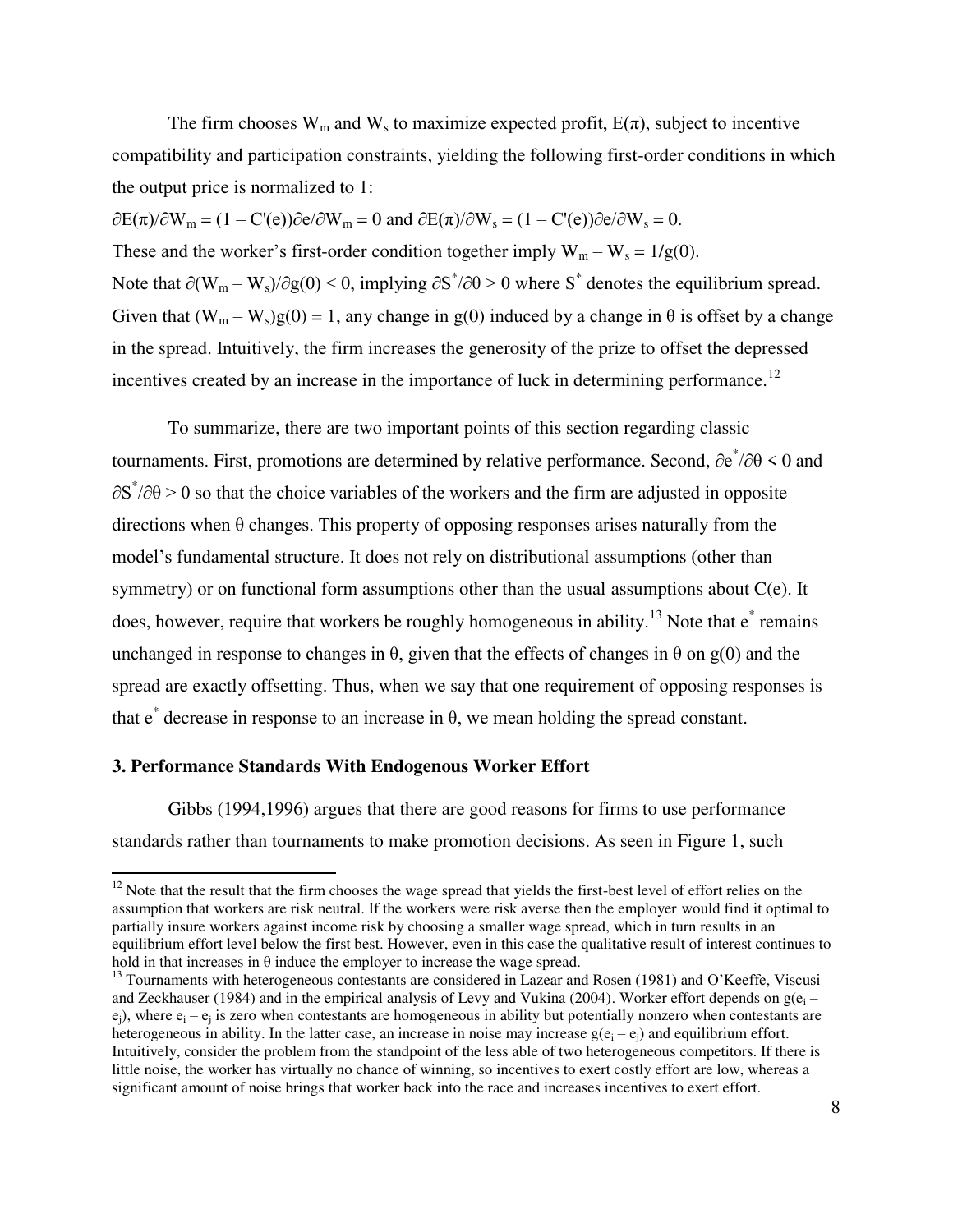schemes are characterized by flexible job slots, so that all workers whose performance exceeds a fixed standard get promoted. This implies that promotions are determined by absolute performance. A seminal model of this type is Waldman (1984a), which was recently extended in DeVaro and Waldman  $(2011)$ .<sup>14</sup> In that framework, young workers are hired into the subordinate job in the first period. A worker's first-period output is observed by his own employer but not by competing employers. On the basis of that observation, the worker's employer decides whether to promote the worker in the second period or to retain the worker in the subordinate job. In either case, competing firms observe the worker's second-period job assignment, interpreting this as a signal of the worker's ability. Competing firms make wage offers to the worker on the basis of this job assignment. In equilibrium the worker remains with the original employer, and promoted workers (who are thought to be of high ability in the eyes of competing firms) receive a wage increase sufficient to prevent them from being raided by competing firms.

Recall that the property of opposing responses requires  $\partial e^*/\partial \theta \le 0$  and  $\partial S^*/\partial \theta \ge 0$ . In performance standards models such as Waldman (1984a) and DeVaro and Waldman (2011), the first of these conditions fails in a trivial sense given that there are no endogenous effort choices in the model, and thus no incentives. Thus, this framework does not exhibit opposing responses and neither does any other performance standards model that omits worker choices. But given that effort choices are omitted from these models primarily to simplify the analysis, the more interesting cases to consider are those in which worker effort choices are incorporated into the model. One such example is Ghosh and Waldman (2010). Although that analysis did not consider the effect of  $\theta$  on either e<sup>\*</sup> or S<sup>\*</sup>, I show below that it yields the result  $\partial S^*/\partial \theta = 0$ . To facilitate a precise discussion in this section and the next, it is helpful to reproduce the model here.<sup>15</sup> At the start of period 1 it is common knowledge that each worker's innate ability,  $A_i$ , is a<sub>H</sub> with probability  $\rho$  and  $a_L$  with probability 1- $\rho$ , where  $0 \lt a_L \lt a_H$ . The worker's effective ability in period t,  $\eta_{it}$ , is  $\eta_{i1} = A_i$  and  $\eta_{i2} = kA_i$ , where  $k > 1$  represents general human capital.

l

<sup>&</sup>lt;sup>14</sup> Another influential model of this type is Gibbons and Waldman (1999a) and the related analysis in Gibbons and Waldman (2006). These models assume symmetric learning, i.e. information about worker ability is revealed to all firms in the labor market at the same rate. In contrast, in models such as Waldman (1984a) and its various extensions, learning is asymmetric in that a worker's current employer observes the worker's productivity more accurately than competing employers do.

<sup>&</sup>lt;sup>15</sup> The presentation here is abbreviated, with some details omitted and some changes in notation. Refer to the original paper for a more complete treatment.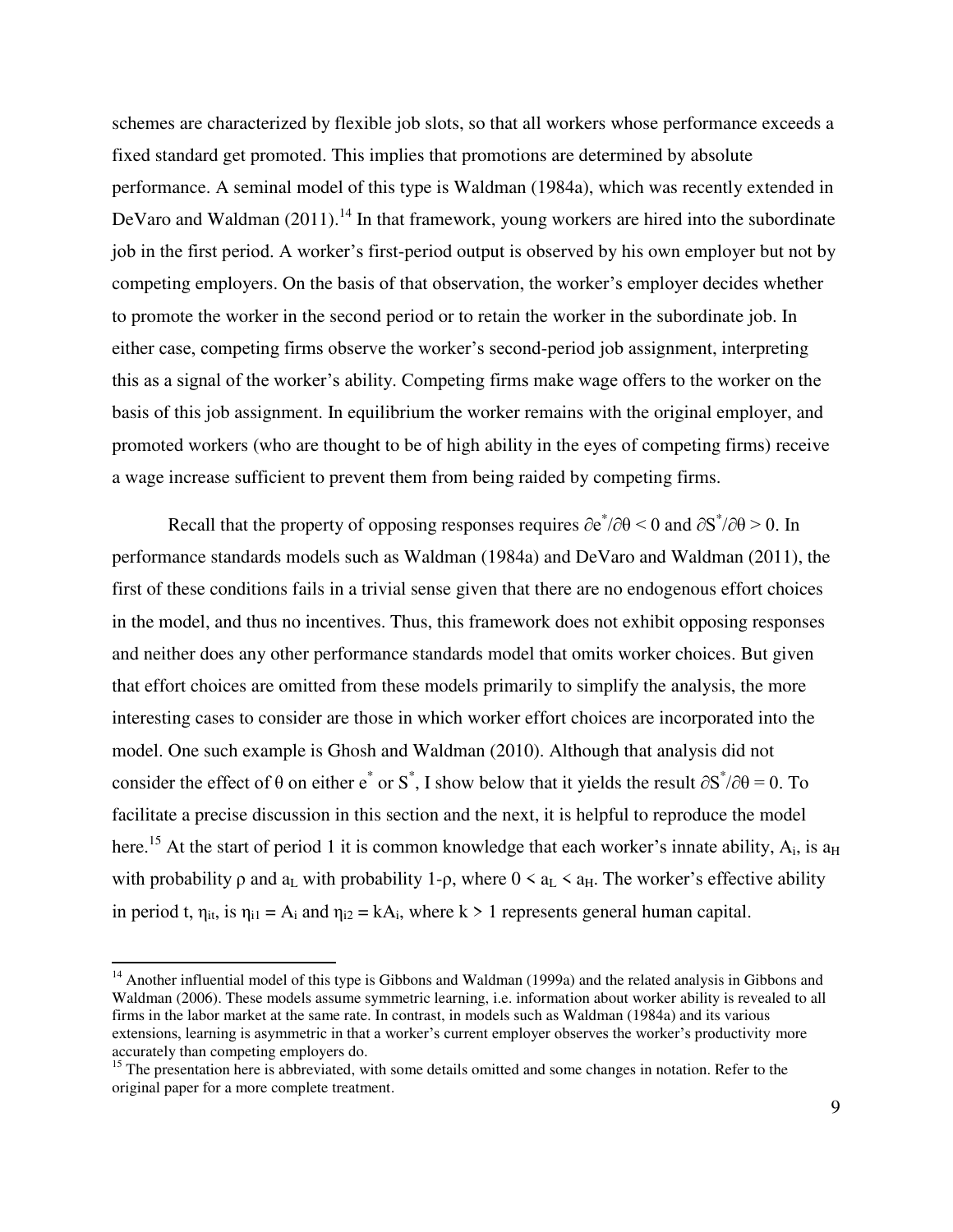Subordinate i produces period-1 output of  $y_{is1} = d_s + c_s(\eta_{i1} + e_{i1} + u_{i1})$ , where the subscript 1 denotes time and the subscript "s" denotes subordinate, e is the effort choice, and u is a mean-zero, normally-distributed stochastic term with variance θ. In period 2, worker i's output in the managerial job is  $y_{im2} = (1+f)[d_m+c_m(\eta_{i2}+e_{i2}+u_{i2})]$  whereas the same worker's output in the subordinate job is  $y_{is2} = (1+f)[d_s+c_s(\eta_{i2}+e_{i2}+\mu_{i2})]$ , where  $f = F \ge 0$  if the worker remains with the original employer in the second period and  $f = 0$  if the worker switches employers, so that f captures firm-specific human capital. As in Rosen (1982) and Waldman (1984b),  $0 < c_s < c_m$ , and  $d_m < d_s$ , implying a job ladder in which output increases faster with ability in the managerial job than in the subordinate job. In both periods, workers can choose any effort level in  $[e_L, e_H]$ , where  $e_L = 0$  is sometimes assumed. Worker i's cost of exerting effort in period t is  $\alpha C(e_{it})$ , where  $\alpha > 0$ and  $C(e)$  is defined as in the preceding section. Higher values of  $\alpha$  lower the sensitivity of effort choices to incentives and frequently imply reduced effort.

The firm privately observes its workers' outputs each period, whereas second-period job assignments are publicly observed. After observing worker i's first-period output,  $y_{i1}$ , the worker's employer forms an updated belief,  $\eta^e(y_{i1})$  at the start of period 2 concerning the worker's effective ability. The timing is as follows. At the start of the first period all firms make wage offers to each worker, and each worker chooses an employer. Then workers choose firstperiod effort, the value of u is realized, and the worker's output is observed by his employer. At the start of the second period, the firm gives the worker a job assignment that is publicly observed. Each firm then makes the worker a wage offer, and the worker's original employer then makes the worker a counteroffer. Each worker then chooses an employer, switching firms only if offered a strictly higher wage. Then the worker chooses an effort level, the value of u is realized, and the worker's employer privately observes the worker's output.

Since the model has two periods, the worker's second-period effort choice is zero as a result of the last-period problem. But in the first period, it may be in the interests of subordinates to exert effort levels beyond this minimum for the same reason as in the classic tournament model. That is, higher levels of first-period effort increase the subordinate's first-period output, which the employer privately observes and uses as the basis for a promotion decision. Thus, higher levels of first-period effort imply higher promotion probabilities – and the accompanying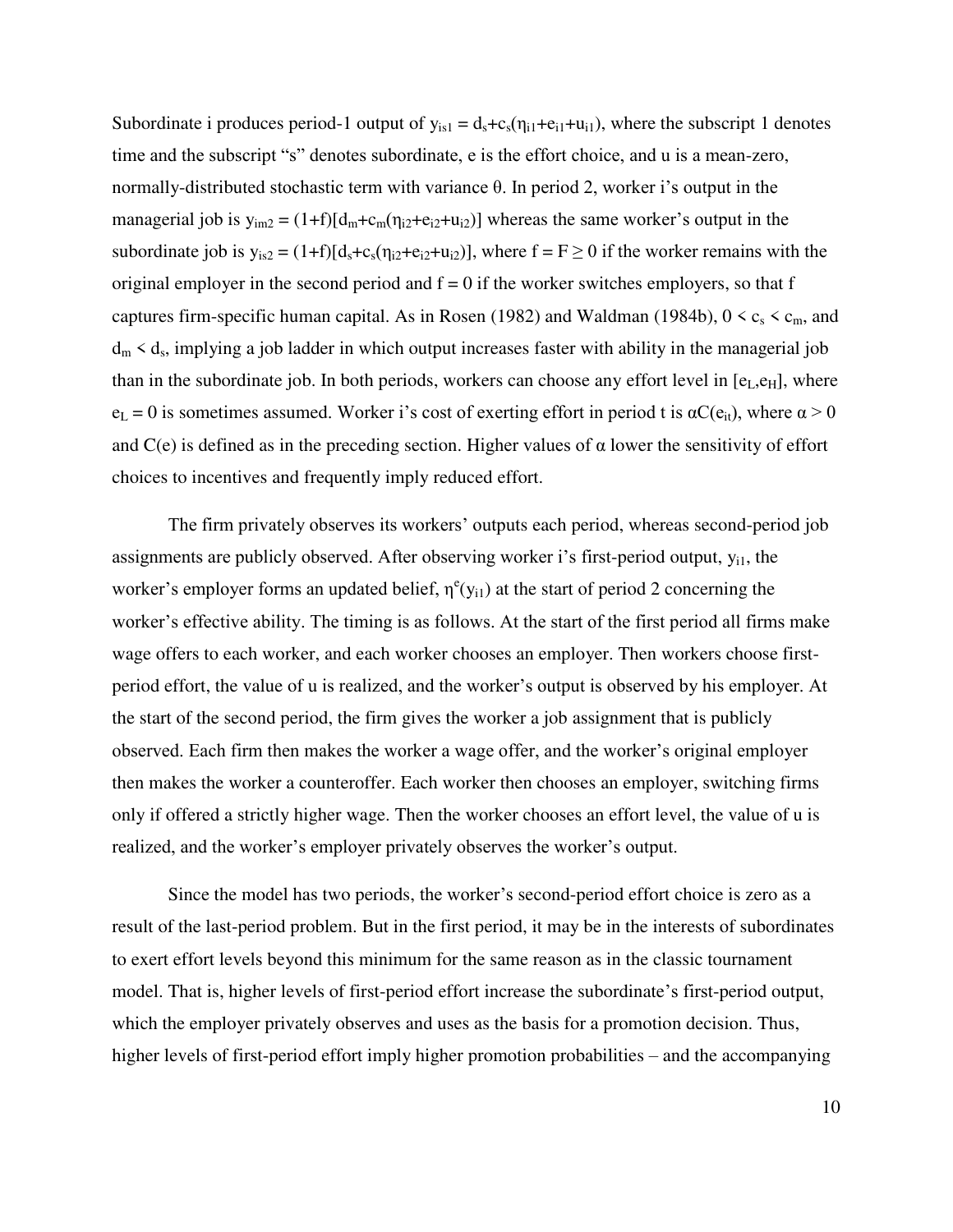wage increases – in the next period. The following new result can now be shown:  $16$ Proposition 1: In the performance standards model with endogenous worker effort, the opposing responses property (i.e.  $\partial e^*/\partial \theta \le 0$  and  $\partial S^*/\partial \theta \ge 0$ ) fails to hold since  $\partial S^*/\partial \theta = 0$ .

The intuition for the result  $\partial S^*/\partial \theta = 0$  follows from a winner's curse result that characterizes this model.<sup>17</sup> Given that a worker's current employer is able to make a counteroffer to prevent the worker from separating to move to a competing firm, this suggests that any worker a competing firm can successfully raid in equilibrium must be of low quality. As a consequence, competing firms will only be willing to offer a firm's worker a wage equal to the *lowest possible productivity* (conditional on job assignment) that the worker would have in the same job in a competing firm. Given that competing firms are always bidding the lowest possible productivity conditional on job assignment, and given that this minimum productivity conditional on job assignment is not sensitive to changes in  $\theta$ , it follows that the equilibrium wage spread will also not be sensitive to changes in  $\theta$ .<sup>18</sup>

 To summarize, there are two important points of this section. First, in the performance standards model with endogenous effort choices, promotions are determined by absolute performance rather than relative performance. Second, these models do not exhibit the opposing responses property given that  $\partial S^* / \partial \theta$  is zero rather than positive. Finally, note that if the performance standards model does not incorporate endogenous worker effort then the first condition required by opposing responses, namely  $\partial e^*/\partial \theta \leq 0$ , obviously fails to hold given that ∂e\* /∂θ does not exist.

# **4. Market-Based Tournaments With Endogenous Worker Effort**

 If a managerial job slot constraint is imposed in the Ghosh and Waldman (2010) model described in the previous section, the model transforms from a performance standards model to a market-based tournament model. Waldman (2011) presents a discussion and a partial analysis of this extension, which changes the original model in three key ways, and I build on his discussion

l

<sup>&</sup>lt;sup>16</sup> All proofs are in the Appendix.

<sup>&</sup>lt;sup>17</sup> A winner's curse result is common in models of this type that incorporate counteroffers. See Milgrom and Oster (1987) and also Greenwald (1986), Lazear (1986), and DeVaro and Waldman (2011).

 $18$  In the market-based tournament model of the following section, I show that under some assumptions that eliminate the winner's curse property, the equilibrium wage spread is a function of θ.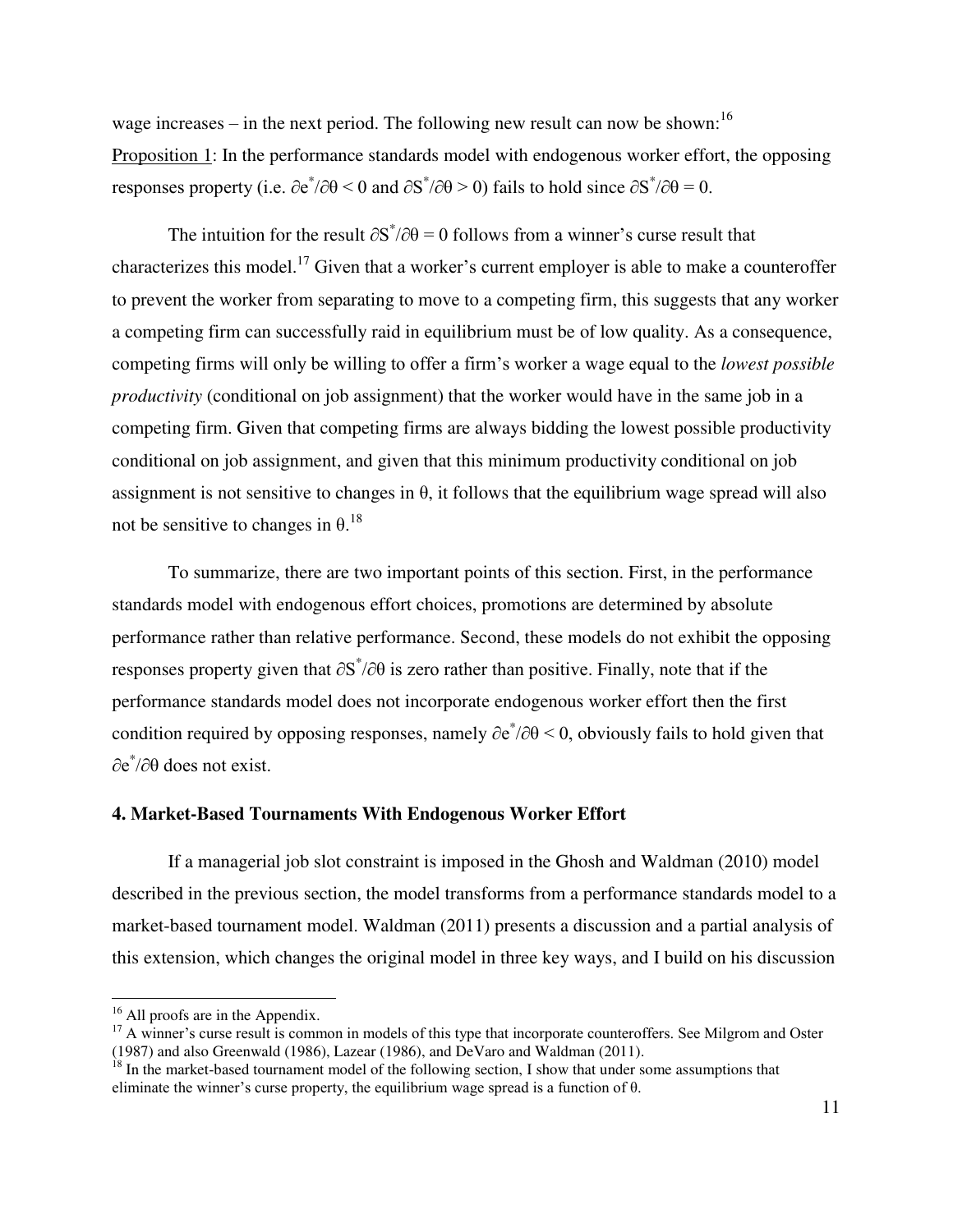here. First, there is now a single managerial position, so that relative performance determines promotions. The managerial job can either be staffed or left vacant. Second, the number of young workers hired in the first period is public information. To simplify the discussion, I will further assume throughout this section that there are two subordinates. Third, following Greenwald (1986), with a small probability the worker is assumed to separate in the second period for exogenous reasons unrelated to worker ability. Whether the separation occurs is publicly observed in the second period after the worker's original employer makes a wage counteroffer. This assumption eliminates or mitigates the winner's curse result that characterizes the model in the previous section that resulted in the equilibrium wage spread being insensitive to  $\theta$ . Now, competing firms will offer wages equal to the *expected* productivity of a worker in a given job assignment at a competing firm. In contrast, the winner's curse in its extreme form implies that competing firms only offer a worker a wage equal to the *minimum* productivity the worker would have in a given job assignment at a competing firm.

Using the previous section's notation, consider the case  $\alpha < \infty$  so that first-period effort choices are potentially greater than zero. Given that introducing a managerial slot constraint significantly complicates the analysis, Waldman (2011) presents a partial analysis and informally discusses the main results, focusing on how the equilibrium wage spread varies with the number of subordinates competing for promotion in the second period. My focus is on how the equilibrium wage spread varies with θ. As in Waldman's discussion, mine assumes there is a sufficient amount of firm-specific human capital to ensure that there is no turnover other than the aforementioned turnover for exogenous reasons and that the production function is such that the employer always wants to promote a subordinate in the second period (as opposed to leaving the managerial position unfilled). Under these assumptions, the worker with the highest period-1 output is promoted, and if there is a tie (which happens with probability zero) the firm randomly selects which worker to promote.

Call the subordinates i and j. Under the preceding assumptions, competing firms offer a promoted worker a wage equal to the expected productivity of that worker in the managerial position at a competing firm, i.e.  $W_m = d_m + c_m E[\eta_{i2} | y_{is1} > y_{is1}]$ , assuming without loss of generality that subordinate i is promoted. For the subordinate who is not promoted, competing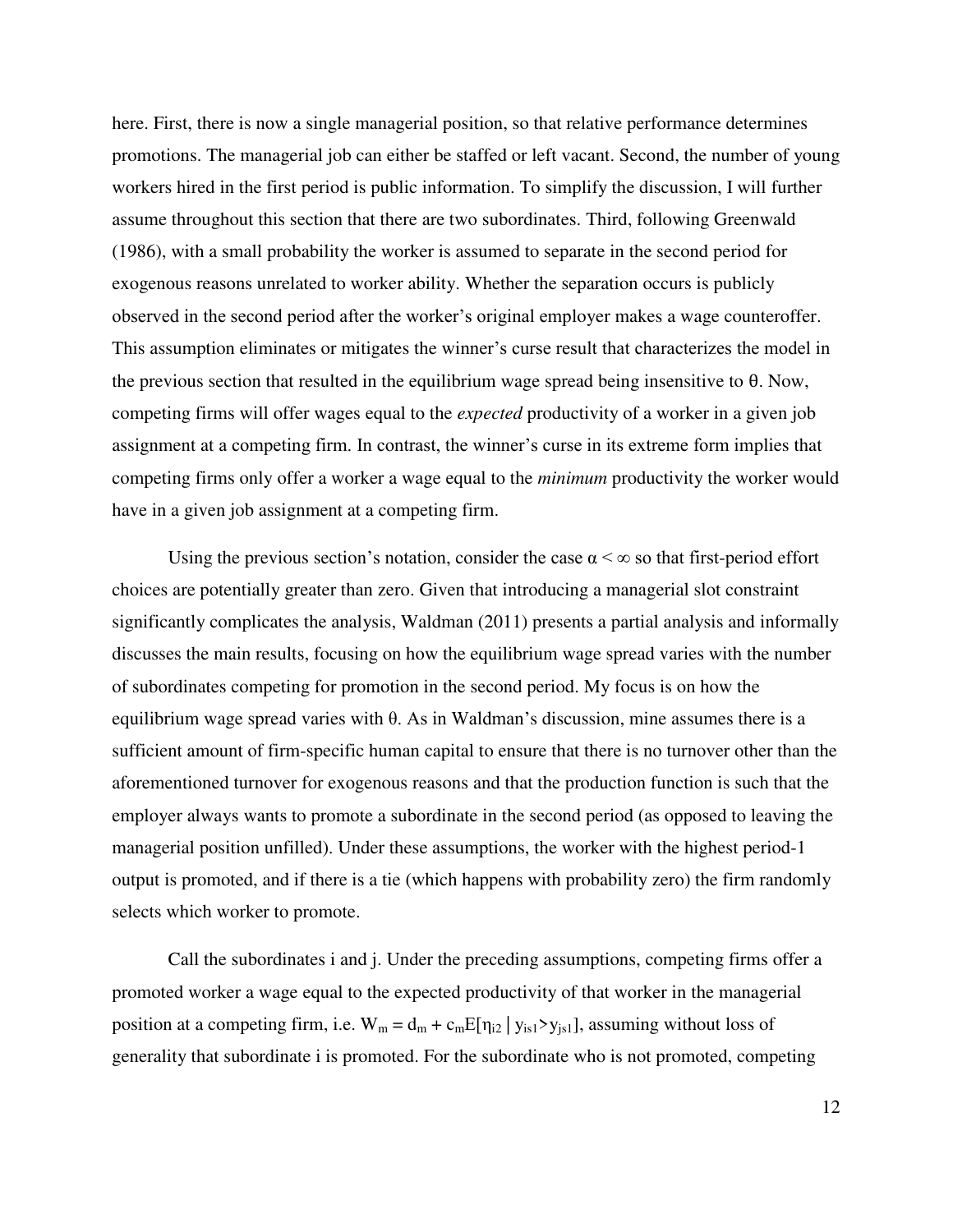firms will bid a wage equal to the expected productivity of that worker in the subordinate position at a competing firm, i.e.  $W_s = d_s + c_s E[\eta_{i2} | y_{is1} \rangle y_{is1}]$ , assuming without loss of generality that subordinate j is not promoted. The fact that workers cannot observe innate abilities (their own or their competitor's) implies a symmetric equilibrium in which the workers make identical first-period effort choices. The following new result can now be shown:

Proposition 2: In the market-based tournament model with endogenous worker effort, the opposing responses property (i.e.  $\partial e^*/\partial \theta \le 0$  and  $\partial S^*/\partial \theta \ge 0$ ) fails to hold, given that  $\partial e^*/\partial \theta \le 0$ and  $\partial S^* / \partial \theta$  < 0.

The logic for  $\partial e^*/\partial \theta$  < 0 is similar to that in the classic tournament model. That is, holding the spread constant, increases in the variance induce decreases in subordinates' firstperiod effort, because the amount by which incremental effort increases the subordinate's probability of winning diminishes as random determinants of performance (and therefore promotion) become more important. Note that  $\partial S^* / \partial \theta$  differs in sign between the classic and market-based tournaments. The logic for  $\partial S^*/\partial \theta \leq 0$  in the market-based model is as follows. When the variance increases, the quality of a firm's information regarding the ability of its subordinates deteriorates, implying more frequent mistakes in second-period job assignments. These mistakes imply that, in the eyes of competing employers, the expected ability of promoted workers decreases, and the expected ability of workers who are not promoted increases. If  $\theta$ approaches 0, then  $u_{i1}$  and  $u_{j1}$ disappear from the model, and  $y_{is1} - y_{js1} = c_s(\eta_{i1} - \eta_{j1})$ , so that the firm observes the worker's ability and never makes mistakes in promotions decisions, i.e. the higher-ability subordinate gets the promotion. Thus, as shown in the appendix, expected effective ability of promoted workers in the eyes of competing employers is  $E(\eta_{i2} | i \text{ is promoted}, \theta \to 0) = k[(2\rho - \rho^2)a_H + (1 - \rho)^2 a_L]$ . In contrast, when  $\theta \to \infty$  so that the firm's information about worker ability effectively disappears, then the firm often makes mistaken promotion decisions, and each worker's probability of promotion approaches 0.5. In this case the expected effective ability of promoted workers in the eyes of competing employers is  $E(\eta_{i2} | i \text{ is promoted}, \theta \to \infty) = k[\rho a_H + (1 - \rho)a_L] \leq E(\eta_{i2} | i \text{ is promoted}, \theta \to 0)$ . Analogous expressions could be given for workers who are not promoted, such that in the eyes of competing employers  $E(\eta_{i2} | i \text{ is not promoted}, \theta \to 0) \leq E(\eta_{i2} | i \text{ is not promoted}, \theta \to \infty)$ . Since promoted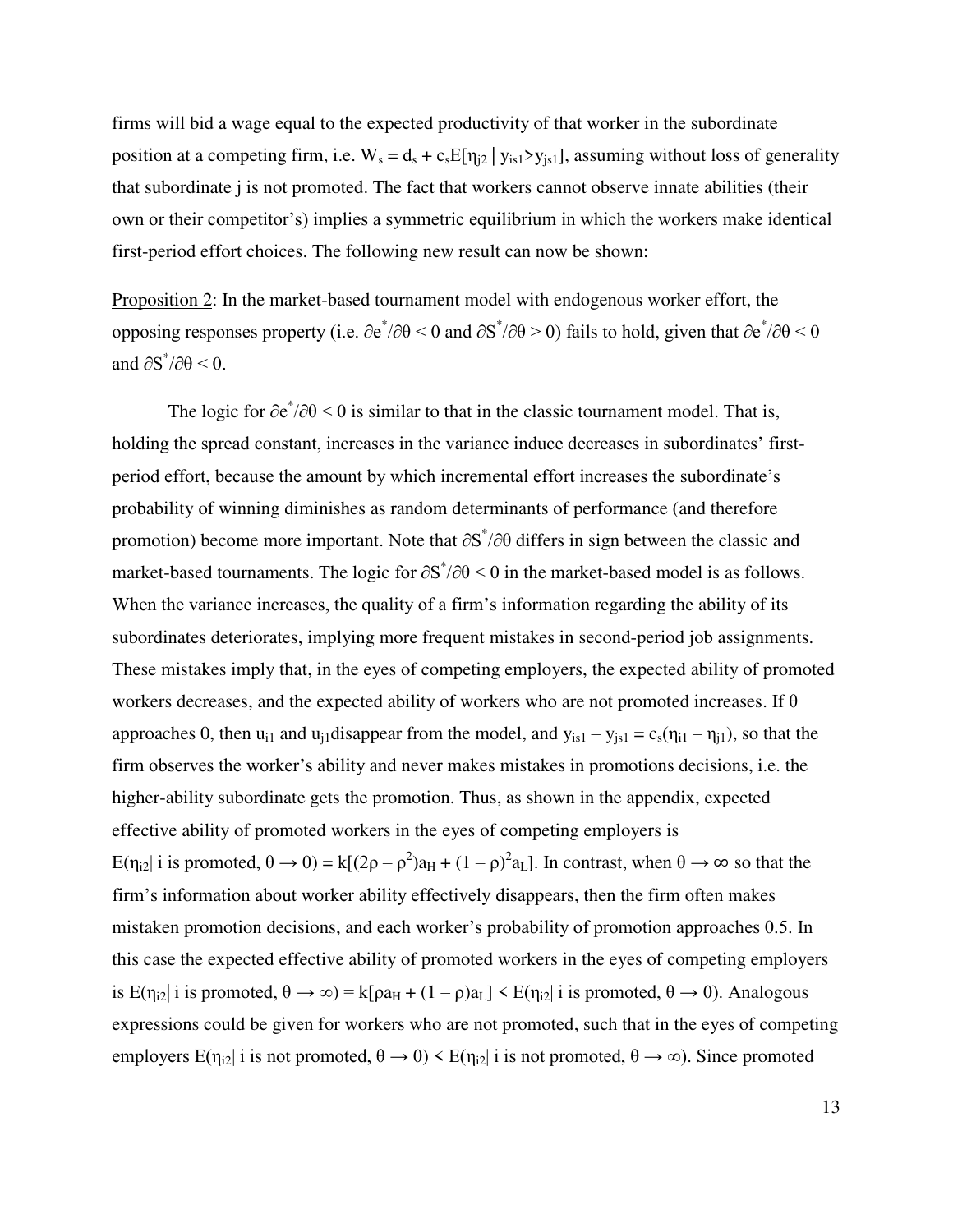workers and those who are not promoted are less differentiated in the eyes of competing employers when the variance is high (due to mistaken job assignments), the wages that competing firms offer to these two types of workers are also less differentiated.

Comparing this extension to the model in the previous section helps to clarify the intuition for the result that the equilibrium wage spread in the previous section is insensitive to θ. In the previous section, because of the winner's curse, competing firms assume the worst about workers who separate from their initial employers, because their initial employers choose not to make counteroffers sufficient to keep them. In the present section, given the assumptions of exogenous turnover unrelated to ability and enough firm-specific human capital so that there is no other turnover, the winner's curse disappears, so competing employers are willing to bid a wage equal to a worker's *expected* productivity conditional on job assignment. As shown above, such expectations conditional on job assignments are sensitive to  $\theta$  given that competing firms interpret  $\theta$  as an indicator of how frequently the initial firm will make mistakes in its job assignments and will adjust their expectations about ability accordingly. Such adjustments in expectations by competing firms do not occur if, given a winner's curse, they are always bidding the minimum productivity conditional on job assignment.

To summarize, there are two important points of this section regarding market-based tournaments with endogenous effort. First, promotions are determined by relative performance. Second, the model does not exhibit the property of opposing responses, because  $\partial S^*/\partial \theta \leq 0$  as opposed to  $\partial S^* / \partial \theta > 0$ . Although this result is derived under a very specific model specification, the basic intuition underlying the result seems general so the result should be robust to alternative specifications. Thus, the classic and market-based models are sharply distinguished by the effect of  $\theta$  on the wage spread. When  $\theta$  increases, first-period equilibrium effort choices decrease for two reasons. The first effect depresses equilibrium effort because incremental effort increases the probability of victory by a smaller amount, and the second effect depresses effort because the equilibrium wage spread, or tournament prize, shrinks. The fact that in classic tournaments workers and the firm adjust their choice variables in opposite directions in response to changes in  $\theta$ , whereas in market-based tournaments these adjustments are made in the same direction, is a testable implication that sharply distinguishes these two models.

14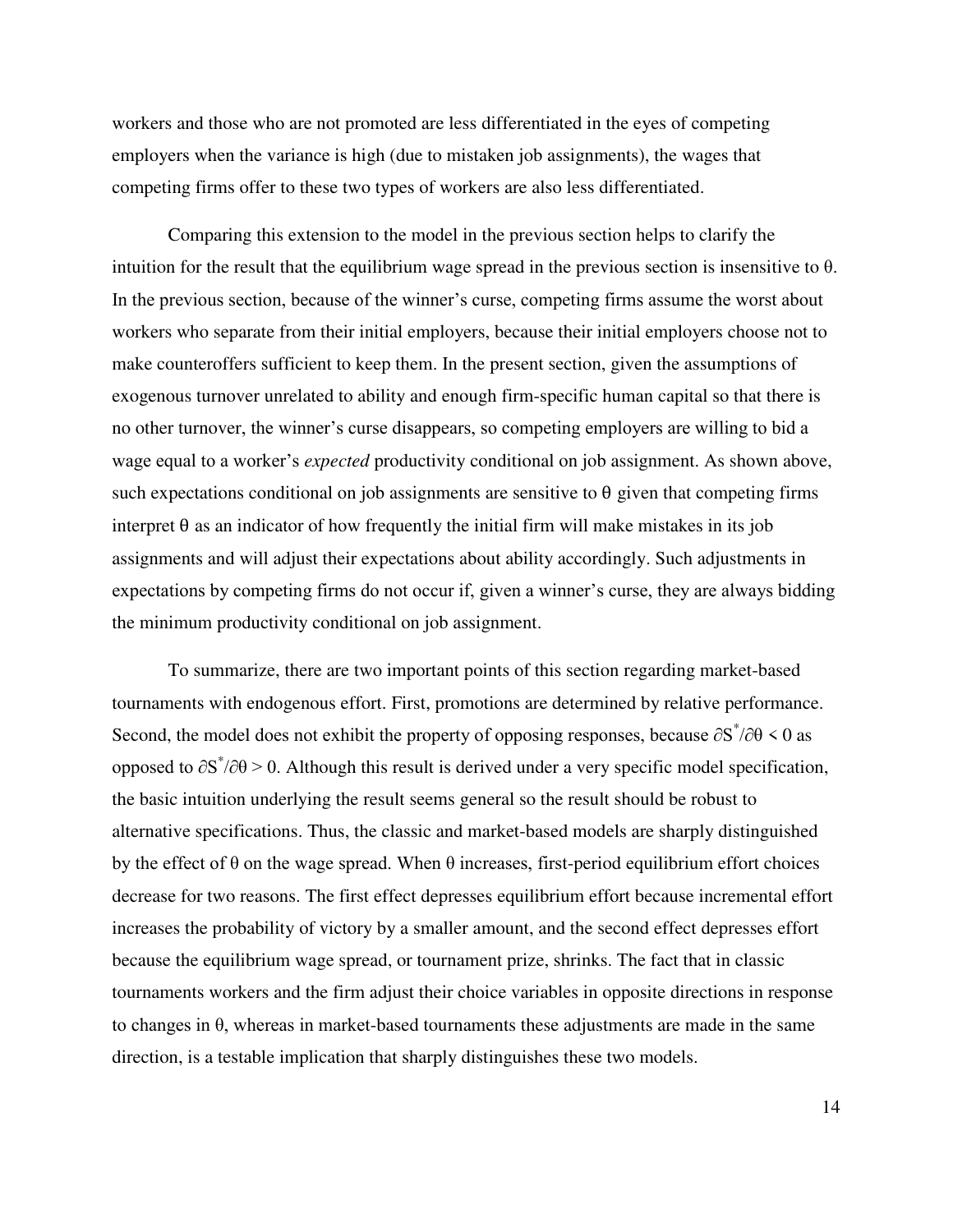# **5. Performance Standards With Endogenous Human Capital Investment**

 In this section I return to the performance standards model, though in contrast to section 3 in which promotions created incentives for worker effort, in the present section promotions create incentives for worker investments in firm-specific human capital.<sup>19</sup> I focus the discussion on the well-known model of Prendergast (1993). In a one-period model, consider a two-level, flexible-slot job hierarchy with subordinate and managerial jobs, and a risk-neutral worker with reservation utility r. Given that job slots are flexible, promotions are determined by absolute performance. At a fixed cost, c, subordinates can invest in firm-specific human capital  $(h = 1)$ , or not  $(h = 0)$ . The advantage of investing is that firm-specific human capital enhances productivity, thereby raising the likelihood that a worker's performance will meet or exceed the standard for promotion. The firm assigns the worker to one of the jobs after observing the worker's output. Once assigned, a worker cannot quit or be fired.

 Let u denote the stochastic component of performance. Prendergast interprets u as worker ability or match quality, but in a one-period model it can be thought of as in the models in preceding sections. That is, to workers and the firm u represents one-time random shocks to worker performance that are unobserved when decisions are made. Production functions for managers and subordinates are commonly known and are as follows:  $y_m(h, u)$  and  $y_s(h, u)$ , where both functions are non-decreasing in both arguments. Prendergast assumes u is uniformly distributed on [0,1] and therefore does not consider the effect of changes in the variance of u, i.e. θ. Given that my focus is on the effect of changes in this variance, I extend the model by instead assuming that u is uniformly distributed on [m-a,m+a], where  $0 \le a \le m$ , so that  $\theta \equiv \text{Var}(u) = a^2/3$ . The two key assumptions on the production function are as follows:

(i)  $\partial y_m(h,u)/\partial u \ge \partial y_s(h,u)/\partial u \ge 0$  for all h;

l

(ii)  $y_m(1,u) - y_m(0,u) > y_s(1,u) - y_s(0,u)$   $\forall u \in [m-a,m+a]$ .

As in classic tournaments, the firm pre-commits to wages  $W_m$  and  $W_s$  to induce incentives. These wages are attached to jobs and cannot be conditioned on worker output or on

<sup>&</sup>lt;sup>19</sup> The importance of human capital investments in determining promotions was stressed earlier in Carmichael (1983) and more recently in Zábojník and Bernhardt (2001) and Zábojník (2011). Empirical support for the idea was found in a study of promotions in a major American fast-food retailer (Campbell 2008).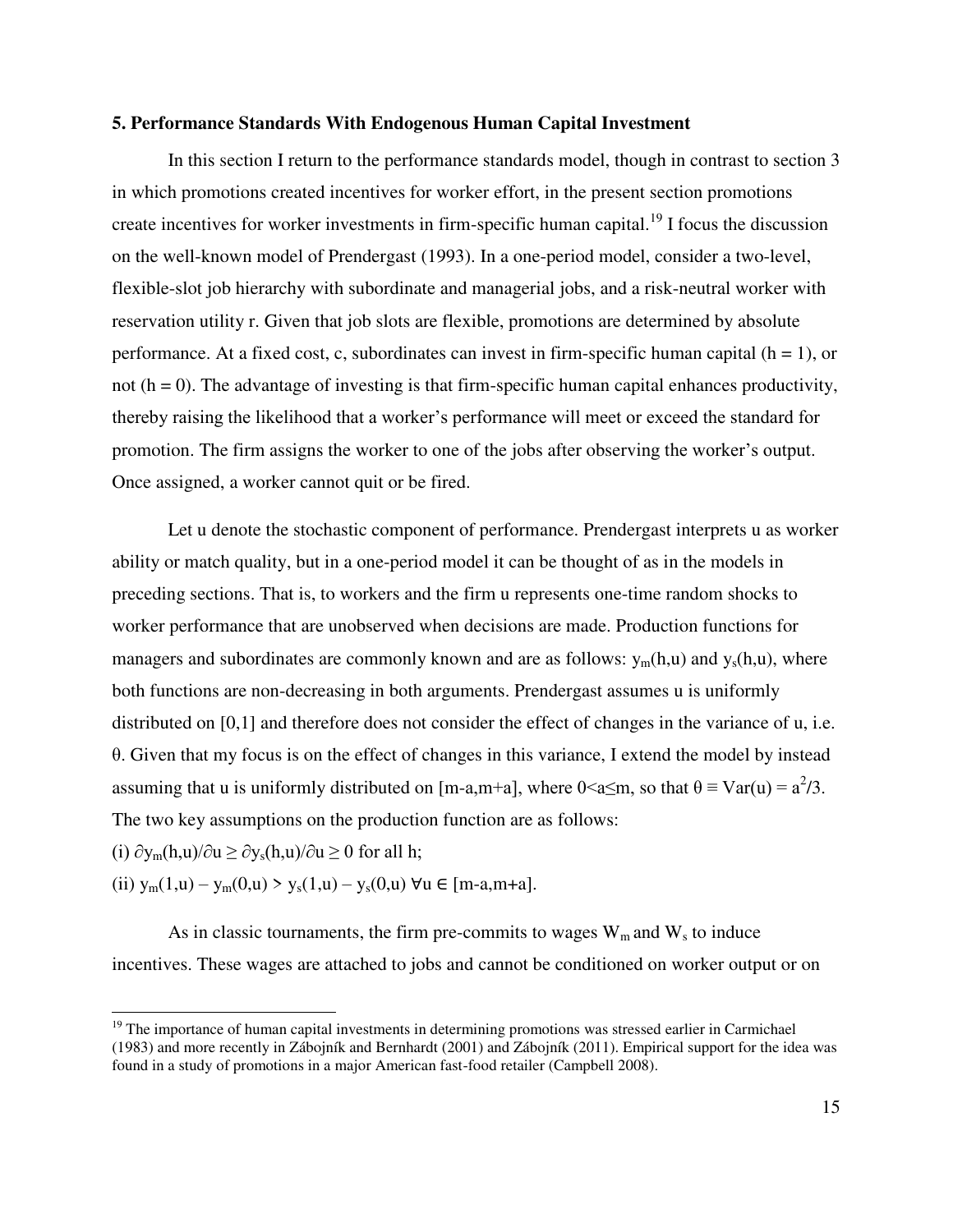the worker's choice of h. After observing  $W_m$  and  $W_s$ , the worker chooses either h = 1 or h = 0 to maximize utility of  $U = W - ch$ , where W is the wage paid. The firm then observes the worker's output in each job prior to making the job assignment. The firm is risk-neutral and maximizes expected profit – i.e. worker output minus the wage – subject to four constraints: worker incentive compatibility, worker individual rationality, firm incentive compatibility when  $h = 1$ (this constraint defines  $\mathbf{u}^*$ , the performance standard for promotion for the case when  $\mathbf{h}^* = 1$ ) and firm incentive compatibility when  $h = 0$  (this constraint defines u', the performance standard for promotion for the case when  $h^* = 0$ ). It can be shown that  $u^* \le u'$ . Given that the worker's choice variable is binary rather than continuous, one of the two conditions for opposing responses requires slight modification. Opposing responses in this context requires that as θ increases, the worker is less inclined to choose  $h = 1$  and more inclined to choose  $h = 0$ , holding the wage spread constant. It also requires that  $\partial S^* / \partial \theta > 0$ . The following new result can now be stated:

Proposition 3: In the performance standards model with endogenous human capital investment the opposing responses property does not hold in general. As  $\theta$  increases, the worker is less inclined to choose  $h = 1$  and more inclined to choose  $h = 0$ , holding the wage spread constant. However, the second condition required for opposing responses may or may not hold, given that the sign of  $\partial S^* / \partial \theta$  is ambiguous.

The fact that  $\partial S^*/\partial \theta$  is ambiguous in sign can be understood as follows. As discussed in Prendergast (1993), the worker's incentive compatibility constraint binds in equilibrium. In the present extension of the model, that implies  $(u - u^*)S^* = 2c(3\theta)^{0.5}$ . An increase in  $\theta$  would require an increase in the left-hand side of the preceding equation, which is the product of the wage spread and the difference in promotion standards when the worker does not invest versus when the worker invests. Differentiating the left-hand side with respect to  $S^*$  yields  $[\partial(u)$  –  $u^*$ )/ $\partial S^*$ ] $S^* + (u^{\prime} - u^*)$ . As noted earlier,  $u^{\prime} - u^*$  is non-negative, and it can also be shown that  $u^{\prime}$ and u<sup>\*</sup> are both non-decreasing in the wage spread. However,  $\partial(u - u^*)/\partial S^*$  cannot be signed without further structure imposed on the production functions. If that partial derivative is positive (so that the promotion standards for the  $h = 0$  and  $h = 1$  cases diverge as the wage spread increases) then increases in risk imply increases in the spread, as required for the opposing responses property to hold. However, if the partial derivative is negative so that the promotion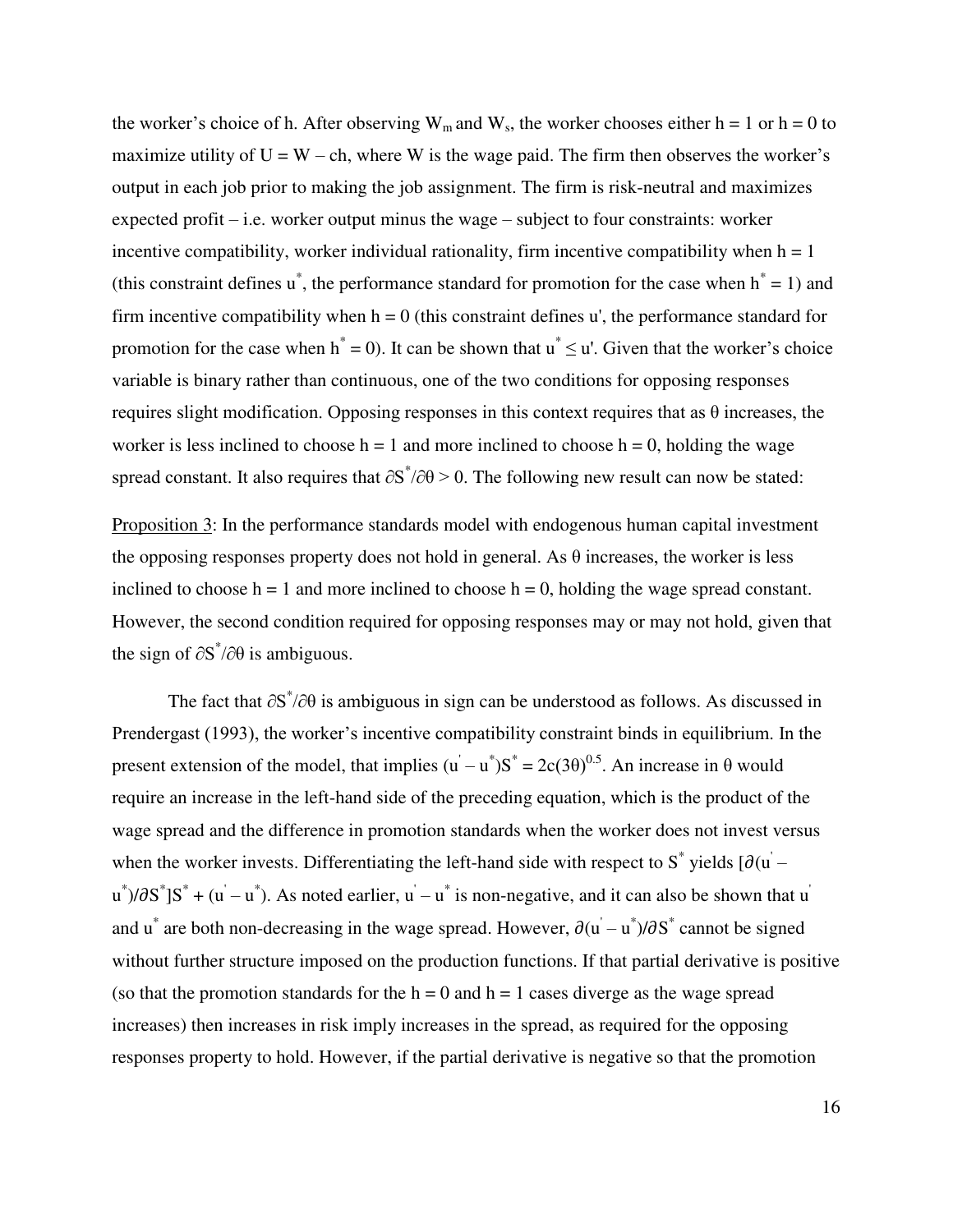standards for the  $h = 0$  and  $h = 1$  cases become more similar as the wage spread increases, then an increase in risk might decrease the equilibrium wage spread.

To summarize, there are two important points of this section. First, in the performance standards model with worker investments in firm-specific human capital, promotions are determined by absolute performance. Second, this model does not offer a clear prediction concerning the opposing responses property, which may or may not hold depending on the form of the production functions. Although the relative payoff to the worker of choosing  $h = 1$  over h  $= 0$  is decreasing in θ,  $\partial S^*/\partial θ$  is ambiguous in sign.

# **6. Market-Based Tournaments With Endogenous Human Capital Investments**

I now return to internal promotion competitions characterized by fixed managerial job slots, so that promotions are determined by relative performance. In this section the worker's choice variable is a human capital investment. As in the market-based tournament model of section 4 that relies on the wage-setting mechanism introduced in Waldman (1984a), wage spreads emerge *ex post* when competing firms bid in a spot market for the services of a recently promoted worker, based on the inference that a promotion signals the worker is of high ability. This in turn requires the worker's employer to raise the wage to prevent the worker from being raided by competitors. Combining these features, Zábojník and Bernhardt (2001) produced the first formal analysis of market-based tournaments. I focus this section on that setup and the closely related analysis of Zábojník  $(2011).^{20}$ 

Consider a two-level job hierarchy with one managerial position and two subordinate positions so that promotions are determined by relative performance. Firms and workers are riskneutral with common discount factor  $\delta \leq 1$ . There are two periods. In period 1, worker i chooses a level of human capital investment,  $h_i$ , to maximize expected utility. The investment is made at a cost  $C(h_i)$ , where C is a standard cost function as defined in section 2.<sup>21</sup> Subordinate i's total

l

<sup>&</sup>lt;sup>20</sup> Zábojník (2011) notes that a reason for focusing on human capital rather than effort as the choice variable in market-based tournament models is that the conflict between the assignment and incentives functions of promotions (see the first paragraph of the introduction) is less pronounced in the case of human capital investments than in the case of effort. This is because promoting the highest-skilled worker fits well with both functions of promotions.  $21$  In contrast to the model of Prendergast (1993) discussed in section 5 in which human capital investments were binary and firm-specific, here they are continuous and a blend of general and firm-specific. Some of the human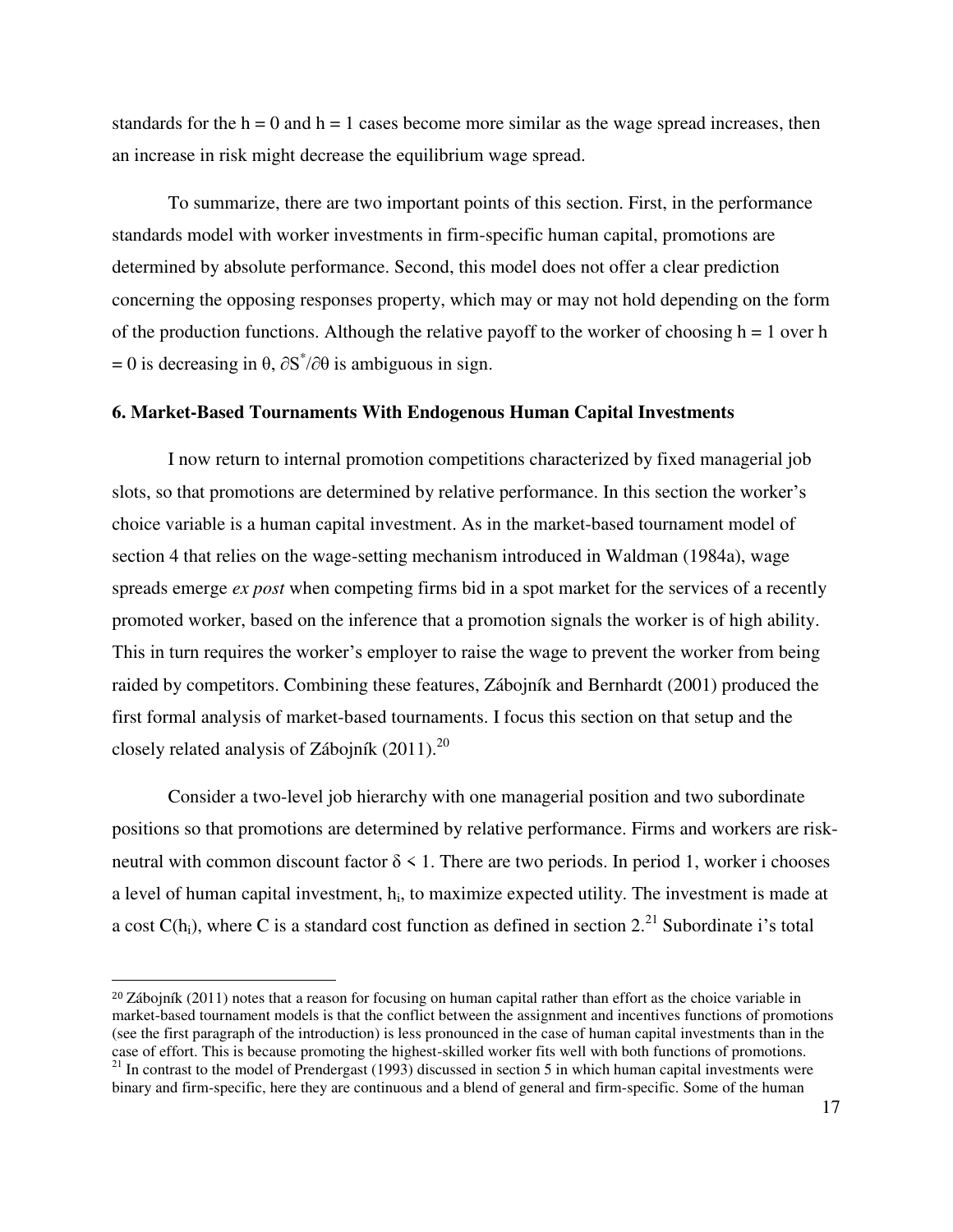human capital is given by  $h_i' = h_i + u_i$ , where  $u_i$  is a stochastic component distributed uniformly on [ $\alpha, \beta$ ],  $\alpha > 0$ , and  $\theta \equiv Var(u_i) = (\beta - \alpha)^2/12$ . Subordinate j's problem is symmetric, and  $u_i$  and  $u_j$ are independent and drawn from the same distribution. The shocks  $u_i$  and  $u_j$  reflect human capital developed passively through learning by doing. Firms are characterized by productivity parameters, V, which can be thought of as the price at which output is sold. The parameter V can assume either a high value,  $V_H$ , or a low value,  $V_L$ , where  $0 \lt V_L \lt V_H$ . A subordinate who has chosen human capital h and remains with the original employer (with productivity parameter V) in the second period contributes Vγh to the firm's revenue, where  $\gamma > 1$ . If instead the subordinate switches in the second period to an employer with productivity parameter V', the worker will contribute V'h to the new employer's revenues, i.e.  $\gamma - 1$  captures the firm-specific part of the worker's human capital that is lost when switching employers.

At the end of the first-period, the firm privately observes each subordinate's h' and promotes the one with the higher value to the managerial position in the second period, retaining the other worker as a subordinate.<sup>22</sup> As in Waldman (1984a), competing firms do not observe each worker's h' but do observe second-period job assignments. Based on that observation, competing firms then formulate expectations about each worker's level of accumulated human capital, h', that directly affects the worker's second-period productivity. Second-period wages for the manager and subordinate,  $W_m$  and  $W_s$ , are determined by spot market contracting at the start of the second period. The worker's current employer and competing firms simultaneously make wage bids, and workers accept the highest offer, switching firms only for a strictly higher wage. Under some parametric restrictions, there is no turnover in equilibrium because the worker's employer increases the promoted worker's wage sufficiently to prevent a separation, thereby generating a wage difference across hierarchical levels. Thus, in this market-based tournament model as in that of section 4, incentives are created by the anticipation of workers that wage spreads will emerge following a promotion, whereas in a classic tournament incentives arise from the firm's pre-commitment to a wage spread before the workers invest.

 $\overline{a}$ 

capital must be general so that competing firms value it and will be inclined to bid more for workers suspected of having acquired it, which is the key mechanism generating wage dispersion across hierarchical levels.

<sup>&</sup>lt;sup>22</sup> Other papers considering how asymmetric information in labor markets affects human capital investments are Waldman (1990), Chang and Wang (1996), and Acemoglu and Pischke (1998).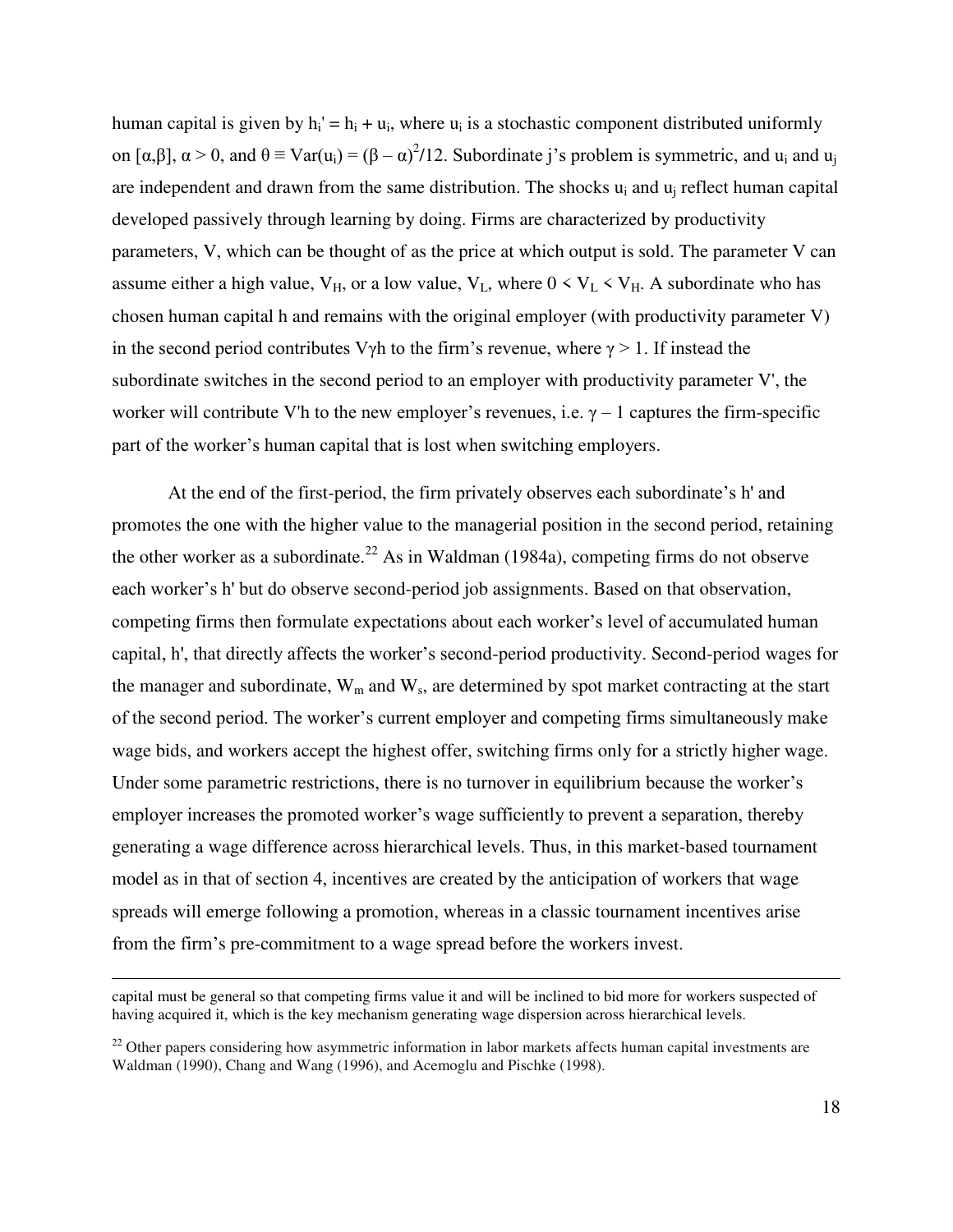Two important differences between this market-based tournament model and the one from section 4 in which the worker's first-period choice variable is effort are worth highlighting. First, when the worker's first-period choice variable is a human capital investment, it directly translates into increased second-period productivity. In contrast, in the market-based model of section 4, the subordinate's first-period effort choice does not directly translate into higher second-period productivity. This matters given that second-period wages are determined by the beliefs of competing firms concerning the workers' second-period productivities. Second, like the worker's first-period choice variable, the stochastic component of the worker's first-period human capital is also persistent in that high values of  $u_i$  translate into high values of  $h_i$ ', which directly determine second-period productivity. The stochastic term is also strictly positive and thus always productivity-enhancing, consistent with its interpretation of "learning by doing". In contrast, in the market-based model of section 4, as in the Lazear and Rosen (1981) classic tournament model of section 2, the  $u_i$  is a one-time mean-zero "luck" term that affects the worker's first-period output (either positively or negatively) but does not persist. $^{23}$ 

The difference in interpretations of  $u_i$  between the two market-based models is potentially important given that the empirical test based on opposing responses that I describe in subsequent sections assumes that the interpretation of  $u_i$  is similar across models being compared, so that the effects of changes in  $\theta$  can be meaningfully compared across models. Given that the interpretation of  $u_i$  in the market-based model of section 4 matches that of the classic tournament model of section 2 (i.e. both are mean-zero performance shocks that do not persist) whereas the interpretation of  $u_i$  in the market-based model of this section is somewhat different (i.e. it is strictly positive and persistent), comparing the models of sections 2 and 4 might be more appropriate than comparing the models of sections 2 and 6 for the purpose of comparing classic and market-based tournaments.

Zábojník and Bernhardt (2001) show that in equilibrium a worker's second-period wage equals his expected productivity in a competing firm conditional on his job assignment with the

l

<sup>&</sup>lt;sup>23</sup> Note that these distinctions between the two types of market-based models arise because both are two-period models. In contrast, these issues do not arise in the performance standards model of section 5 given that it has only one period so that neither the first-period choice variable nor the first-period shock can persist into a future period.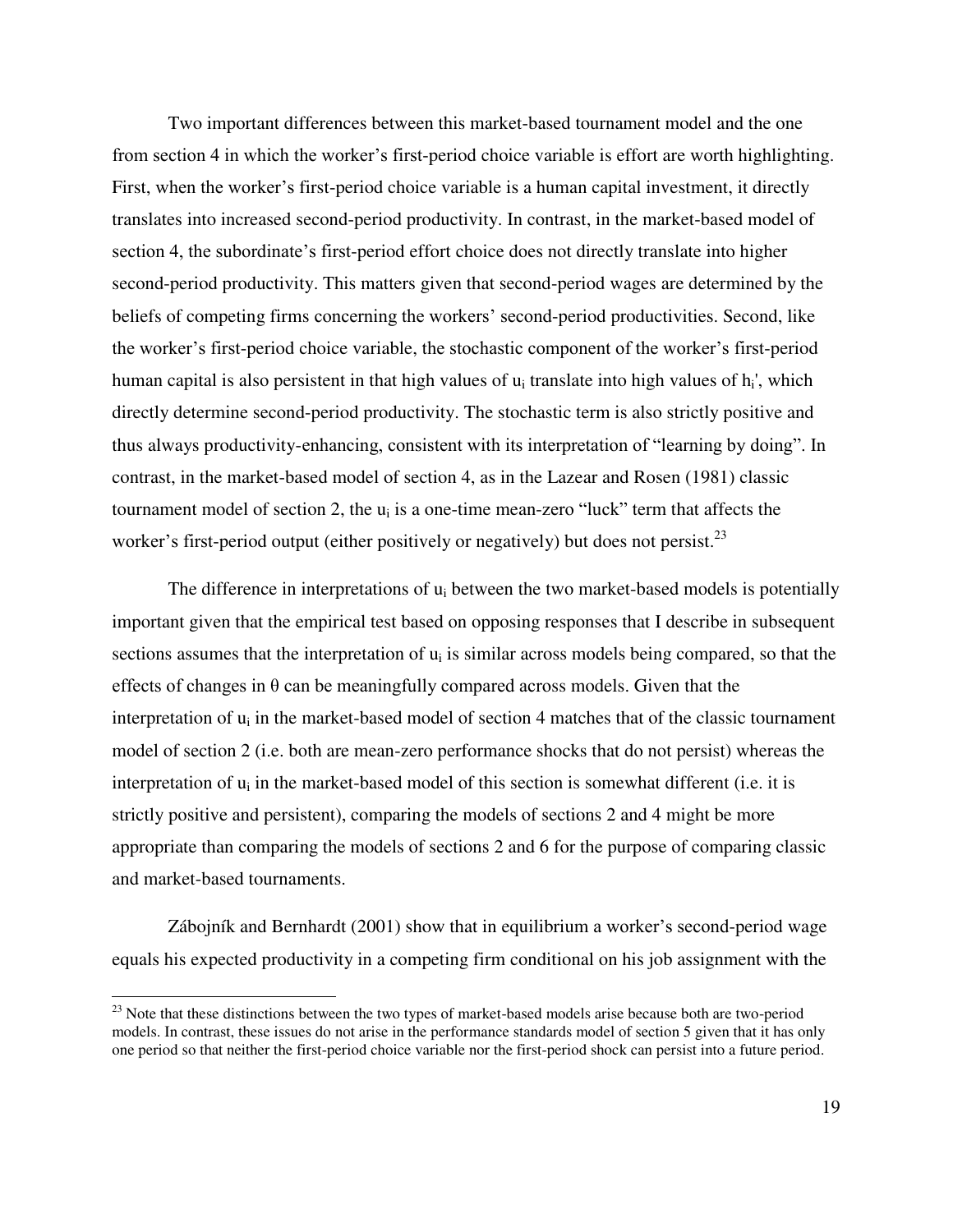first-period employer. The equilibrium wages are  $W_m(V) = V_H(h^*(V) + E[u_{(2)}])$  and  $W_s(V) =$  $V_H(h^*(V) + E[u_{(1)}])$ , where  $u_{(k)}$  denotes the k<sup>th</sup> order statistic of two draws from the distribution of u, so the equilibrium wage spread is  $S^* \equiv W_m - W_s = V_H(E[u_{(2)}] - E[u_{(1)}])$ . In the symmetric pure strategy equilibrium, both workers choose the same optimal level of h, denoted h<sup>\*</sup> and defined by

the first-order condition:  $\delta(W_s - W_m)q(0) = C'(h^*)$ , where  $q(0) = \int_a^b f_u^2(u)du$ α  $2^2(u)du$ . This is exactly the

first-order condition from the classic two-player tournament model of Lazear and Rosen (1981), as given in section 2, except that now the wage spread is determined *ex post* by labor market competition rather than being set strategically by the firm *ex ante* to induce effort.

As in the previous sections, the worker's choice variable is increasing in the wage spread, i.e.  $\partial h^*/\partial (W_m - W_s) > 0$ . This result says simply that wage spreads from promotion have incentive effects in that larger prizes motivate higher levels of investment (in either effort or human capital) on the part of subordinates. Now consider the responses of  $h^*$  and  $S^*$  to changes in θ. Recall that in the classic tournament model, an increase in θ holding the spread constant implied a decrease in effort, i.e.  $\partial e^*/\partial \theta$  < 0. At the same time, the increase in  $\theta$  implied an increase in the equilibrium wage spread, i.e.  $\partial S^* / \partial \theta > 0$ . Given that  $\partial e^* / \partial (W_m - W_s) > 0$ , this increase in the spread worked in the direction of increasing e\* . In the classic model these two opposing effects on e\* of an increase in θ were exactly offsetting. Zábojník and Bernhardt (2001) showed that given that u has the uniform distribution, the same result of exactly offsetting effects holds in the market-based model so that h<sup>\*</sup> remains unchanged in response to changes in  $\theta$ .<sup>24</sup> In the market-based tournament with endogenous human capital investments, an increase in risk has two effects. First, it decreases the marginal effect of human capital on the probability of promotion – i.e. decreases  $q(0)$  – just as in the classic model it decreases  $g(0)$ , and this tends to decrease h. Second, it increases the spread, which tends to increase h. The reason why the spread is increasing in  $\theta$  can be understood by recalling that the equilibrium spread is  $V_H(E[u_{(2)}] E[u_{(1)}]$ ) and noting that the difference in the expectations of the first two order statistics is increasing in the variance of the underlying random variable. Intuitively, if the variance of u is

l

<sup>&</sup>lt;sup>24</sup> Given the uniform distribution, the worker's first-order condition can be rewritten as C'(h<sup>\*</sup>) =  $\delta V/3$ , in which  $\theta$ does not appear.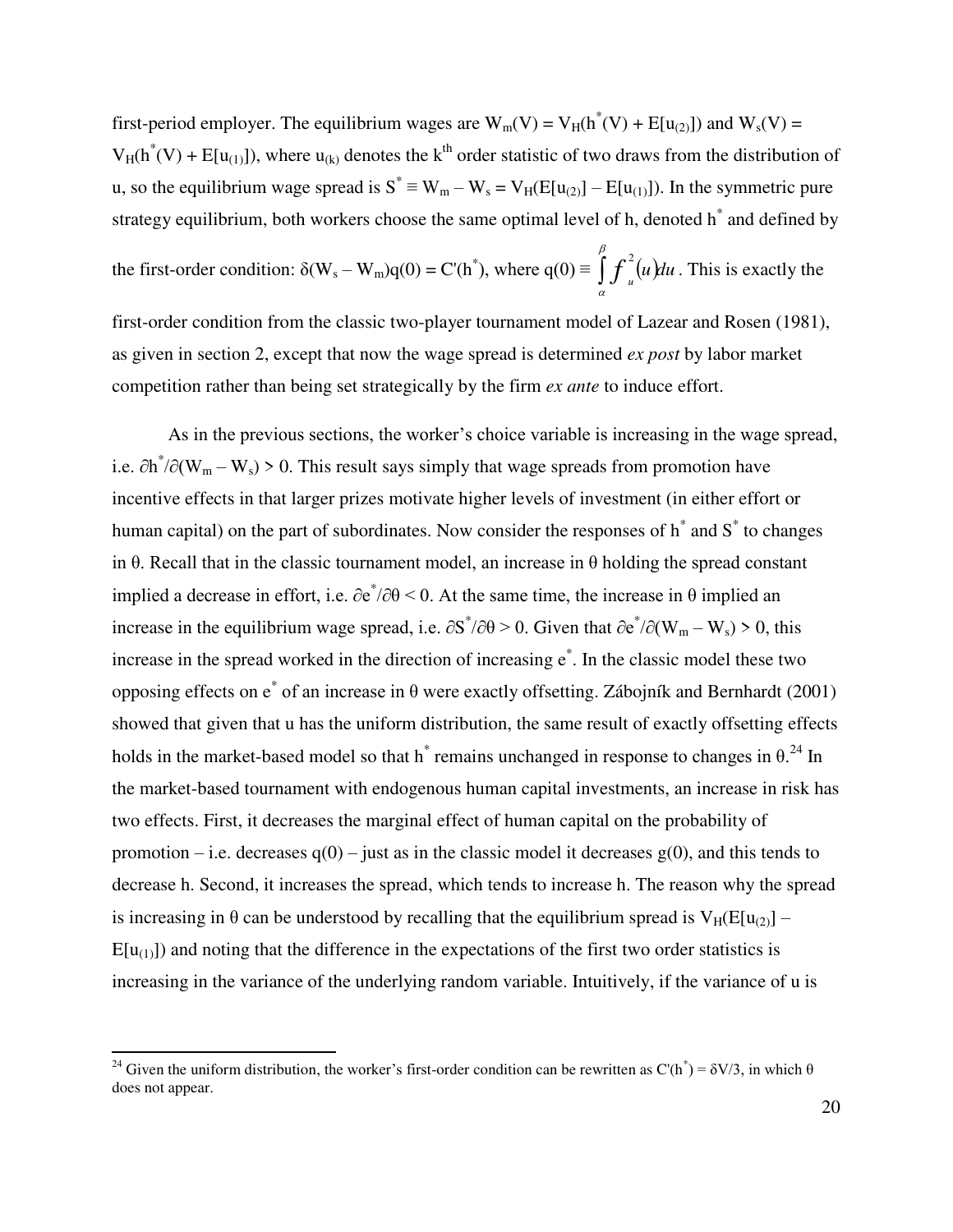small, then the expected difference in productivities between the tournament winner and loser will be small in the symmetric equilibrium, which in turn justifies a small wage spread.

Although the market-based model exhibits the same property of offsetting effects of changes in  $\theta$  on the worker's choice variable as the classic model, it does so under more restrictive distributional assumptions. In particular, whereas the model of section 2 imposed no strong distributional assumptions other than symmetry, Zábojník and Bernhardt (2001) assumed a uniform distribution on  $\lceil \alpha, \beta \rceil$ . In the following proposition I generalize the result.

Proposition 4: Assume that u has an arbitrary, continuous, symmetric distribution on support [ $\alpha, \beta$ ]. Then the effects of changes in  $\theta$  on q(0) and  $W_m - W_s$  are exactly offsetting, so h<sup>\*</sup> does not depend on θ.

The importance of Proposition 4 can be understood as follows. The main result is that the model of this section, like the classic tournament model of section 2, exhibits the property of opposing responses, which gives rise to an empirical test to be explained in subsequent sections. As noted at the end of section 2, in the classic model this prediction relies on weak distributional assumptions. Zábojník and Bernhardt (2001) showed that the same result holds in the marketbased model if u is uniform on  $\lceil \alpha, \beta \rceil$  and  $\alpha$  is sufficiently positive, but absent Proposition 4 it would be unclear how robust this prediction is and whether it is an artifact of the uniform distribution (in which case it would be misleading to argue that the model exhibits the same property as classic tournaments). By weakening the distributional assumptions, proposition 4 strengthens the conclusion that both models exhibit the opposing responses property.<sup>25</sup>

I now summarize the key points of this section. First, in the market-based tournament model with endogenous human capital investments, promotions are determined by relative performance. Second, in contrast to the market-based tournament model of section 4, the present one exhibits opposing responses, i.e.  $\partial h^*/\partial \theta \leq 0$  and  $\partial S^*/\partial \theta \geq 0$ . One important implication of

 $\overline{a}$ 

 $25$  The results still rely on a bounded support, in contrast to the classic tournament model of section 2 or the marketbased tournament model of section 4. Zábojník and Bernhardt (2001) assume that  $\alpha$  is strictly positive and sufficiently high so that there is no turnover in equilibrium, i.e.  $\alpha \geq \beta V_H/(\gamma V_L)$ . Zábojník (2011) imposes a less stringent lower bound on  $\alpha$  which allows it to be negative, i.e.  $\alpha \ge -C^{-1}(\delta V_H q(0)(E[u_{(2)}] - E[u_{(1)}]))$ . The purpose of the latter assumption is to ensure that the worker's human capital is always non-negative.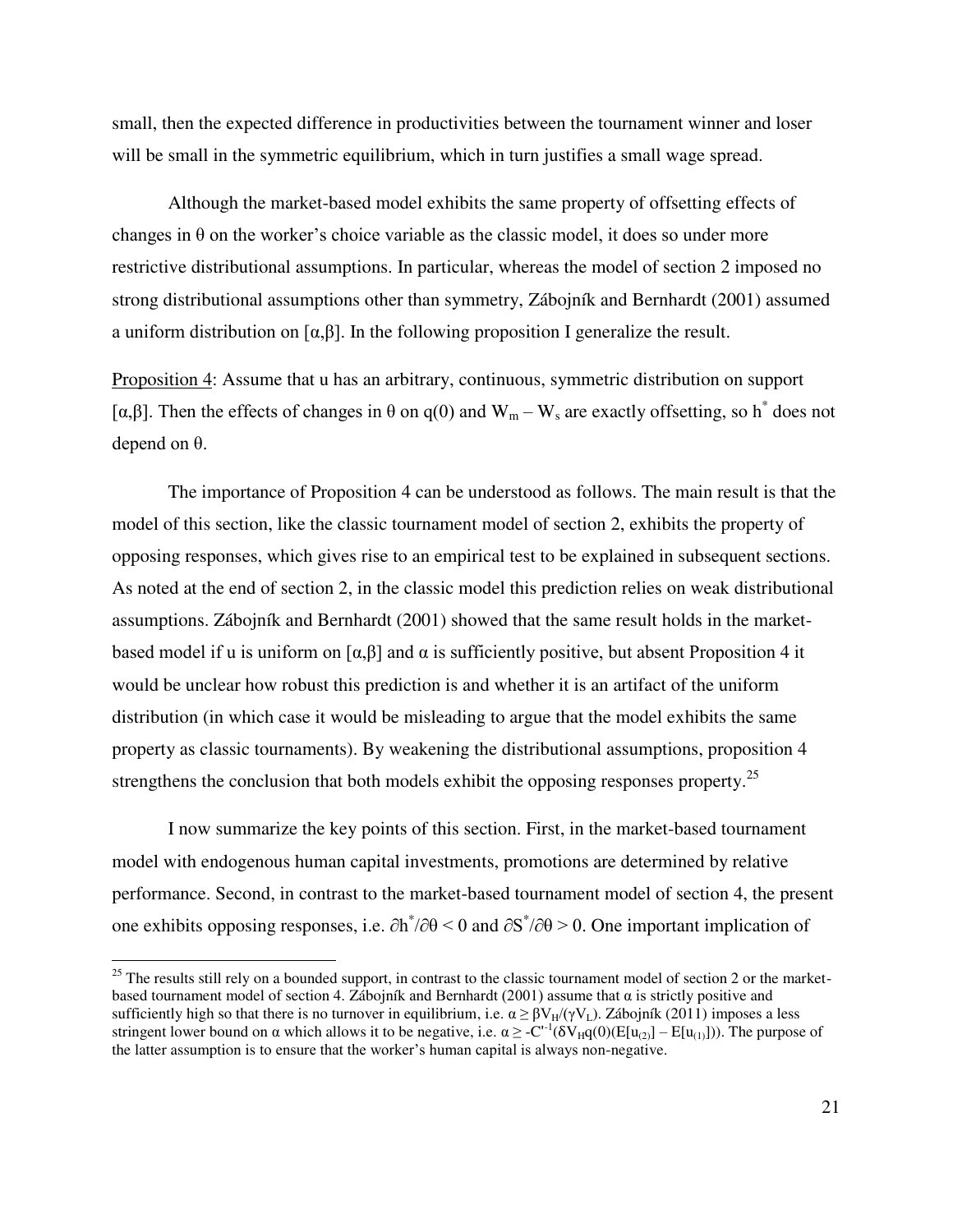this is that the two different approaches to modeling market-based tournaments (i.e. worker effort choices versus worker human capital investments) are sharply distinguished by the property of opposing responses. Another important result is that the relative-versus-absolute performance and opposing responses predictions are insufficient for distinguishing market-based tournaments with human capital investments from classic tournaments with effort choices. In section 9 I propose a new way in which the two models might be distinguished in future work.

# **7. An Econometric Framework For Distinguishing Among Alternative Promotion Models**

In the class of models for which promotions create incentives for worker effort, the two tests based on opposing responses and relative-versus-absolute performance are sufficient to empirically distinguish among the three core promotion models in Figure 1 (i.e. classic tournaments, market-based tournaments, and performance standards). If we broaden the focus to include models in which workers choose human capital investments instead of effort, two additional results emerge. First, the two tests are sufficient to distinguish sharply between the two types of market-based tournaments (i.e. those based on effort choices and those based on human capital investments). Second, the two tests cannot distinguish between classic tournaments with effort choices and market-based tournaments with human capital investment choices. The two tests can be conducted either separately (as in the next two subsections) or in a single estimation framework as in subsection 7.3.

# **7.1 Testing Whether Promotions Are Based on Relative or Absolute Performance**

An empirical test of whether promotions are determined by relative or absolute performance requires data on worker performance, the performance of a worker's competitors, and promotion outcomes. A single-equation probit model is sufficient to test this prediction, where the dependent variable equals one if worker i was promoted and 0 if worker i was not promoted. The key independent variables are  $P_i$ , the performance of worker i in the prepromotion job, and  $P_{0i}$ , the performance of worker i's competitors in that same job. If relative performance determines promotions, then the coefficient of  $P_i$  in the probit model should be positive, and that of  $P_{0i}$  should be negative, whereas if absolute performance determines promotions, then the coefficient of  $P_i$  should be positive and that of  $P_{0i}$  should be zero. I discuss

22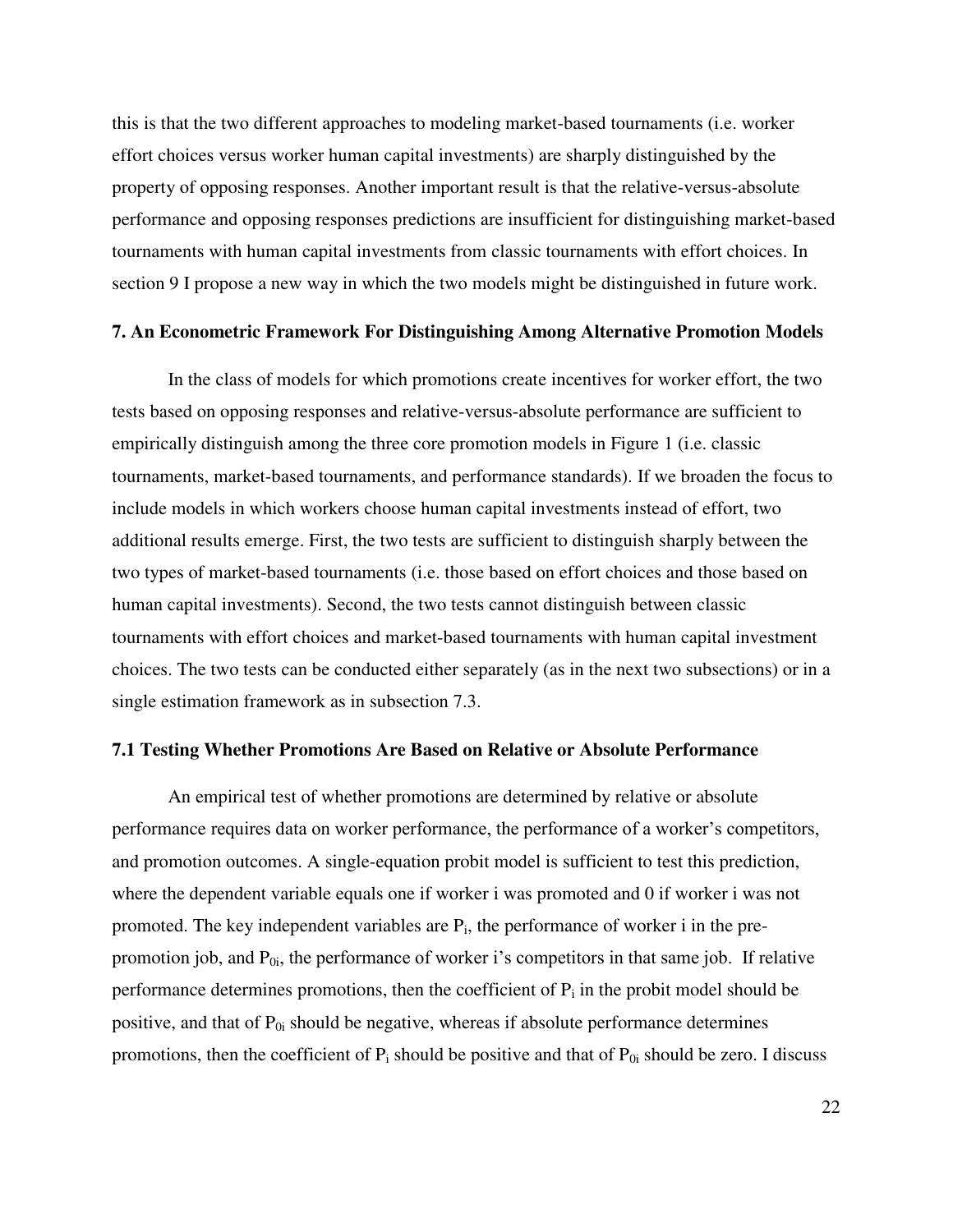empirical evidence from such a test in section 8, which allows the two main branches of Figure 1 to be distinguished empirically.

# **7.2 Testing the Opposing Responses Property**

Given the data that are typically available, testing the opposing responses prediction requires a simultaneous-equations estimation framework so that predictions regarding the unobserved data (i.e.  $\theta$ ) can be translated into a prediction about the sign of the cross-equation error correlation. I start by constructing an empirical model based on classic tournaments, given that this model motivates the largest share of the empirical literature on promotions, indicating throughout the discussion what parametric predictions would be implied by classic tournaments and what predictions would be implied by each of the alternative models. Recall that the worker's first-order condition in a classic tournament is  $g(0)S - C'(e^*) = 0$  and that  $g(0)$  is inversely related to θ. A linear approximation of this condition could be used as the basis for an estimating equation in which  $e^*$  is the dependent variable. But since data on effort are typically unavailable, whereas performance data are sometimes available, this linear approximation can be substituted into the production function  $P = e^* + u$ , yielding the following regression equation, where the equilibrium wage spread is  $S^* \equiv W_m - W_s$ :

$$
P_i = \alpha_0 + \alpha_1 S_i^* + \tau \theta_i + \epsilon_{1i}^*
$$

The opposing responses property requires  $\partial e^*/\partial \theta \leq 0$ , which implies  $\tau \leq 0$  in the preceding regression. Thus, given data on  $P_i$ ,  $S_i^*$ , and  $\theta_i$  across tournaments, a researcher could estimate the preceding regression and then test the "first half" of the opposing responses property (i.e. the part pertaining to worker behavior) by testing the null hypothesis  $\tau = 0$  against the alternative  $\tau \le 0$ , using a one-tailed test. Rejecting the null would favor any of the internal promotion competitions or the performance standards model with endogenous worker choices, whereas failing to reject it would favor the other performance standards model with no worker choice.

There are two problems with this test. First, data on  $\theta_i$  spanning multiple tournaments would not normally be available given that  $\theta_i$  is inherently difficult to measure, so  $\theta_i$  would be subsumed in the regression disturbance term, yielding the model:

 $P_i = \alpha_0 + \alpha_1 S_i^* + \varepsilon_{1i}$  where  $\varepsilon_{1i} = \tau \theta_i + \varepsilon_{1i}^*$ .

This regression is unhelpful for testing the "first half" of opposing responses, since  $\tau$  cannot be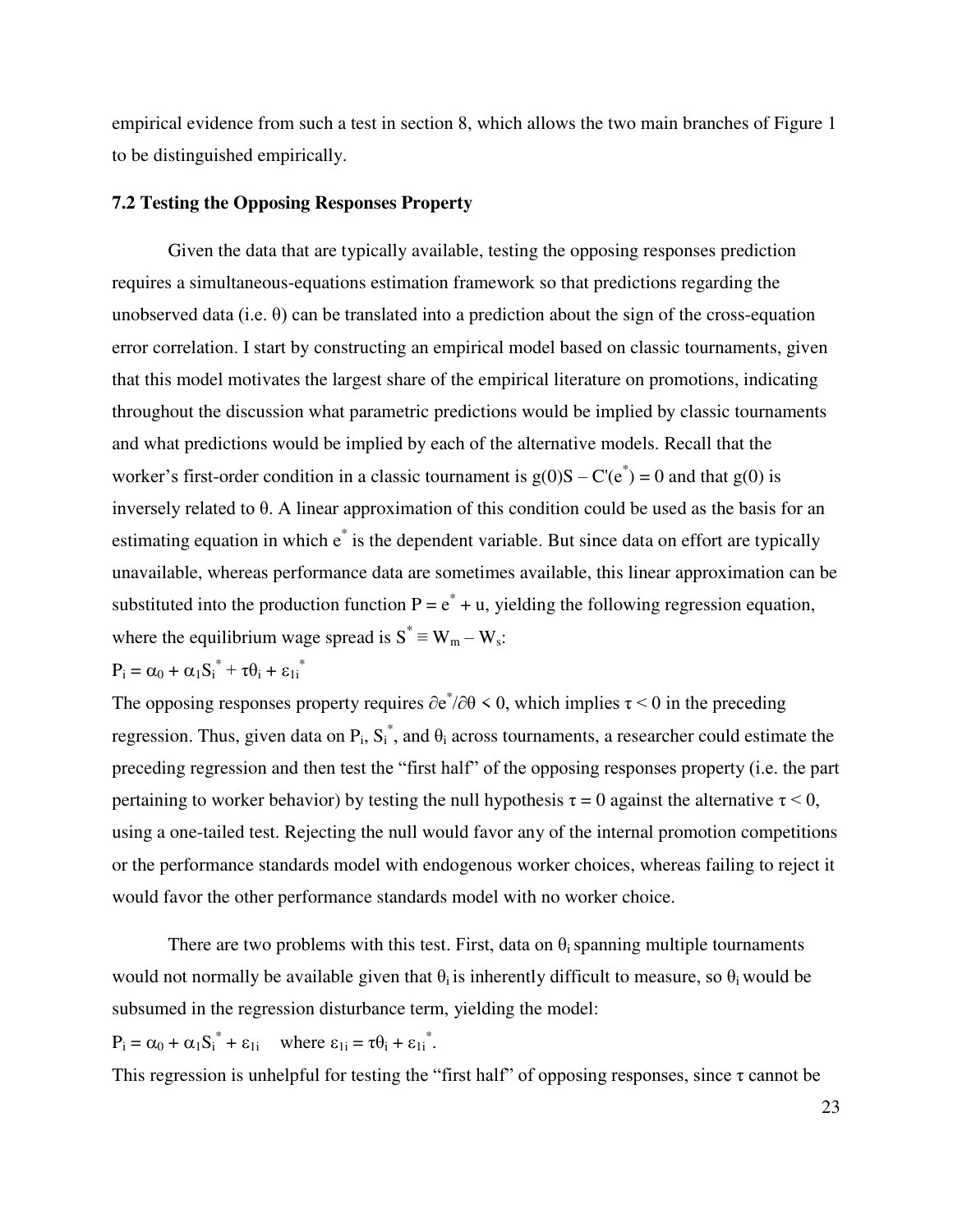estimated. Second, S<sup>\*</sup> appears on the right-hand side of the regression even though it is endogenous in the theoretical model. This is a problem because factors unobserved to the econometrician are likely to affect both S<sup>\*</sup> and P, biasing all of estimated coefficients in the model. This is a problem in both of the preceding regressions, but it is a particular problem in the more practically relevant second regression, because  $\theta$  appears in  $\varepsilon_1$  and is correlated with S<sup>\*</sup> by the first-order conditions of the classic model.

With the exception of DeVaro (2006a,b) the previous literature has not addressed this second problem and has estimated the preceding regression treating  $S^*$  as exogenous. Although alone this regression is unhelpful for testing opposing responses, it has been used in previous work to test whether tournaments have incentive effects, i.e.  $\alpha_1 > 0$  as implied by  $\partial e^* / S > 0$ . The typical finding in such studies is  $\alpha_1 > 0$  which is interpreted as evidence that tournaments have incentive effects. Even setting aside the endogeneity problem, the prediction  $\alpha_1 > 0$  is unhelpful for distinguishing among the models of Figure 1, because it is common to all of them. If promotions are associated with wage increases, and if workers can take performance-enhancing actions that increase the probability of promotion, then incentives are automatically implied regardless of a) whether managerial job slots are fixed or flexible, b) the mechanism generating wage spreads, and c) the workers' choice variables.

Whereas empirical tests of  $\alpha_1 > 0$  are based on worker behavior, another body of previous empirical work on tournaments has focused instead on firm behavior.<sup>26</sup> Recall that in classic tournaments the optimal wage spread is  $W_m - W_s = 1/g(0)$ , where g(0) is inversely related to θ. A linear approximation of this condition yields the following regression model:

$$
S_i^* = \beta_0 + \varphi \theta_i + \varepsilon_{2i}^*
$$

l

The classic model predicts  $\varphi > 0$ , given that the first-order conditions imply  $\partial S^* / \partial \theta > 0$ . Thus, given data on  $S_i^*$  and  $\theta_i$  across tournaments, a researcher could test the "second half" of the opposing property (i.e. the part related to firm behavior) by estimating the preceding regression and testing the null hypothesis  $\varphi = 0$  against the alternative that  $\varphi \neq 0$ , using a two-tailed test. Failure to reject the null would favor the performance standards models from section 3.

<sup>&</sup>lt;sup>26</sup> Representative studies include O'Reilly, Main, and Crystal (1988), Lambert, Larcker, and Weigelt (1993), Main, O'Reilly, and Wade (1993), Eriksson (1999), and Bognanno (2001).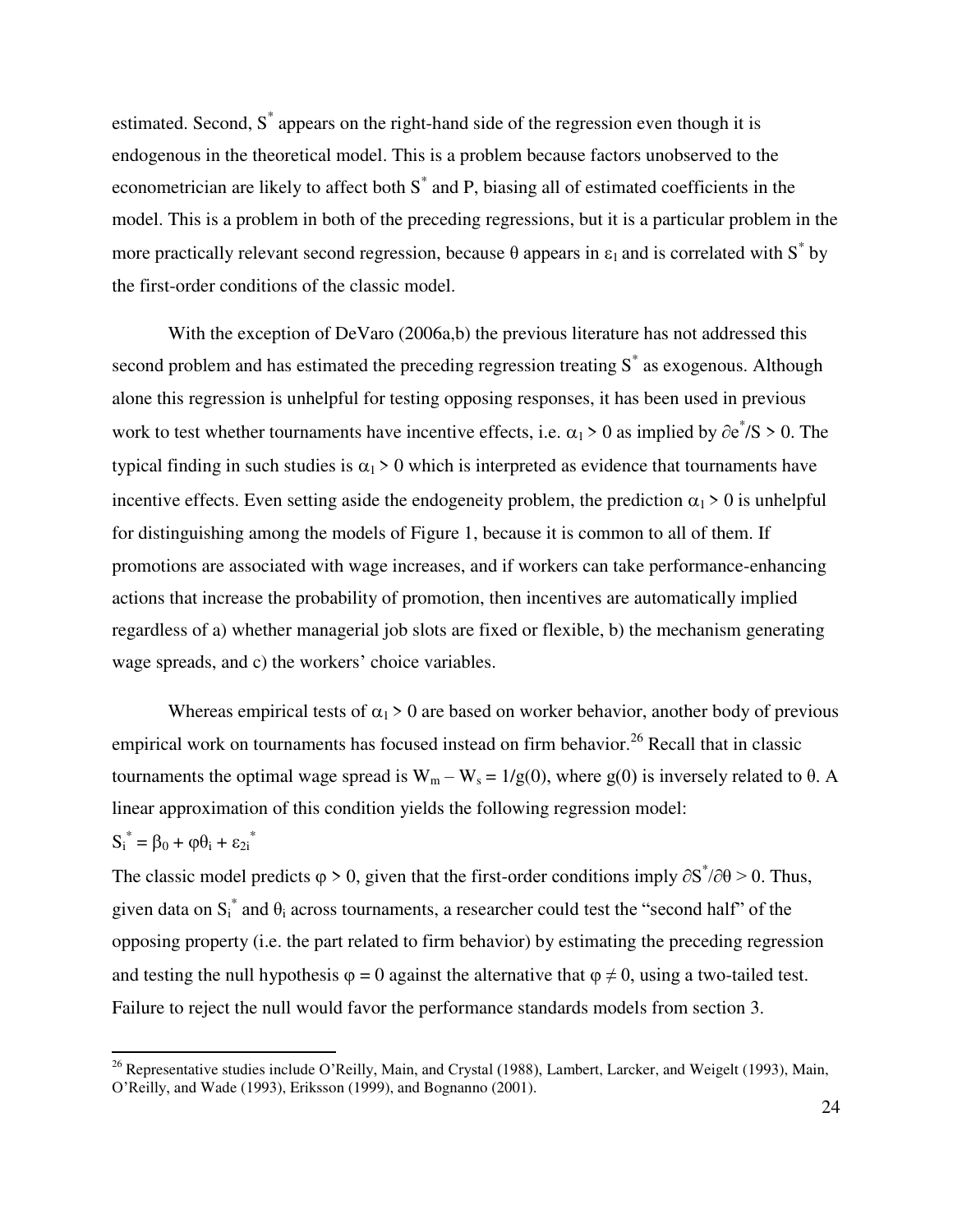Rejecting the null and finding  $\varphi > 0$  would favor classic tournaments or either of the models with endogenous human capital investments, whereas rejecting the null and finding  $\varphi \leq 0$  would favor market-based tournaments with endogenous effort or perhaps the performance standards model with human capital. Market-based tournaments with endogenous effort would thus be sharply distinguished both from classic tournaments and from market-based tournaments with endogenous human capital investments. However, since data on  $\theta_i$  are typically unavailable, the term  $\varphi \theta_i$  is subsumed in the regression error, yielding:

 $S_i^* = \beta_0 + \varepsilon_{2i}$  where  $\varepsilon_{2i} = \phi \theta_i + \varepsilon_{2i}^{27}$ .

This regression alone is unhelpful for testing opposing responses, since  $\varphi$  cannot be estimated.

The bottom line is that when  $\theta_i$  is unobserved to the econometrician – which is the practically relevant case – neither the performance regression estimated alone nor the spread equation estimated alone allows the opposing responses property to be empirically tested. I now show that if the two equations are estimated jointly then under some identifying assumptions the parameter  $\sigma_{12} \equiv \text{cov}(\epsilon_{1i}, \epsilon_{2i})$  can be estimated, and the opposing responses property combined with the fact that  $\theta_i$  is an important common component of  $\epsilon_{1i}$  and  $\epsilon_{2i}$  allows a prediction on the sign of  $\sigma_{12}$ . Let  $(\epsilon_{1i}, \epsilon_{2i})$  follow the bivariate normal distribution with mean vector **0** and covariance matrix  $\Sigma$ . Note that  $\sigma_{12} = \tau \varphi \text{Var}(\theta_i) + \text{cov}(\epsilon_{1i}^*, \epsilon_{2i}^*)$ , where  $\text{Var}(\theta_i)$  is the variance (across tournaments in the sample) of the variance (for a particular tournament in the sample) of u. The parameter  $\theta$  plays a critical role in the theoretical model (and in the other theoretical models in Figure 1), so from a theoretical standpoint  $\theta_i$  can be expected to be the principal common component of both  $\varepsilon_{1i}$  and  $\varepsilon_{2i}$  given that the other important components of the tournament model (i.e. the wage spread and worker performance) are already included in the model as observed data. When the simultaneous equations model is properly specified with a complete set of controls, then  $cov(\epsilon_{1i}^*, \epsilon_{2i}^*) \cong 0$ . Given  $cov(\epsilon_{1i}^*, \epsilon_{2i}^*) \cong 0$ ,  $\sigma_{12} \cong \tau \varphi Var(\theta_i)$ , so the predicted sign of  $\sigma_{12}$  hinges on the signs of  $\tau$  and  $\varphi$ .

The two requirements of opposing responses, i.e.  $\tau \leq 0$  and  $\varphi \geq 0$ , imply  $\tau \varphi \text{Var}(\theta_i) \leq 0$ and thus  $\sigma_{12}$  < 0. In contrast, in the performance standards model with worker effort or with no

 $\overline{a}$ 

<sup>&</sup>lt;sup>27</sup> Note that linearity of  $\varepsilon_{1i}$  and  $\varepsilon_{2i}$  in  $\theta_i$  is not essential.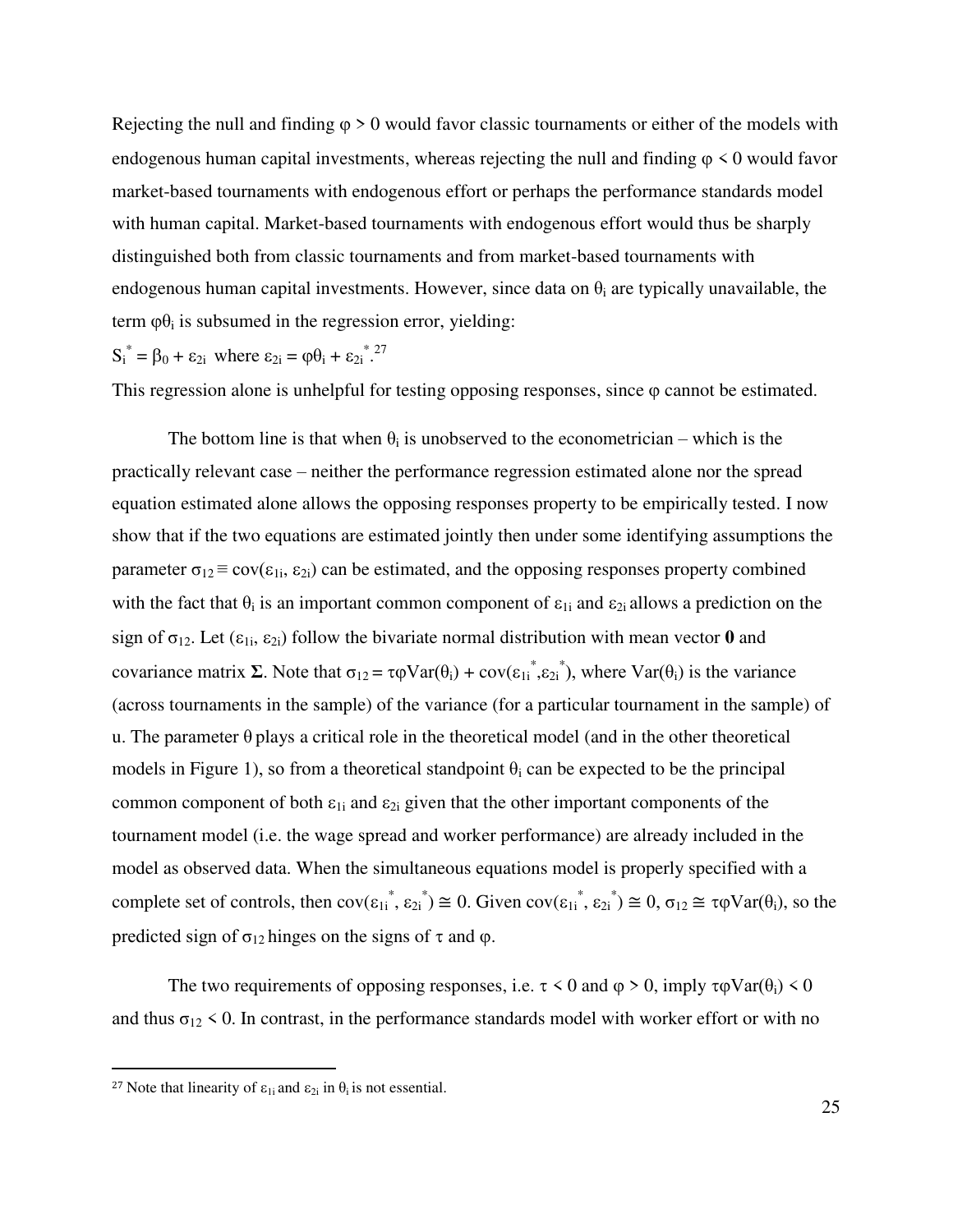worker choice,  $\varphi = 0$  implies  $\sigma_{12} = 0$ . And in the market-based tournament model with endogenous effort,  $\tau < 0$  and  $\varphi < 0$  imply  $\tau \varphi \text{Var}(\theta_i) > 0$ , and thus  $\sigma_{12} > 0$ , sharply distinguishing this model from either of the other tournament models. Thus, even in the absence of data on  $\theta$ , the econometrician can test the opposing responses property by estimating the P and  $S^*$  equations jointly and then testing the null hypothesis that  $\sigma_{12} = 0$  against the alternative  $\sigma_{12} \neq 0$ , using a two-tailed test. Rejecting the null in the direction of  $\sigma_{12}$  < 0 favors classic tournaments or market-based tournaments with human capital investments, rejecting the null in the direction of  $\sigma_{12}$  > 0 favors market-based tournaments with worker effort, and failing to reject the null favors the performance standards models. As shown in section 5, the performance standard model with human capital investments has no consistent prediction on the sign of  $\sigma_{12}$ .

There are two points to make regarding the controls for worker and firm characteristics that would in practice be included in the regressions for P and  $S^*$ . First, given that the models are linear, identification of the P equation requires that at least one exogenous variable appearing in the S\* equation be excluded from the P equation. Second, the ideal specification of the econometric model is one that minimizes unobserved heterogeneity (across tournaments in the sample) in dimensions other than risk (by including a sufficient set of controls) but *maximizes* heterogeneity across tournaments in the degree of risk. This is because identification of  $\sigma_{12}$  is based on cross-tournament variation in  $\theta_i$  that is unobserved by the econometrician but observed by economic agents. Samples that mix tournaments that are expected to differ widely in their levels of risk are ideal from the standpoint of testing the opposing responses prediction, since then  $\sigma_{12}$  will be large in magnitude under the alternative hypothesis, increasing the likelihood that the null of  $\sigma_{12} = 0$  will be rejected when it is false. If the econometrician selects samples of tournaments that are too homogeneous with respect to risk, if the model includes insufficient controls, or if controls are included that proxy for risk, the test will be biased towards a finding of  $\sigma_{12} = 0$ . However, in the case of controls that proxy for risk being included in the model, the researcher's attention should shift from a statistical test on  $\sigma_{12}$  to statistical tests on τ and φ as discussed earlier in the subsection, since in such cases risk is (at least partially) observable.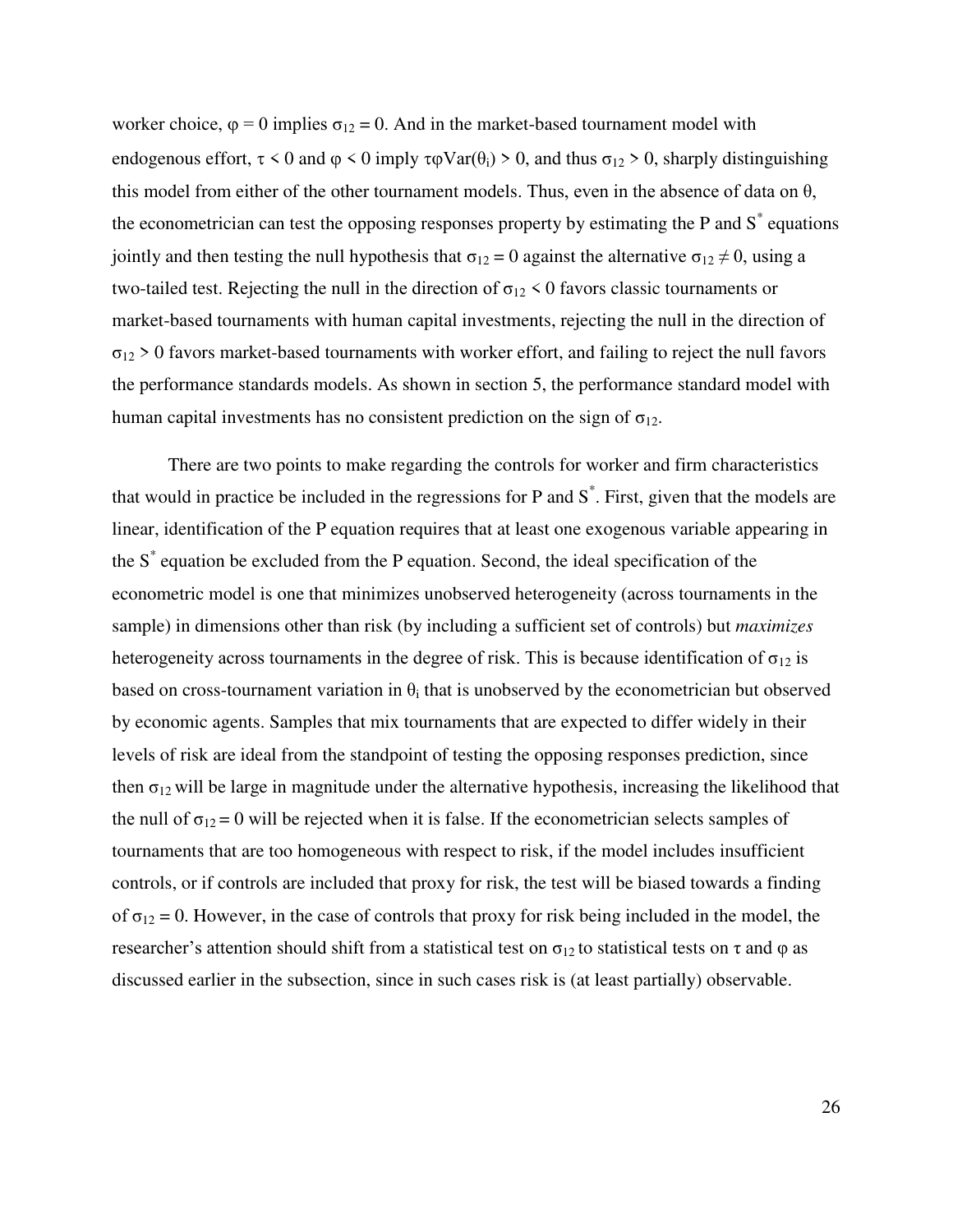# **7.3 Nesting Internal Promotion Competitions and Performance Standards Models**

The relative-versus-absolute performance test can be based either on data spanning multiple tournaments or on data from a single firm/tournament. Testing the opposing responses property, however, requires data spanning multiple tournaments. In the following discussion I assume the availability of cross sectional data on one worker (and tournament) per firm, with i indexing both the worker and the firm, though the method could also be applied using panel data or cross sectional data with multiple workers per firm. Consider the following system:

 $P_i = \alpha_0 + \alpha_1 S_i^* + X_i \alpha_2 + \varepsilon_{1i}$  $S_i^* = \beta_0 + F_i \beta_1 + X_i \beta_2 + \varepsilon_{2i}$  $T_i^* = \gamma_0 + \mathbf{F}_i \gamma_1 + \mathbf{X}_i \gamma_2 + \gamma_3 P_{0i} + \varepsilon_{3i}$ Promote<sub>i</sub> = 1 if  $P_i - T_i^* \ge 0$  $= 0$  otherwise

l

where  $P_i$  denotes worker i's performance in the lower-level job,  $S_i^*$  denotes the wage spread between worker i's (low) job level and the next level up,  $T_i^*$  denotes the minimal performance threshold worker i must meet for promotion, Promote<sub>i</sub> is a binary promotion indicator,  $\mathbf{X}_i$  is a vector of worker characteristics,  $\mathbf{F}_i$  is a vector of firm characteristics,  $P_{0i}$  denotes the performance of worker i's competitors, and the  $\varepsilon$ 's follow a multivariate normal distribution with mean vector **0** and covariance matrix  $\Sigma$ <sup>28</sup>. The model can be estimated via maximum likelihood. If relative performance determines promotions then  $\gamma_3 > 0$ , whereas if absolute performance determines promotions then  $\gamma_3 = 0$ . Within this empirical framework, Table 1 illustrates the parametric predictions implied by all of the models in Figure 1.

<sup>&</sup>lt;sup>28</sup> Although identification requires only that one variable in the  $S^*$  equation be excluded from the P equation, in this case the entire vector  $\mathbf{F}_i$  is excluded. In the next section I elaborate on this assumption and consider a less stringent assumption.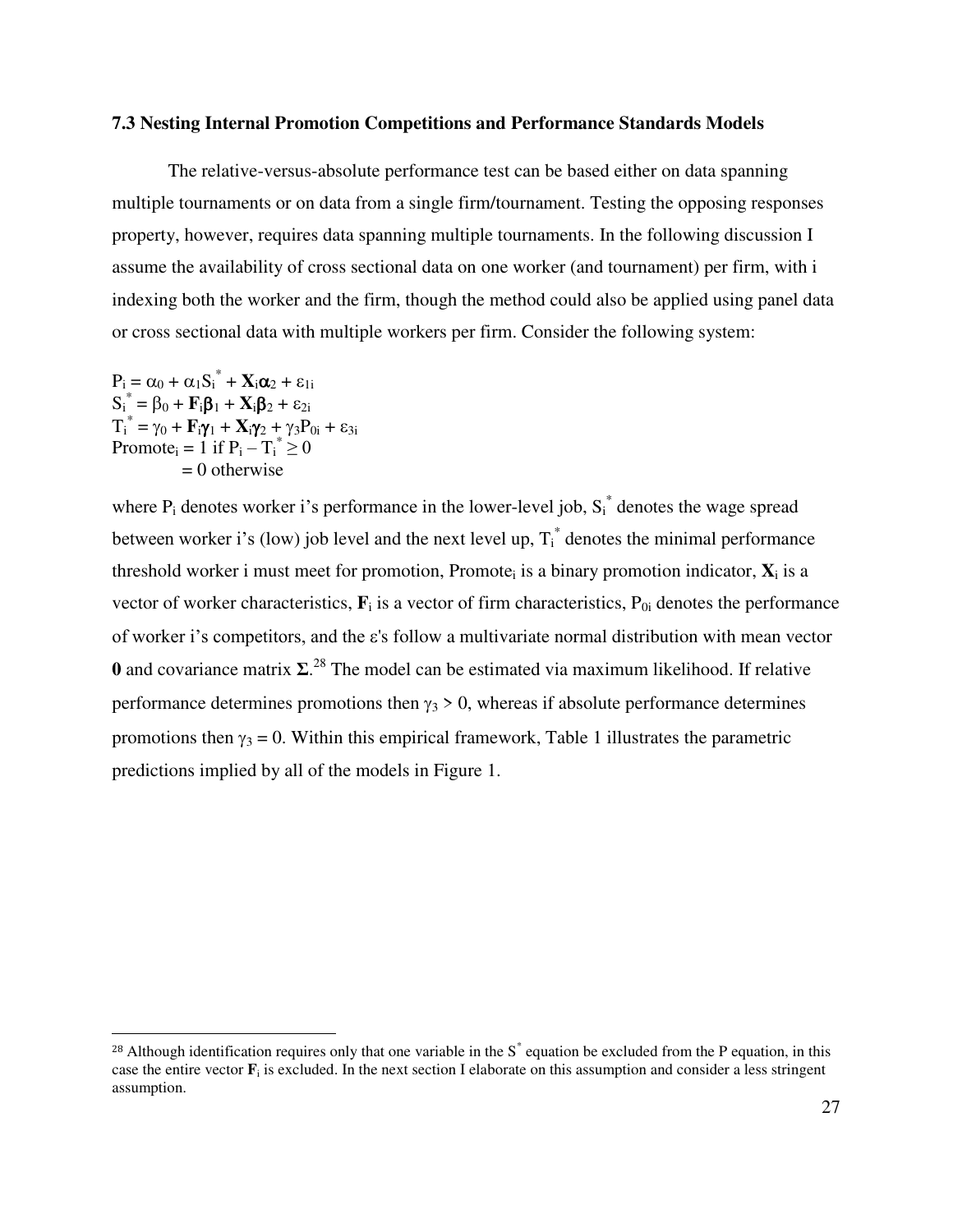|                                                   | Relative<br>Performance<br>$(\gamma_3 > 0)$ | Opposing<br>Responses<br>$(\sigma_{12} < 0)$ |
|---------------------------------------------------|---------------------------------------------|----------------------------------------------|
| <b>Performance Standards</b>                      |                                             |                                              |
| No Endogenous Worker Choice                       | $\gamma_3=0$                                | $\sigma_{12} = 0$                            |
| <b>Endogenous Worker Effort</b>                   | $\gamma_3=0$                                | $\sigma_{12} = 0$                            |
| Endogenous Worker Human Capital Investment        | $\gamma_3=0$                                | $\sigma_{12} \geq 0$                         |
| <b>Internal Promotion Competitions</b>            |                                             |                                              |
| <b>Classic Tournaments with Endogenous Effort</b> | $\gamma_3 > 0$                              | $\sigma_{12}$ < 0                            |
| <b>Market-Based Tournaments</b>                   |                                             |                                              |
| <b>Endogenous Worker Effort</b>                   | $\gamma_3 > 0$                              | $\sigma_{12} > 0$                            |
| Endogenous Worker Human Capital Investment        | $\gamma_3 > 0$                              | $\sigma_{12}$ < 0                            |

**Table 1: Predictions of Alternative Models of Promotion** 

Two points are worth noting. First, if the goal is simply to conduct the relative-versusabsolute performance test, then the promotion equation can be estimated in isolation rather than jointly with the P and S<sup>\*</sup> equations, as in subsection 7.1. Second, the P and S<sup>\*</sup> equations must be estimated jointly, since otherwise  $\sigma_{12}$  cannot be estimated. An additional reason for conducting joint estimation is that if the P equation is estimated individually, as is typically done in the literature, then the estimate of  $\alpha_1$  (i.e. incentive effects of promotions) will be biased.

# **8. Empirical Evidence**

The system of equations from the preceding section has been estimated in DeVaro (2006a,b), though the goal in those papers was only to test the implications of the classic tournament model rather than distinguishing among the six alternative promotions models in Figure 1. In light of the new theoretical results from the preceding sections, the empirical results in the two earlier papers can be given new interpretations. Those studies used two subsamples of recently hired workers from the Multi-City Study of Urban Inequality (MCSUI). DeVaro (2006b) considered a subsample of 632 "skilled" workers, whereas DeVaro (2006a) considered a more highly-skilled sample of 215 professionals. Both studies found evidence of  $\gamma_3 > 0$ , suggesting internal promotions based on relative performance, so I restrict the following discussion to the left branch of Figure 1 and to the evidence concerning  $\sigma_{12}$ . Both studies also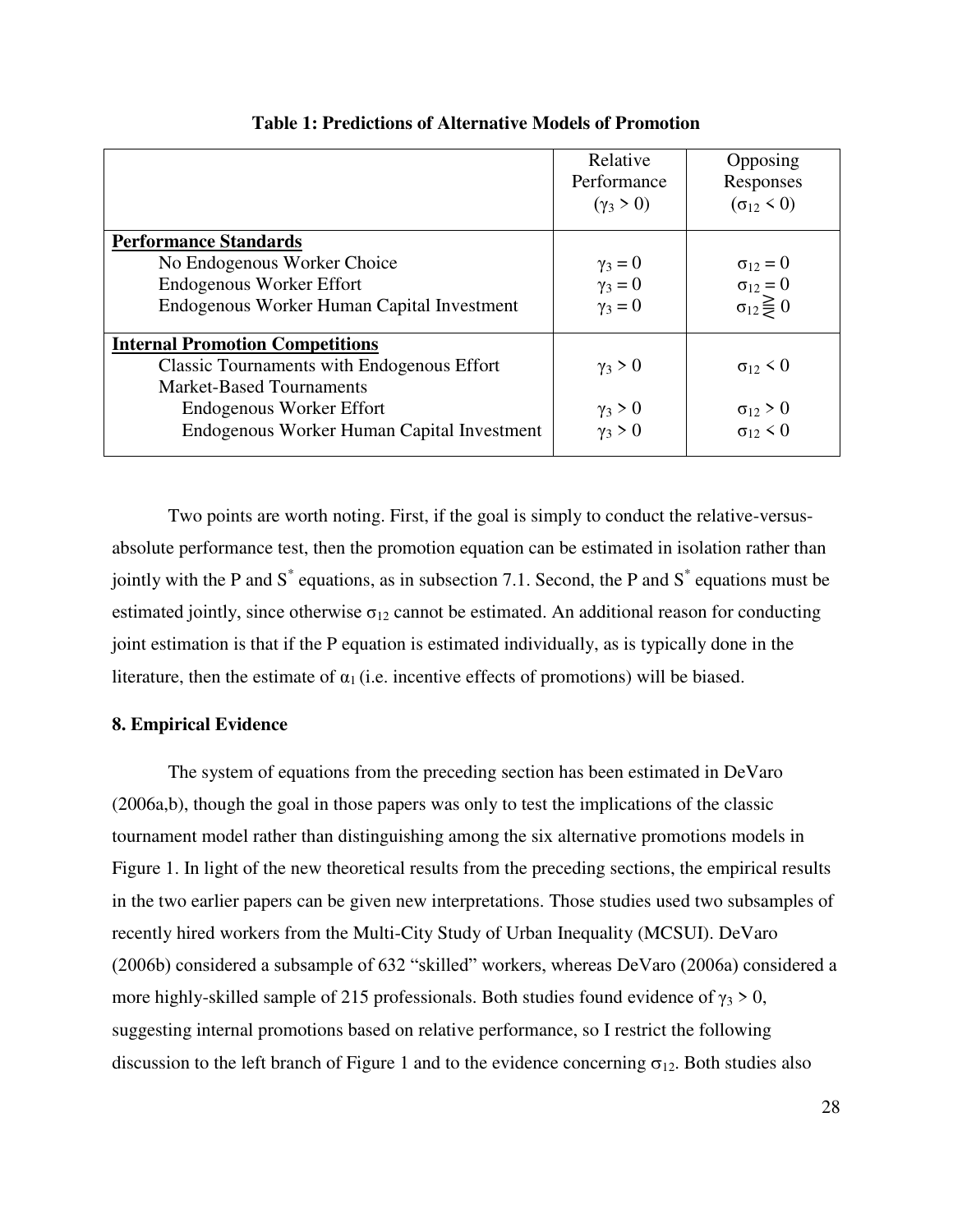found evidence of  $\alpha_1 > 0$ , consistent with the incentive effects of promotions that have been documented in the previous literature, and the simultaneous-equations estimation approach in these two studies allowed for unbiased estimation of this parameter.<sup>29</sup>

First consider DeVaro (2006b), which found  $\sigma_{12}$  < 0 and interpreted this evidence as consistent with classic tournaments.<sup>30</sup> In light of the new results from the preceding sections, if we restrict our attention to tournament models in which promotions serve as incentives for workers to invest in effort, then the empirical result  $\sigma_{12}$  < 0 conflicts with the prediction  $\sigma_{12}$  > 0 of the market-based model. Waldman (2011) surveys the extensive empirical literature testing the predictions of the classic tournament model and concludes that most of the findings in the literature are consistent with that approach but that all but one of those predictions are also consistent with the market-based approach. The one exception he notes is empirical evidence of a convex wage structure across hierarchical levels. This prediction arises naturally from the classic model as shown in the multi-round analysis by Rosen (1986). In contrast, Waldman notes that although there are no multi-round market-based tournament models, there is no clear reason why convex wage structures should emerge as a robust prediction of market-based tournaments. I am reluctant to interpret this difference between the two models as offering a distinguishing empirical test, for two reasons. First, the market-based approach has not been developed in a multi-round context that would yield a prediction regarding convexity or the lack of it; so whereas classic tournaments predict convexity, market-based tournaments currently offer no prediction. Second, Waldman (2011) predicts that even the market-based model could generate a convex wage structure if the signal associated with a promotion was larger for promotions higher up the job ladder. The present analysis offers a sharp distinction between the two tournament models, given that one predicts a negative sign on  $\sigma_{12}$  and the other a positive sign.  $\overline{a}$ 

<sup>&</sup>lt;sup>29</sup> Other representative studies that found evidence that performance is increasing in the size of the prize include Ehrenberg and Bognanno (1990a,b), Becker and Huselid (1992), and Audas, Barmby, and Treble (2004). <sup>30</sup> Specifically, DeVaro (2006b) found  $\sigma_{12} = -0.091$ ,  $\gamma_3 = 1.496$ , and  $\alpha_1 = 0.591$ , where the estimate of  $\gamma_3$  was statistically significant at the one percent level and the other two parameters were significant at the ten percent level. In subsequent work concerning the difference between nonprofits and for-profits, DeVaro and Brookshire (2007) found that when the 81 nonprofits were dropped from the sample of 632 used in DeVaro (2006b), the results strengthened slightly from the standpoint of classic tournament theory, i.e.  $\sigma_{12} = -0.118$ ,  $\gamma_3 = 1.633$ , and  $\alpha_1 = 0.709$ , with the estimate of  $\alpha_1$  attaining statistical significance at the five percent level and the other two estimates remaining at their original significance levels. The fact that the results are somewhat stronger when the sample is restricted to for-profits is consistent with the theory proposed in DeVaro and Brookshire (2007) that for-profits are more likely than nonprofits to rely on promotion schemes such as classic tournaments to create incentives.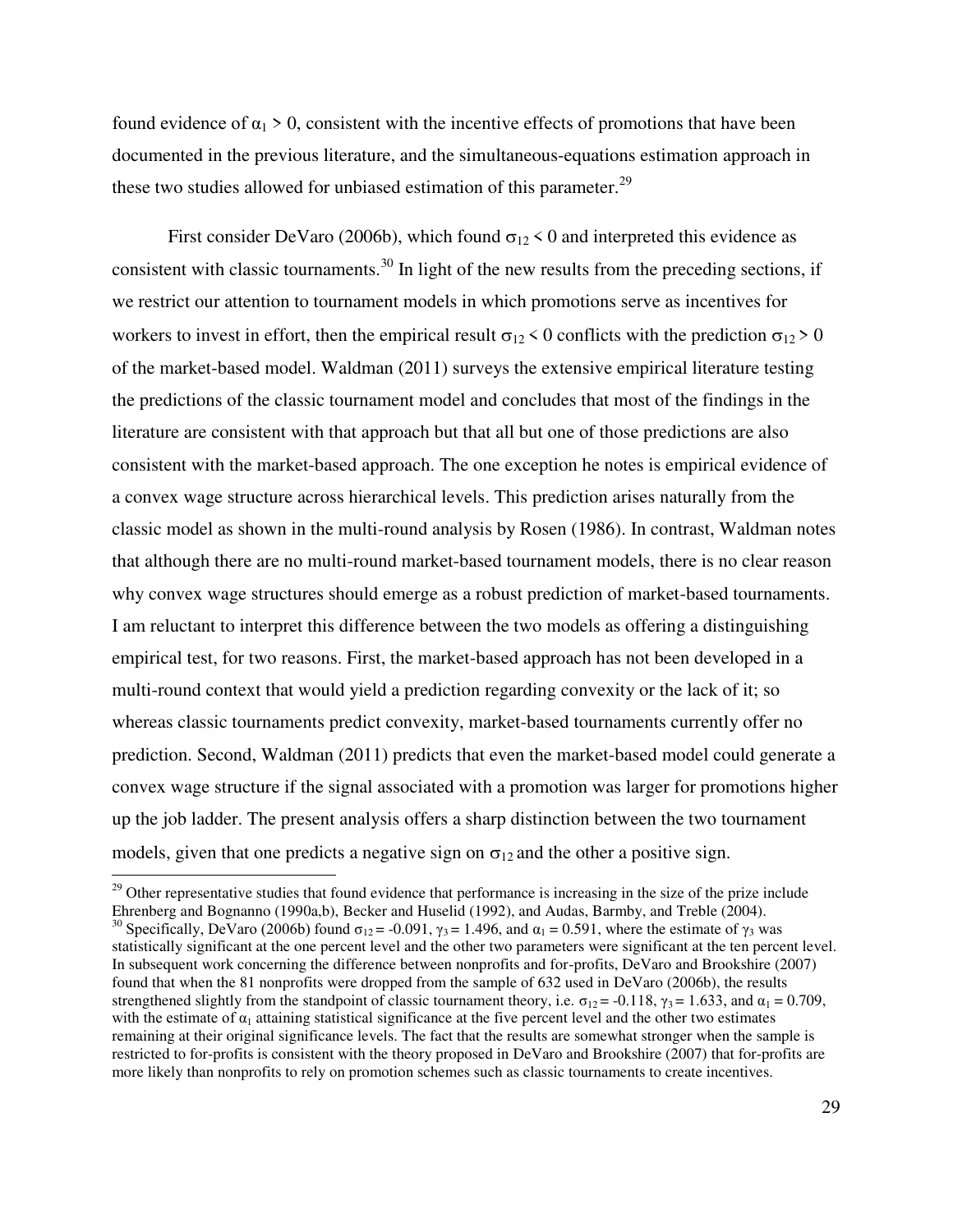When comparing classic and market-based tournaments the most appropriate comparison may be the one made in the preceding paragraph that restricts attention to models in which workers choose effort. This is because the stochastic component of worker performance in sections 2 and 4 share the same interpretation, whereas the interpretation differs in section 6. This matters because the test based on  $\sigma_{12}$  assumes that the interpretation of u (and therefore its variance, θ) is basically the same across the models being compared. With this caveat in mind, if the class of tournament models is broadened to include those in which promotions induce human capital investments, then the empirical finding of  $\sigma_{12}$  < 0 in DeVaro (2006b) is consistent with both classic tournaments and market-based tournaments with human capital investments. Furthermore, if attention is restricted to the class of market-based tournaments, then the evidence favors the approach in which workers make human capital investments rather than effort choices.

Next consider DeVaro (2006a). That study also found  $\sigma_{12}$  < 0, though the result was statistically insignificant so the null hypothesis of  $\sigma_{12} = 0$  could not be rejected. I will offer two interpretations of this result in light of the present analysis. The first interpretation is that the cross section represents a mix of the different types of internal promotion competitions in the left branch of Figure 1. Estimating  $\sigma_{12}$  requires data spanning multiple promotion systems, which would usually require data spanning multiple firms. Suppose that in the population, some firms conduct market-based tournaments with endogenous worker effort (for which  $\sigma_{12} > 0$ ) whereas others conduct either of the other types of tournaments (for which  $\sigma_{12}$  < 0). When the different types of firms are pooled in the cross section, their relative prevalence will determine the estimate of  $\sigma_{12}$ . The former type of tournaments would tend to increase  $\sigma_{12}$  in estimation, whereas the latter types would tend to decrease  $\sigma_{12}$ , so that the two effects are roughly offsetting, producing a negative but statistically insignificant estimate of  $\sigma_{12}$ . This interpretation would say that in the more highly skilled subsample of professionals the market-based mechanism is a more powerful force than in the skilled subsample. Now consider a second interpretation. I view the result for skilled workers in DeVaro (2006a) concerning  $\sigma_{12}$  as less reliable than the corresponding result for professionals in DeVaro (2006b), because the latter study used a considerably larger sample size, a more complete set of controls, an econometric model that was generalized to allow for measurement errors in  $S^*$  and P, and a less stringent identifying

30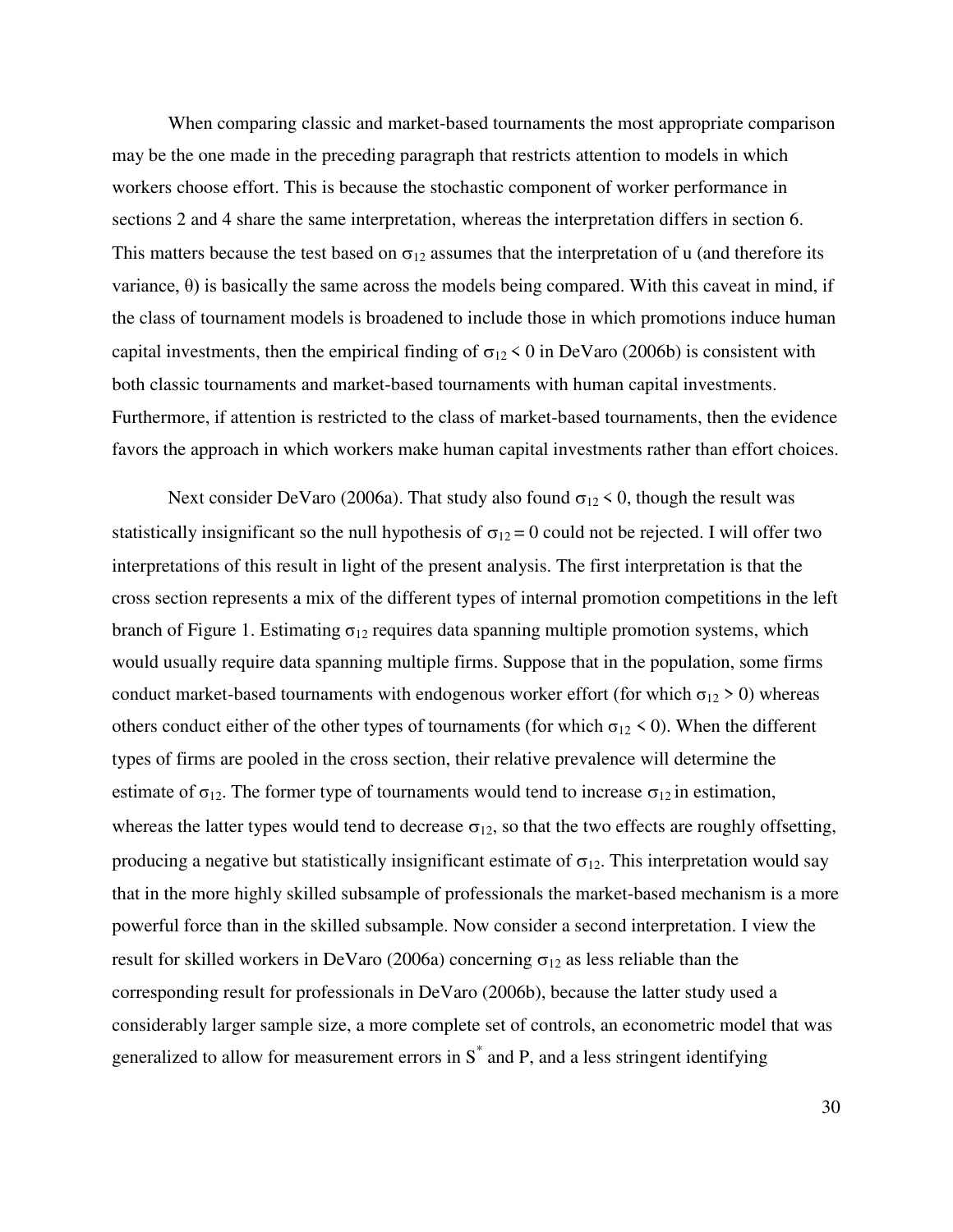assumption. These factors could potentially explain the lack of statistical significance of  $\sigma_{12}$  < 0 in the professional subsample. In that case, the true results for professionals might match those for skilled workers, even though the statistical result is not strong enough to confirm this.

Identification of the P equation in both studies was achieved by excluding the firm characteristics appearing in the  $S^*$  equation from the P equation. The rationale for this derives from the fact that the data are a sample of *recently hired* workers. In addition to knowing little about the firm, the typical new hire will have experience with only a small number of previous employers, if any at all. In contrast, the firm possesses the relevant institutional history of the organization and knows how certain worker-types perform in given positions. This puts the firm at an advantage relative to a newly hired worker in assimilating information about firm characteristics into a decision function. DeVaro (2006b) also considered a less restrictive identifying assumption in which all firm characteristics in **F**<sup>i</sup> except union status were included in the P equation, finding similar results. $31$ 

# **9. A New Test to Distinguish Between Classic and Market-Based Tournaments**

 Given that the two tests I propose cannot distinguish classic tournaments with effort choices from market-based tournaments with human capital investments, it is worth considering alternative means by which these two models might be distinguished in future empirical research. I now propose such a test. The basic logic for the new test resembles the opposing responses test from the preceding two sections in the sense that I will show that the two tournament models differ in how the choice variables of workers and the firm respond to shifts in a theoretical parameter. However, in contrast to the opposing responses test described in earlier sections the parameter will no longer be the variance of the stochastic component of worker performance, and we will need to consider a different function of the firm's choice variables.

Focusing on two-player tournaments for simplicity, begin by noting that both models feature a strictly convex cost function,  $C(z)$ , with  $C(0) = 0$  and  $C'(z) = 0$ , capturing the subordinate's disutility of the choice variable, z. Let  $\xi$  be a parameter that affects  $C(z)$ , either increasing or decreasing the worker's total and marginal costs of z, and assume that ξ is observed

l

 $31$  The sample size in DeVaro (2006a) was not large enough to support estimation using this less stringent identifying assumption.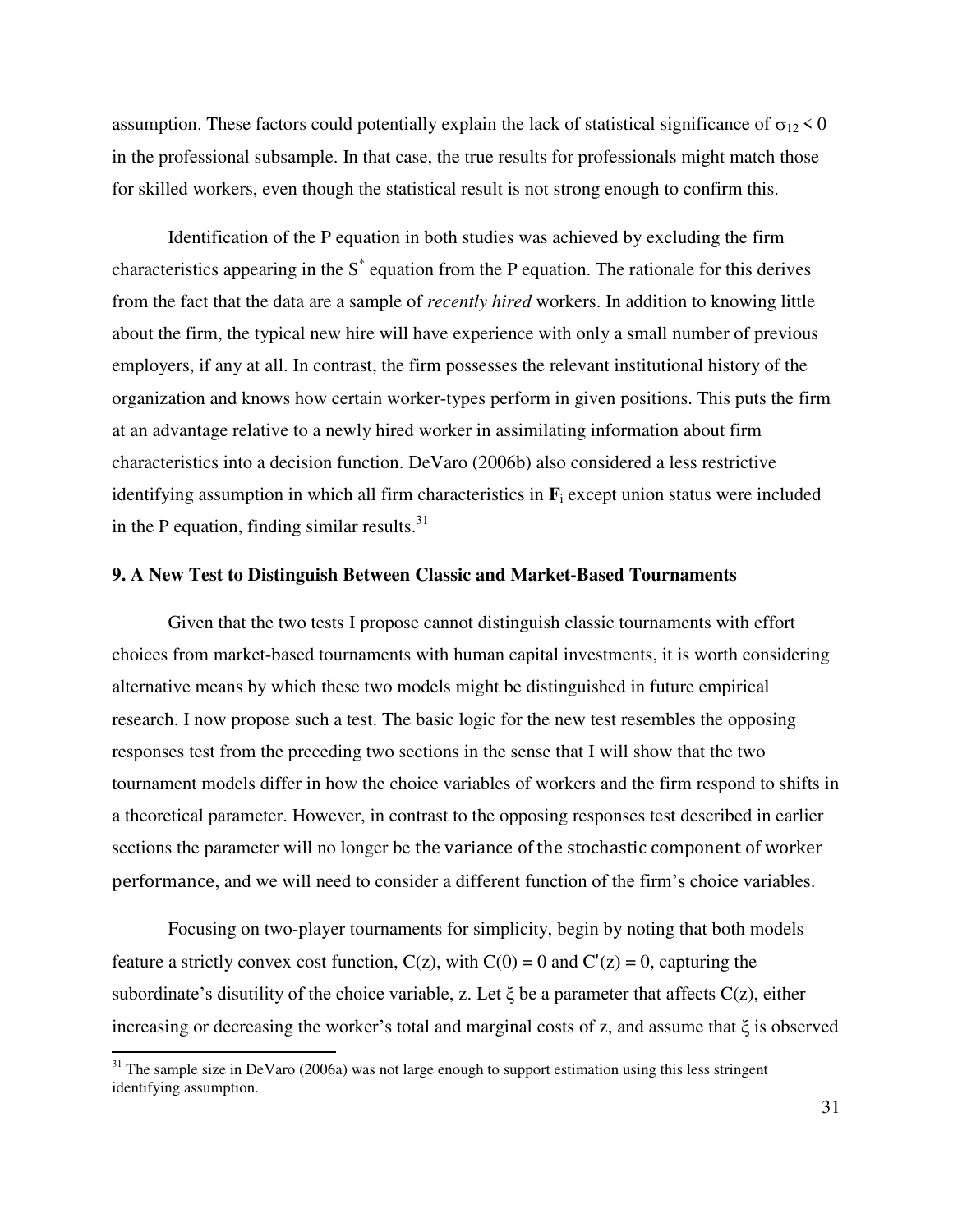by workers and the firm when their decisions are made. If  $\xi$  is incentives-enhancing then  $\partial C(z)/\partial \xi$  < 0 and  $\partial C'(z)/\partial \xi$  < 0, whereas if  $\xi$  is incentives-depressing then  $\partial C(z)/\partial \xi > 0$  and ∂C'(z)/∂ξ > 0. Without loss of generality, I consider the incentives-enhancing case henceforth. Note that  $\xi$  is a theoretical parameter that is assumed to vary across tournaments in cross sectional data. The test requires that the researcher have data on at least one measure of ξ. As an example of such a variable, some companies (e.g. Google, Adobe, and SAS) provide their employees with free or subsidized snacks and meals throughout the day. One of the rationales for such practices is that they can be expected to lower workers' costs of exerting productive effort. Thus, one measure of ξ would be the generosity of employer snack and meal subsidies.

 Given a measure of ξ, one might be tempted to follow the same approach as in the preceding two sections, but using ξ rather than θ. That is, one would first determine whether the responses of effort and the spread to changes in ξ differed between the two types of tournaments. Assuming the pattern of responses of the choice variables to changes in ξ differed between the two models, one would then go to the data to see which of the models was empirically supported. It turns out that this approach would not work because, as I show below, the responses of effort and the spread to changes in ξ do not differ between the two models. However, suppose that instead of focusing on the wage spread, i.e.  $S^* = W_m - W_s$ , we focus on the *average wage* between job levels, which is a subordinate's expected wage, i.e.  $L^* = (W_m +$  $W_s$ )/2. The main result is given in the following proposition, showing that the response of  $L^*$  to shifts in ξ differs between the two models, producing a testable implication: Proposition 5: When ξ is incentives-enhancing the following results hold concerning the

equilibria of both tournament models: $32$ 

l

(i) In both models,  $\partial z^* / \partial \xi > 0$  and  $\partial S^* / \partial \xi = 0$ .

(ii) In the market-based model with human capital choices,  $L^*$  is a linear function of  $h^*$ , and  $\partial L^* / \partial \xi = V_H \partial L^* / \partial h^* > 0$  so that  $\xi$  influences  $L^*$  only via its effect on  $h^*$ .

(iii) In the classic model with effort choices, L<sup>\*</sup> is a nonlinear function of e<sup>\*</sup>, and  $\partial L^* / \partial \xi =$ 

C'(e<sup>\*</sup>)( $\partial e^*/\partial \xi$ ) +  $\partial C(e^*)/\partial \xi$  so that  $\xi$  influences L<sup>\*</sup> both via its effect on e<sup>\*</sup> and also directly via its effect on  $C(e^*)$  for a given  $e^*$ .

Point (i) says that the responses of  $z^*$  and  $S^*$  to changes in  $\xi$  do not differ between the two

 $32$  The proposition could be recast in the obvious way to handle the incentives-depressing case.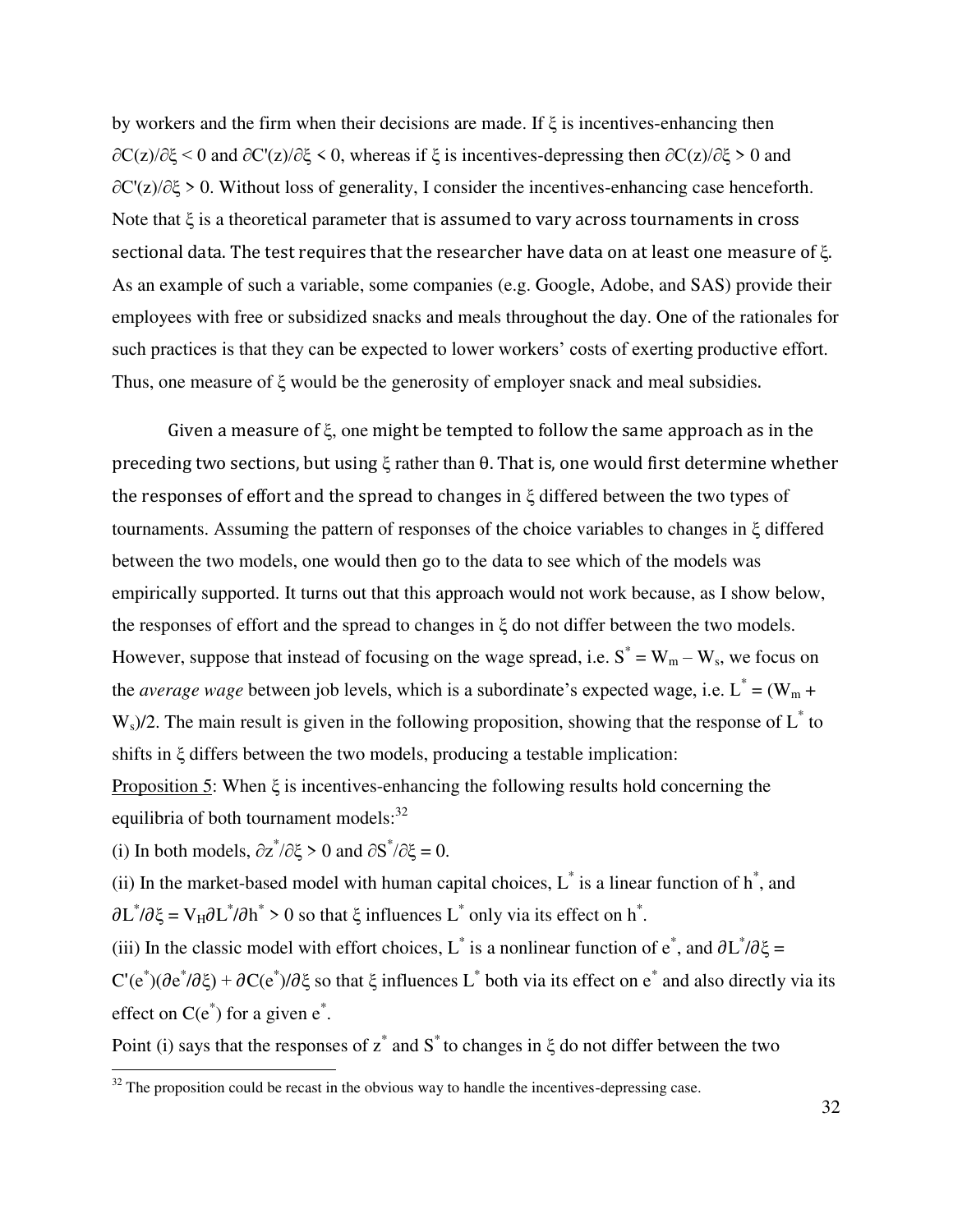models. This means that a distinguishing empirical tests based on ξ cannot be based on the choice variables  $z^*$  and  $S^*$ . Points (ii) and (iii) create the basis for a distinguishing test based on responses in the choice variable  $L^*$  (rather than  $S^*$ ) to changes in  $\xi$ . Point (ii) says that in the market-based model with human capital investments, changes in ξ influence the average wage only by affecting the worker's optimal choice of human capital. In contrast, point (iii) says that in the classic model changes in ξ influence the average wage both by affecting the worker's optimal effort choice and by directly affecting the worker's effort cost function.<sup>33</sup> The basic logic for the difference between the two models in how  $L^*$  responds to changes in  $\xi$  is that in the classic model, unlike in the market-based model, the average wage is determined by the worker's participation constraint, i.e.  $L^* = C(e^*)$ . From the participation constraint, the two channels of influence of  $\xi$  on  $L^*$  are immediately apparent, given that shifts in  $\xi$  change the function, C(e), and also the equilibrium effort choice, e<sup>\*</sup>. In contrast, in the market-based model, since in equilibrium the average wage is not determined by the worker's participation constraint, the worker's cost function is of no direct relevance to  $L^*$ . Thus, shifts in  $\xi$  affect  $L^*$  only by changing the equilibrium human capital investment,  $h^*$ .

 I now translate Proposition 5 into a testable implication, which requires a systems-based estimation approach. Starting with the market-based model, recall that in equilibrium  $L_i^* =$  $V_H(h^*(V) + 0.5(E[u_{i(2)}] + E[u_{i(1)}])$ , where i indexes firms (or tournaments) in a cross section. Note in this expression that a subscript i appears on the expected values of the order statistics of  $u_i$ given that the variance of  $u_i$ , i.e.  $\theta_i$ , varies across tournaments in the sample. Thus, the term  $0.5(E[u_{i(2)}] + E[u_{i(1)}])$  gets subsumed into the regression disturbance given that the econometrician typically cannot observe  $\theta_i$ , as was the case for  $\theta_i$  in the preceding two sections. This yields the following regression: $34$ 

l

<sup>&</sup>lt;sup>33</sup> For example, suppose C(z) =  $\alpha z^{\lambda}/\xi$ , where  $\xi > 0$ ,  $\alpha > 0$ , and  $\lambda > 1$ , so C'(z) =  $\alpha \alpha z^{\lambda/2}$  and  $\partial C(z)/\partial \xi = -\alpha z^{\lambda}/\xi^2$ . In the classic model,  $L^* = \alpha e^{i\lambda}/\xi$  where  $e^* = [\xi Sg(0)/(\alpha\lambda)]^{1/(\lambda-1)}$ , so that  $\xi$  affects  $L^*$  both directly and also indirectly via its effect on e<sup>\*</sup>. Given that (i) C'(e<sup>\*</sup>) is zero at e<sup>\*</sup> = 0 and positive and increasing in e<sup>\*</sup> for e<sup>\*</sup> > 0, (ii) ∂e<sup>\*</sup>/∂ξ is positive, and (iii)  $\partial C(e^*)/\partial \xi$  is zero for  $e^* = 0$  and negative for  $e^* > 0$ , we have that  $\partial L^*/\partial \xi$  is 0 when  $e^* = 0$ , then increasing in  $e^*$  until a peak where  $\partial^2 L^* / (\partial \xi \partial e^*) = 0$ , then monotonically decreasing in e<sup>\*</sup> thereafter so that  $\partial L^* / \partial \xi < 0$  for  $e^*$ sufficiently large. So in the classic model the effect on the subordinate's expected wage of a marginal increase in ξ, i.e. ∂L\* /∂ξ, is non-monotonic in e\* . For sufficiently low levels of e\* , it is positive and increasing in e\* . Then it is positive and decreasing in e<sup>\*</sup>, and ultimately negative and decreasing in e<sup>\*</sup>. In contrast, in the market-based model  $\partial L^*/\partial \xi = V_H[\xi Sq(0)/(\alpha \lambda)]^{1/(\lambda-1)} > 0$ , which is not a function of h<sup>\*</sup>.

 $34$  To simplify the notation, control variables are suppressed throughout this section.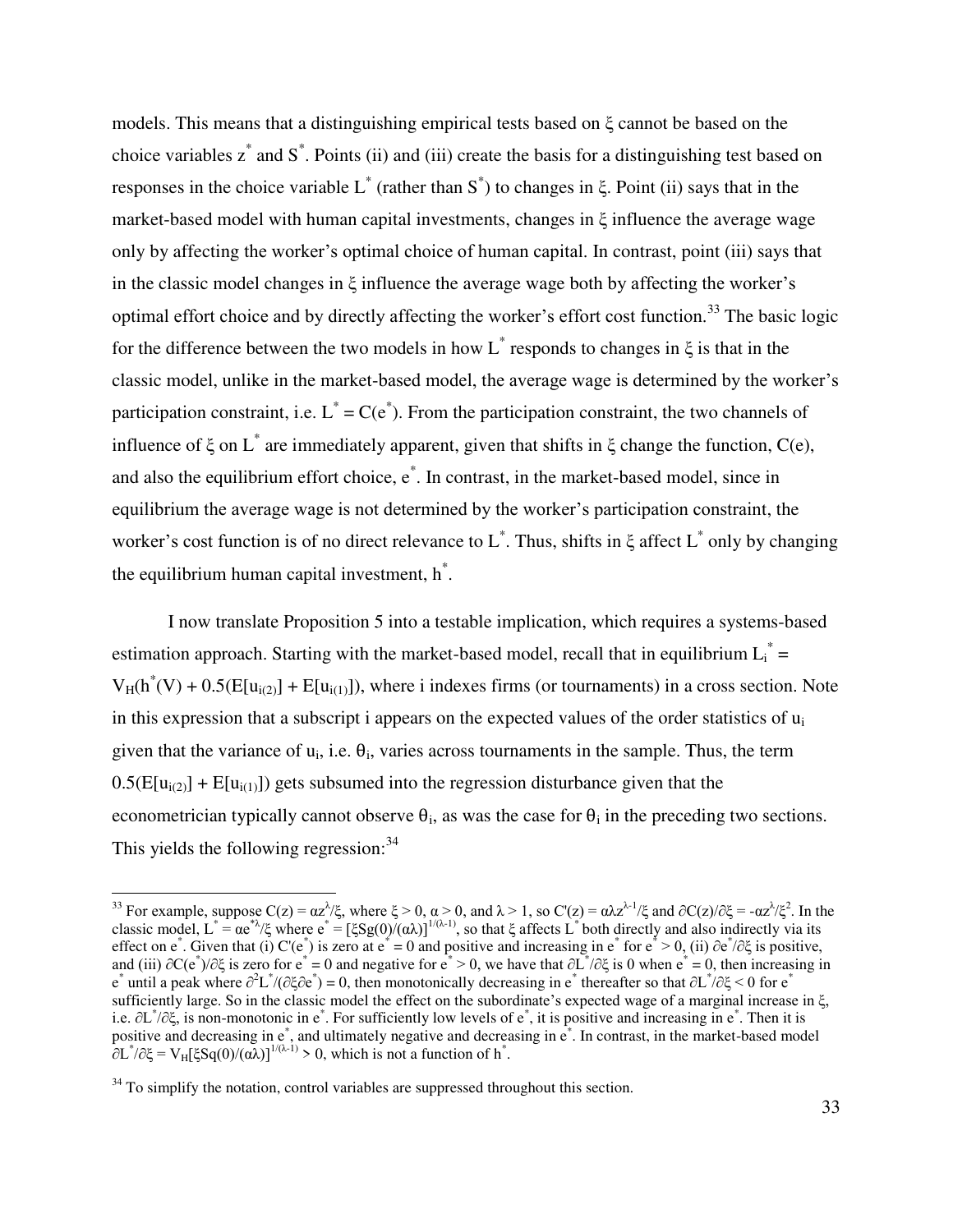$L_i^* = \omega_0 + \omega_1 h_i^* + \varepsilon_{1i}$ 

Since  $h_i^*$  is endogenous, there is a second equation:  $h_i^* = \eta_0 + \eta_1 S_i^* + \eta_2 \xi_i + \varepsilon_{2i}.$ 

The spread,  $S_i^*$ , is also endogenous, so there is a third equation describing it, as in the preceding two sections. Given point (i) of Proposition 5,  $\xi$  does not appear in the equation for  $S_i^*$ . Substituting the equation for  $S_i^*$  into the equation for  $h_i^*$  yields the following reduced form:  $h_i^* = \varphi_0 + \varphi_1 \xi_i + \varepsilon_{2i}$ , where  $\varepsilon_{2i}$  is redefined to subsume the disturbance from the  $S_i^*$  equation.

The system involving the  $L_i^*$  equation and the reduced form for  $h_i^*$  is exactly identified given that  $\xi_i$  appears in the  $h_i^*$  equation but not in the  $L_i^*$  equation, and this is implied by part (ii) of Proposition 5. If the econometrician has data on  $h_i^*$  this system can be estimated. But assume, as is typically the case, that the econometrician has data on worker performance but not worker choice variables. Then  $h_i^* = P_i - u_i$  can be substituted into both regressions, yielding the following "market-based system" where the disturbances  $\varepsilon_{1i}$  have been redefined to include  $u_i$ :  $L_i^* = \beta_0 + \beta_1 P_i + \varepsilon_{1i}$ 

$$
P_i = \alpha_0 + \alpha_1 \xi_i + \epsilon_{2i}
$$

This market-based system makes clear that, as in point (ii) of Proposition 5,  $\xi_i$  affects  $L_i^*$  only via its effect on  $h_i^*$  (and therefore P<sub>i</sub>). There is no direct channel of influence of  $\xi_i$  on  $L_i^*$ , hence  $\xi_i$ 's exclusion from the  $L_i^*$  equation.

Next consider the classic model, where the participation constraint implies  $L_i^* = C(e_i^*)$ . A linear approximation of C(e) yields the following regression:

$$
L_i^* = \omega_0 + \omega_1 e_i^* + \omega_2 \xi_i + \epsilon_{1i}
$$

Since  $e_i^*$  is endogenous, there is a second equation:

$$
e_i^* = \eta_0 + \eta_1 S_i^* + \eta_2 \xi_i + \epsilon_{2i}.
$$

The spread,  $S_i^*$  is endogenous, so there is a third equation describing it, as in the preceding two sections. Given point (i) of Proposition 5,  $\xi$  does not appear in the equation for  $S_i^*$ . Substituting the equation for  $S_i^*$  into the preceding equation for  $e_i^*$  yields the following reduced form:  $e_i^* = \varphi_0 + \varphi_1 \xi_i + \varepsilon_{2i}$  where  $\varepsilon_{2i}$  is redefined to include the disturbance from the  $S_i^*$  equation.

In contrast to the market-based system, the system involving the  $L_i^*$  equation and the reduced form for  $e_i^*$  is not identified given that  $\xi_i$  appears in both equations via part (iii) of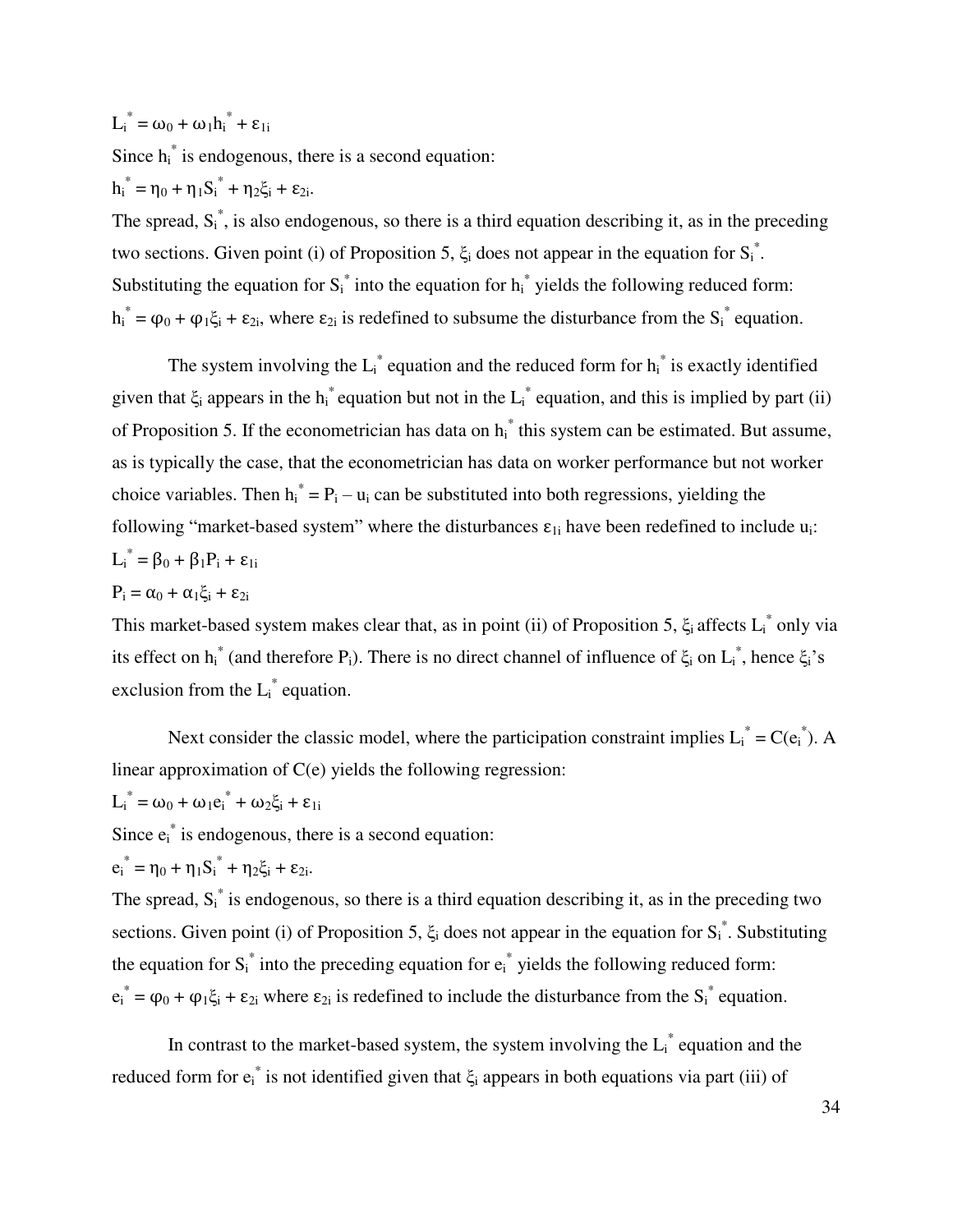Proposition 5. Assume, as is typically the case, that the econometrician has data on worker performance but not worker choice variables. Then  $e_i^* = P_i - u_i$  can be substituted into both regressions. Furthermore, to resolve the identification problem, assume the econometrician has access to an exogenous variable, I<sub>i</sub>, that determines subordinate performance but that affects the average compensation between job levels only via subordinate performance. This gives rise to the following "classic system" where the disturbances  $\varepsilon_{1i}$  have been redefined:

$$
L_i^* = \beta_0 + \beta_1 P_i + \beta_2 \xi_i + \epsilon_{1i}
$$

$$
P_i = \alpha_0 + \alpha_1 \xi_i + \alpha_1 I_i + \epsilon_{2i}
$$

In this system, as in point (iii) of Proposition 5,  $\xi_i$  affects  $L_i^*$  both via its effect on  $e_i^*$  (and therefore  $P_i$ ) and also directly. Furthermore, the classic system nests the market-based system as the special case for which  $\beta_2 = 0$ .

To summarize, an empirical test based on Proposition 5 that allows classic tournaments to be distinguished from market-based tournaments with human capital investments would proceed as follows. First, assuming the disturbances  $\varepsilon_{1i}$  and  $\varepsilon_{2i}$  are jointly normal with mean vector **0** and covariance matrix  $\Sigma$ , estimate the preceding classic system via maximum likelihood. Second, test the null hypothesis that  $\beta_2 = 0$  against the alternative hypothesis that  $\beta_2 < 0$  using a one-tailed test. Rejecting the null favors the classic tournament model, whereas failing to reject favors the market-based tournament model with endogenous human capital investments.

I close the section with four observations. First, the preceding test assumes crosssectional variation across tournaments so that i indexes tournaments and there is one worker observed per tournament. The method could also be applied to data in which there are observations on multiple workers per tournament and/or panel data. Second, justifying the choice of instrument,  $I_i$ , is facilitated by the fact that the classic tournament model assumes that  $W_m$  and  $W_s$  (and therefore  $L^*$ ) are chosen by the firm *ex ante*, before subordinates choose effort levels and, thus, before subordinate performance is determined. This timing provides a theoretical basis for exclusion restrictions that might otherwise not be obvious. Third, the fact that the test is based on  $L^*$  rather than  $S^*$  is interesting, since the previous literature has focused on the determinants of S<sup>\*</sup> (given that the wage spread is what creates incentives) with little attention paid to the determinants of L\* . This section illustrates that for the purpose of distinguishing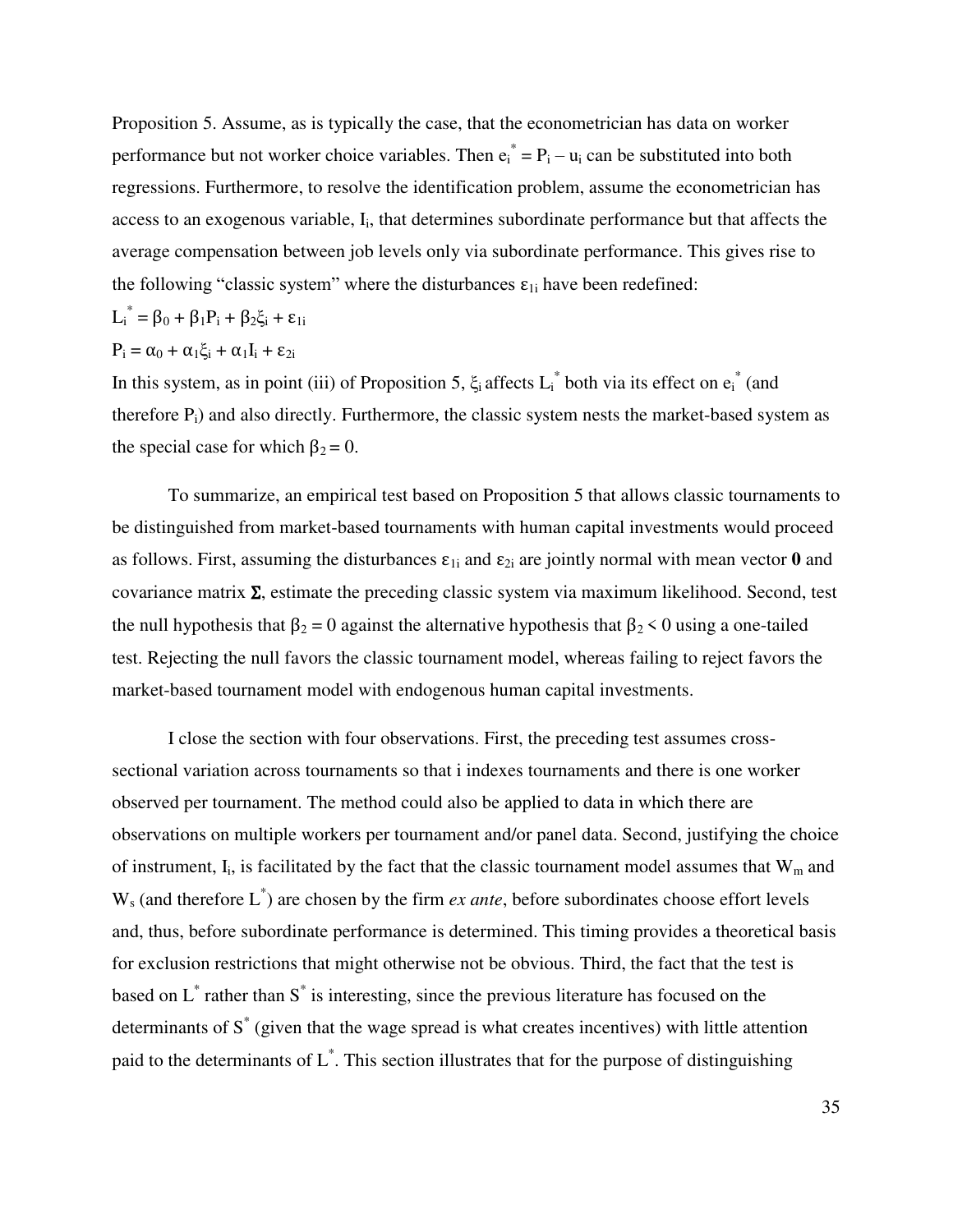between the two types of tournaments, studying the average wage between levels is more helpful than studying the wage spread between levels. Fourth, like earlier sections, this one highlights the usefulness of systems-based approaches that simultaneously account for worker and firm behavior in research that aims to distinguish among alternative theoretical models of promotions.

# **10. Conclusion**

This study shows that the core theoretical models in the promotions literature can be distinguished empirically to a greater extent than previously recognized. The following four results are of particular interest. First, if we restrict attention to the class of models in which promotions create incentives for workers to exert effort, then the relative-versus-absolute performance test and the opposing responses test distinguish among classic tournaments, marketbased tournaments, and performance standards. The distinction between classic and marketbased models is particularly sharp in this case given that those models imply opposite predictions for the sign of  $\sigma_{12}$ , and this is an important result given that, as noted in Waldman (2011), most of the existing empirical evidence does not allow the two models to be distinguished. Second, if we restrict attention to market-based tournaments, then the model with worker effort choices can be sharply distinguished from the model with human capital investments, again due to opposite predictions on the sign of  $\sigma_{12}$ . Third, the two tests are insufficient for distinguishing classic tournaments from market-based tournaments with human capital investments, since both models exhibit the opposing responses property. However, fourth, these two tournament models can be empirically distinguished using a new test based on the average wage between job levels, and the new test provides guidance for future data collection and analysis.

In a broad cross section spanning many different markets and employer types, it is plausible that a blend of alternative promotion schemes might occur in the labor market. It is even possible that alternative schemes might operate simultaneously within the same firm, and on this basis Waldman (2011) recommends integrating classic and market-based tournament models in future theoretical work. The present analysis suggests that such an approach might help to better reconcile certain theoretical predictions with the evidence. For example, consider an integration of the market-based model with effort choices (which predicts  $\sigma_{12} > 0$ , conflicting with the empirical evidence from section 8) and the classic tournament model. The classic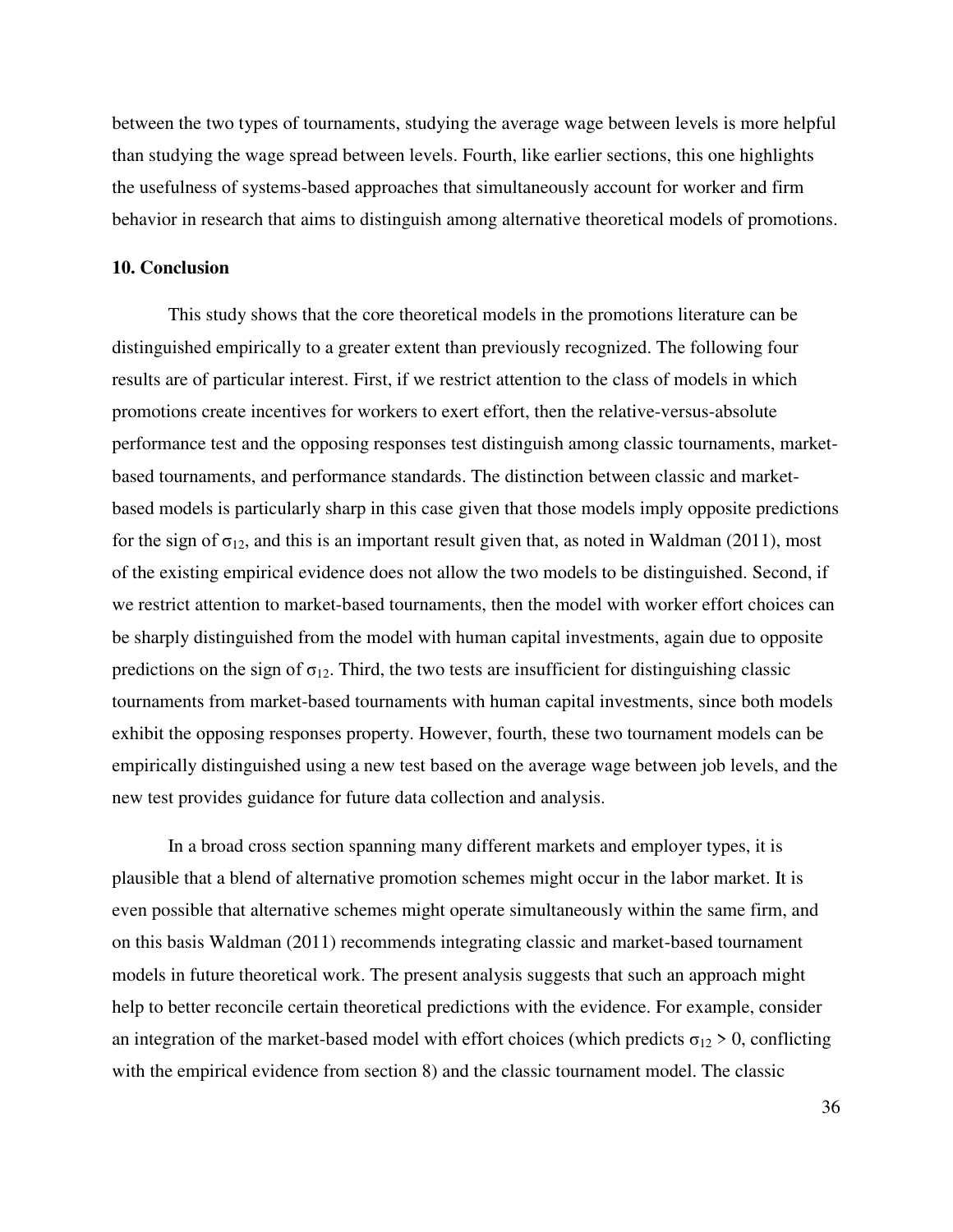mechanism in such an integration might allow the prediction  $\sigma_{12}$  < 0 to emerge empirically (or would at least weaken the prediction  $\sigma_{12} > 0$ ) even though the strategic decisions of firms in setting wage spreads would be somewhat constrained by the actions of competing firms.

Prior to the present paper, theoretical predictions concerning  $\theta$  either had not been derived or they had been derived but not highlighted and translated into testable implications. An advantage of the opposing responses test is that it allows predictions about  $\theta$  (which would usually be unobserved to the econometrician) to be translated into a prediction about the sign of the parameter  $\sigma_{12}$ , which can be and has been estimated. As Table 1 illustrates, the opposing responses test is important for differentiating among alternative models of promotion. The test requires accounting for worker and firm behaviors simultaneously using systems-based econometric methods. The new test proposed in the preceding section also requires a (different) systems-based approach. In contrast, the empirical literature on promotions has historically relied on single-equation, non-structural estimation techniques. Overall, the analysis highlights the value of systems-based econometric methods in empirical work on promotions, and a priority for future research should be applying these methods to other data sets containing information related to the choice variables of workers and firms, as well as collecting new data that will support these methods.

# **Appendix**

Proof of Proposition 1: Consider first the case without worker effort (i.e.  $\alpha = \infty$ ). In this case, the subordinate always invests the minimum effort in the first period, so  $\partial e^*/\partial \theta = 0$ . In models such as Waldman (1984a) and DeVaro and Waldman (2011) that do not incorporate an effort choice, ∂e\* /∂θ does not exist. From Proposition 1 of Ghosh and Waldman (2010),  $S^* \equiv W_m - W_s = [d_m + c_m \eta^+] - [d_s + c_s a_L k]$ , where  $\eta^+$  is a critical threshold (or standard) that determines whether a subordinate is promoted to a managerial position in the second period. After observing subordinate i's first-period output,  $y_{i1}$ , the firm promotes the worker in period 2 if  $\eta^e(y_{i1}) \ge \eta^+$  and retains the worker as a subordinate if  $\eta^e(y_{i1}) < \eta^+$ . The following equation defines  $\eta^{\dagger}$ :  $(1+F)[d_s+c_s\eta^{\dagger}] - [d_s+c_s a_L k] = (1+F)[d_m+c_m\eta^{\dagger}] - \max\{d_s+c_s\eta^{\dagger},d_m+c_m\eta^{\dagger}\}.$ Since  $\theta$  does not appear in this expression,  $\eta^+$  (and thus S<sup>\*</sup>) is not a function of  $\theta$ , so  $\partial S^* / \partial \theta = 0$ . By a similar argument,  $\partial S^* / \partial \theta = 0$  also holds in the model of Waldman (1984a) and its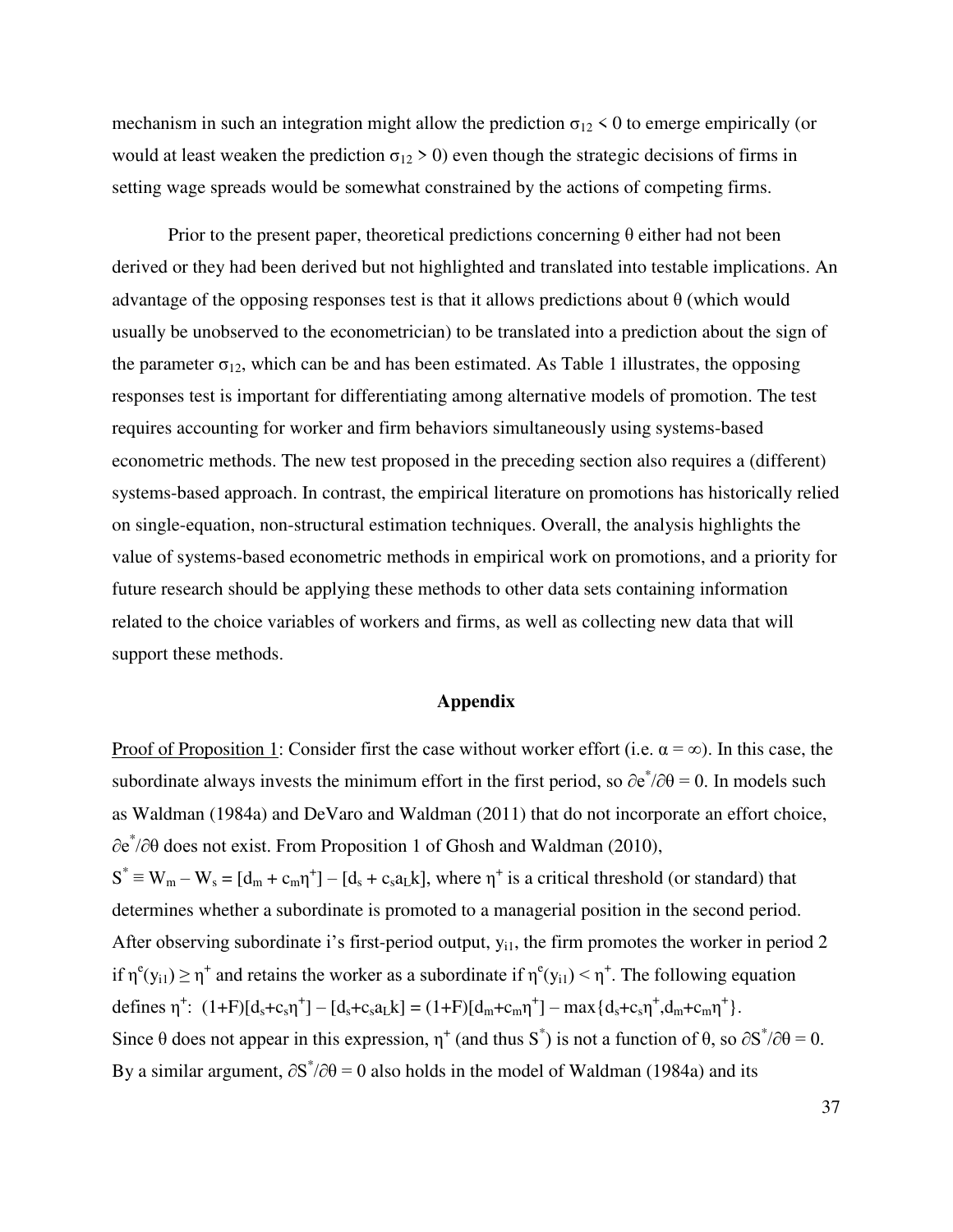extensions such as DeVaro and Waldman (2011). If  $\alpha < \infty$  so that subordinates might exert more than the minimum effort level of  $e_L$  in the first period,  $\partial S^* / \partial \theta = 0$  continues to hold, with the slight modification that the parameter  $e<sub>L</sub>$  appears throughout the expressions. The expressions for wages and  $\eta^+$  in this case are given in an earlier version of Ghosh and Waldman (2010). Q.E.D.

Proof of Proposition 2: First consider  $\partial S^*/\partial \theta$ . Using the expressions for the subordinates' firstperiod output, the expressions for managerial and subordinate wages can be rewritten as:  $W_m = d_m + c_m k[\mu_m a_H + (1 - \mu_m) a_L]$  $W_s = d_s + c_s k[\mu_s a_H + (1 - \mu_s) a_L],$ where  $\mu_m \equiv 2\rho (1-\rho)\Phi[(a_H - a_L)/(2\theta)^{0.5}] + \rho^2$ ,  $\mu_s \equiv 2\rho (1-\rho)\Phi[(a_L - a_H)/(2\theta)^{0.5}] + \rho^2$ , and  $\Phi$  denotes the standard normal cumulative distribution function. Note that  $\partial \mu_{\rm m}/\partial \theta = -2\rho (1-\rho)\phi [(a_{\rm H} - a_{\rm L})/(2\theta)^{0.5}(a_{\rm H} - a_{\rm L})(2\theta)^{-0.5} \le 0,$  and  $\partial \mu_s/\partial \theta = 2\rho (1-\rho)\phi [(a_H - a_L)/(2\theta)^{0.5}] (a_H - a_L)(2\theta)^{-0.5} > 0$ , where  $\phi(.)$  denotes the standard normal density function. Defining the equilibrium wage spread,  $S^*$ , as  $S^* \equiv W_m - W_s$ , we have:  $S^* = (d_m - d_s) + ka_L[c_m - c_s] + k(a_H - a_L)[c_m\mu_m - c_s\mu_s]$ . This expression makes clear that  $\partial S^* / \partial \theta = k(a_H - a_L)[c_m \partial \mu_m / \partial \theta - c_s \partial \mu_s / \partial \theta] \le 0$ . Next consider  $\partial e^* / \partial \theta$ . Worker i chooses first-period effort  $e_{i1}$  to maximize expected utility of  $pW_m + W_s(1-p) - \alpha C(e_{i1})$ , where p is the probability that worker i is promoted. The first-order condition defining worker i's optimal effort,  $e_{i1}^*$ , is:  $(W_m - W_s)\partial p/\partial e_{i1}^* - \alpha C'(e_{i1}^*) = 0$ . Expressions for p and  $\partial p/\partial e_{i1}$  are as follows:  $p = \Phi[(a_H - a_L + e_{i1} - e_{i1})/(2\theta)^{0.5}]\rho(1-\rho) + \Phi[(a_L - a_H + e_{i1} - e_{i1})/(2\theta)^{0.5}]\rho(1-\rho)$  $\Phi[(e_{i1}-e_{j1})/(2\theta)^{0.5}](1+2\rho^2-2\rho)$  $\partial p/\partial e_{i1} = \rho(1-\rho)\phi[(a_H - a_L + e_{i1} - e_{j1})(2\theta)^{0.5}]/(2\theta)^{0.5} + \rho(1-\rho)\phi[(a_L - a_H + e_{i1} - e_{j1})(2\theta)^{0.5} +$ 

 $(1 + 2\rho^2 - 2\rho)\phi[(e_{i1} - e_{j1})(2\theta)^{-0.5}]/(2\theta)^{0.5} > 0$ 

From the preceding expression, it can be shown that  $\partial^2 p/(\partial e_{i1}\partial\theta) < 0$ . Applying implicit differentiation to the worker's first-order condition and assuming that the second-order condition is satisfied yields the result sign( $\partial e^*/\partial \theta$ ) = sign( $\partial^2 p/(\partial e_{i1}\partial \theta)$ ). Thus,  $\partial e^*/\partial \theta$  < 0. Q.E.D.

Proof of Proposition 3: The worker's expected utilities given the choice of h are as follows:  $E(U|h=1) = [1 - (u^* - m + a)/(2a)]W_m + [(u^* - m + a)/(2a)]W_s - c$  $E(U|h=0) = [1 - (u - m + a)/(2a)]W_m + [(u - m + a)/(2a)]W_s$ 

The difference of these expectations can be expressed as follows: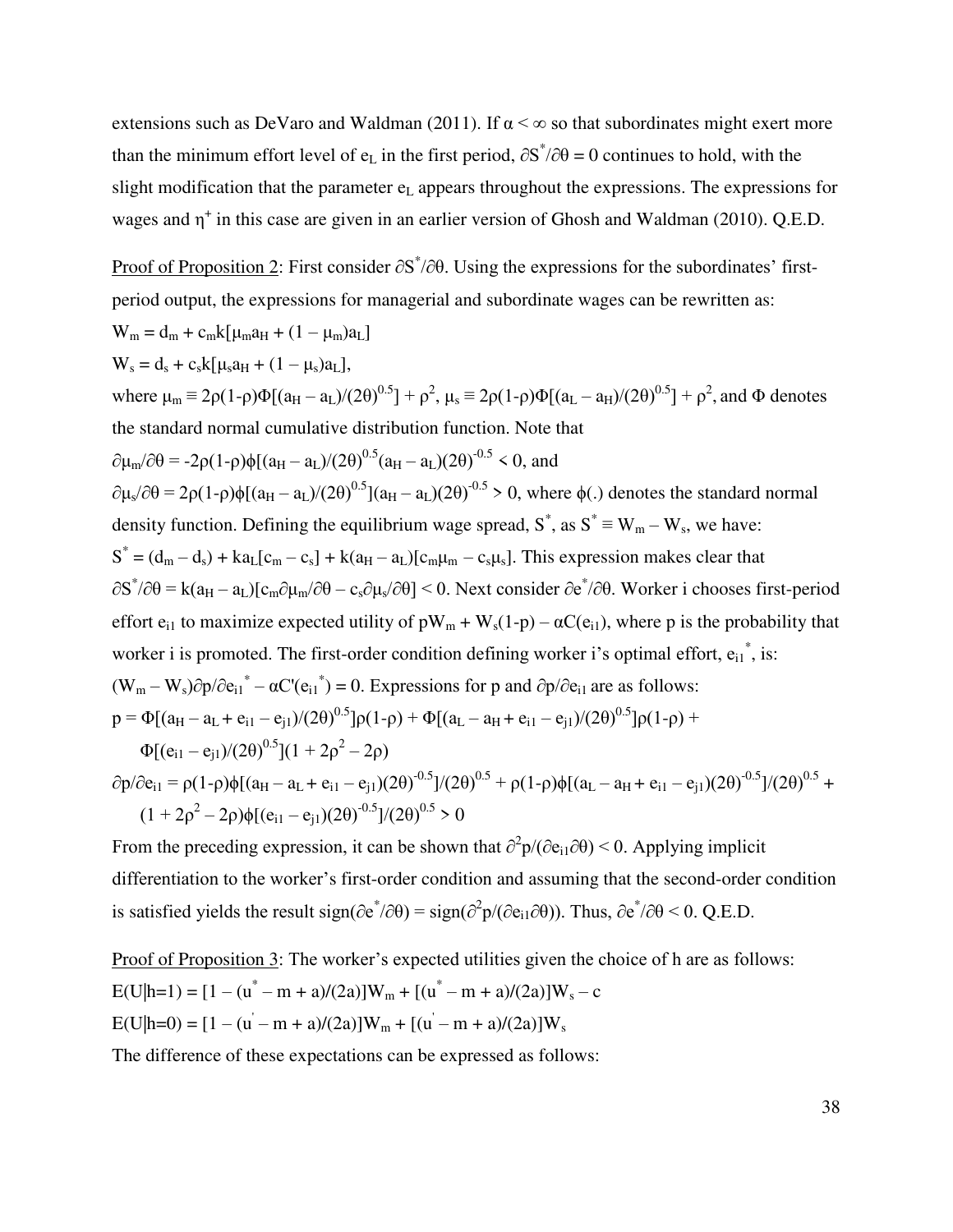$E(U|h=1) - E(U|h=0) = (u - u^*)(W_m - W_s)/(2(3\theta)^{0.5}) - c$ 

Given that  $u - u^* \ge 0$ , if  $W_m - W_s$  is sufficiently small then  $E(U|h=1) - E(U|h=0) \le 0$  so that the worker chooses h = 0, whereas if  $W_m - W_s$  is sufficiently large then the worker chooses h = 1. The firm chooses values of  $W_m$  and  $W_s$  that induce the worker to make the investment choice that maximizes the firm's expected profit. As discussed in Prendergast (1993), the worker's incentive compatibility constraint binds in equilibrium. In the present extension of the model, that implies  $F \equiv (u - u^*)(W_m - W_s) - 2c(3\theta)^{0.5} = 0$ . Letting S<sup>\*</sup> denote the equilibrium spread, W<sub>m</sub>  $-W_s$ , implicit differentiation of F = 0 yields  $\partial S^*/\partial \theta = -(\partial F/\partial \theta)/(\partial F/\partial S^*) = 3c(3\theta)^{-0.5}/(\partial F/\partial S^*)$ , where  $\partial F/\partial S^* = (\partial u/\partial S^* - \partial u^*/\partial S^*)S^* + (u - u^*)$ . Given that  $u - u^*$  and  $S^*$  are non-negative, the sign of  $\partial u' / \partial S^* - \partial u^* / \partial S^*$  determines the sign of  $\partial S^* / \partial \theta$ . Applying implicit differentiation to the firm's following two incentive compatibility conditions yields  $\partial u' / \partial S \ge 0$  and  $\partial u^* / \partial S \ge 0$ :  $y_m(0, u) - y_s(0, u) - S^* = 0$  and  $y_m(1, u^*) - y_s(1, u^*) - S = 0$ . However, the sign of  $\partial u / \partial S^* - \partial u^* / \partial S^*$ can be either negative or positive, as the following example with linear production functions illustrates. Assume the production functions are as follows:  $y_m(0, u) = a_0 + b_0 u$ ;  $y_s(0, u) = c_0 + d_0 u$ ;  $y_m(1,u) = a_1 + b_1u$ ;  $y_s(1,u) = c_1 + d_1u$ . Also let  $b_0 \ge d_0 \ge 0$ ,  $b_1 \ge d_1 \ge 0$ ,  $a_0 \ge c_0$ ,  $a_1 \ge c_1$ , and  $a_1 - a_0 +$  $(b_1 - d_1)u > c_1 - c_0 + (b_0 - d_0)u$   $\forall u$ , so that the two key assumptions of the model are satisfied. Without loss of generality, suppose  $b_0 - d_0 - (b_1 - d_1) > 0$ . The firm's two incentive compatibility conditions determine u and u<sup>\*</sup> as follows:

 $u' = (S - a_0 + c_0)/(b_0 - d_0)$  and  $u^* = (S - a_1 + c_1)/(b_1 - d_1)$ . These expression imply:  $\partial u' / \partial S - \partial u^* / \partial S = 1/(b_0 - d_0) - 1/(b_1 - d_1) \leq 0$ . Return to the last inequality expression that is required to ensure the two key assumption of the model are satisfied. For this expression to hold for all u requires that it hold when  $u = 0$  and when u assumes its maximum value of  $m + a$ . To satisfy it when  $u = 0$ , we need  $(a_1 - c_1) - (a_0 - c_0) > 0$ . To satisfy it when  $u = m + a$ , we need  $(a_1 - c_1) - (a_0 - c_0)$  >  $[(b_0 - d_0) - (b_1 - d_1)](m + a)$ . Recalling that  $\partial F/\partial S = (\partial u/\partial S - \partial u^*/\partial S)S + (u - u^*)$ , for  $\partial F/\partial S < 0$  we need the first inequality:

$$
\textbf{-2S}[(b_0-d_0)-(b_1-d_1)]-(a_0-c_0)(b_1-d_1)+(a_1-c_1)(b_0-d_0)\leq 0
$$

And for the two key assumptions to hold, as noted above, we need the second inequality:  $(a_1 - c_1) - (a_0 - c_0)$  >  $[(b_0 - d_0) - (b_1 - d_1)](m + a)$ 

Parameter values can be chosen to satisfy the second inequality. The first inequality can then be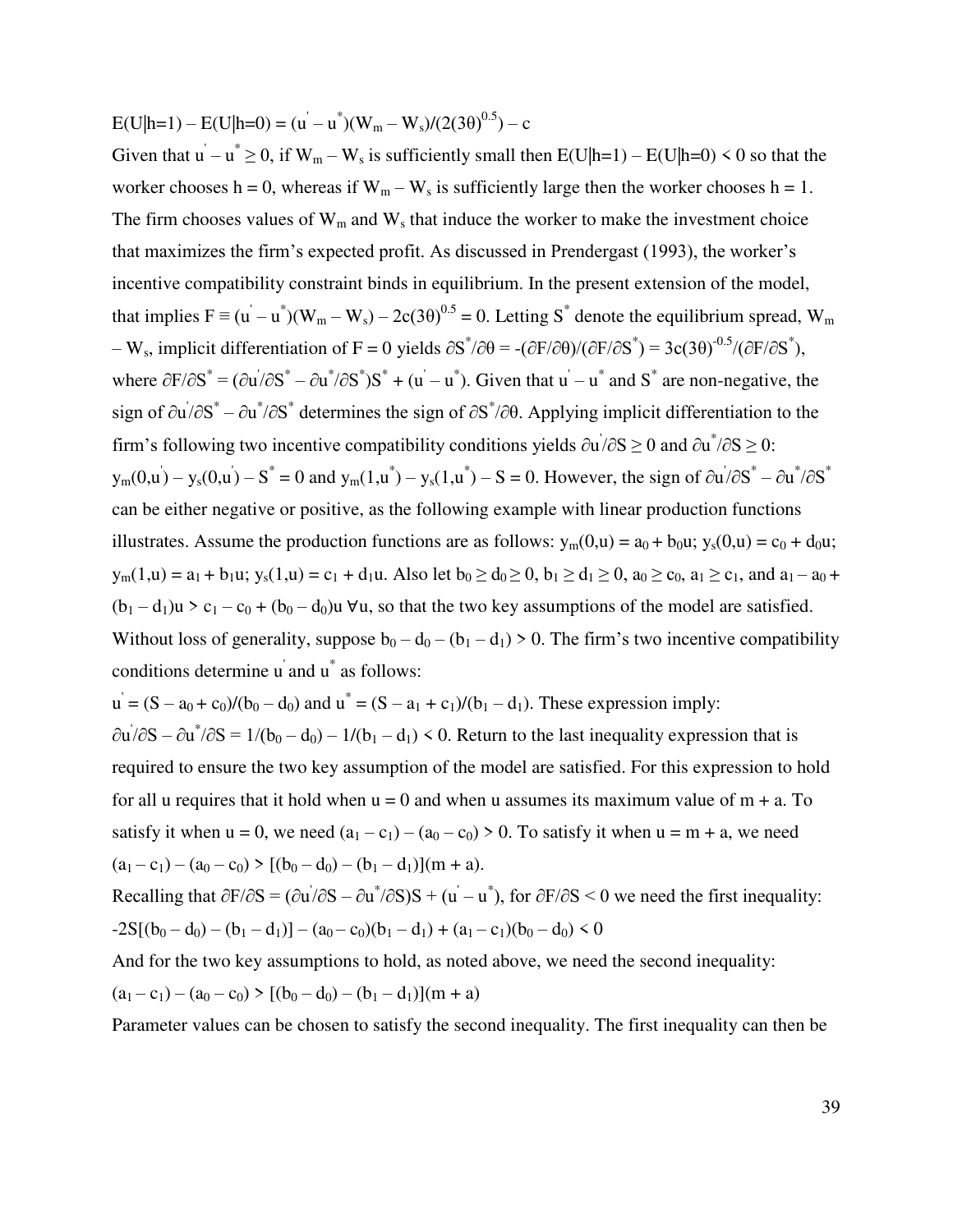made to hold or to fail by changing the value of S, with larger values of the spread making the inequality more likely to hold. Thus, the prediction for the sign of  $\partial S^* / \theta$  is ambiguous. Q.E.D.

Proof of Proposition 4: Let u be distributed symmetrically and continuously on the support  $[\alpha, \beta]$ , and let  $f<sub>u</sub>(u)$  denote its density function. Assume that  $\alpha$  is sufficiently high to ensure that the equilibrium involves no turnover. Assuming  $C(h) = 0.5h^2$  for simplicity, h<sup>\*</sup> is proportional to  $q(0)[E(u_{(2)}) - E(u_{(1)})]$ . Let x be a random variable distributed continuously and symmetrically on [0,1] with density function  $f_x$ , and let  $u = (\beta - \alpha)x + \alpha$ . Since x (and therefore u) is distributed symmetrically, we can assume  $\alpha = 0$  without loss of generality since it is straightforward to show that neither q(0) nor  $E(u_{(2)}) - E(u_{(1)})$  vary with α. First, note that  $E(u_{(2)}) - E(u_{(1)}) = E(\max[u_1, u_2])$  $– E(min[u_1, u_2]) = E(max[βx_1, βx_2]) – E(min[βx_1, βx_2]) = βE(max[x_1, x_2]) – βE(min[x_1, x_2]) = βE(max[x_1, x_2])$  $β[E(x<sub>(2)</sub>) - E(x<sub>(1)</sub>)]$ , so that  $E(u<sub>(2)</sub>) - E(u<sub>(1)</sub>)$  scales linearly with β. Second, it is straightforward to show that  $f_u(t) = (1/\beta) f_x(t/\beta)$ , which implies:

$$
\int_{0}^{\beta} f_{u}^{2}(t)dt = \frac{1}{\beta^{2}} \int_{0}^{\beta} f_{x}^{2} \left(\frac{t}{\beta}\right)dt = \frac{1}{\beta} \int_{0}^{1} f_{x}^{2}(t')dt'
$$
, where the last equality uses the substitution  $t' = t/\beta$ .

This shows that q(0) scales with  $1/\beta$ , canceling the scaling of E[u<sub>(2)</sub>) – E(u<sub>(1)</sub>] with  $\beta$ . Q.E.D.

Proof of Proposition 5 In the classic model, implicit differentiation of the worker's first-order condition, S∂p/∂e<sub>i</sub><sup>\*</sup> – C'(e<sub>i</sub><sup>\*</sup>) = 0, reveals that ∂e<sup>\*</sup>/∂ξ > 0 given the properties of C(e) and satisfaction of the second-order condition. The equilibrium spread is  $S^* = 1/g(0)$ , so  $\partial S^* / \partial \xi = 0$ since  $\xi$  does not appear in g(0). In the market-based model the worker's first-order condition is essentially the same as in the classic model, so a similar argument yields  $\partial h^*/\partial \xi > 0$ . The equilibrium spread is  $S^* = V(E[u_{(2)}] - E[u_{(1)}])$ , so  $\partial S^* / \partial \xi = 0$  since  $\xi$  does not appear in  $(E[u_{(2)}] - E[u_{(1)}])$  $E[u_{(1)}]$ ). This establishes (i). In the market-based model,  $L^* = V_H(h^*(V) + 0.5(E[u_{(2)}] + E[u_{(1)}])$ , so  $\partial L^*/\partial \xi = (\partial L^*/\partial h^*) (\partial h^*/\partial \xi) = V_H \partial h^*/\partial \xi > 0$ , establishing (ii). Point (iii) follows from the participation constraint binding in equilibrium, i.e.  $L^* - C(e^*) = 0$ , and from the properties of C(e). Q.E.D.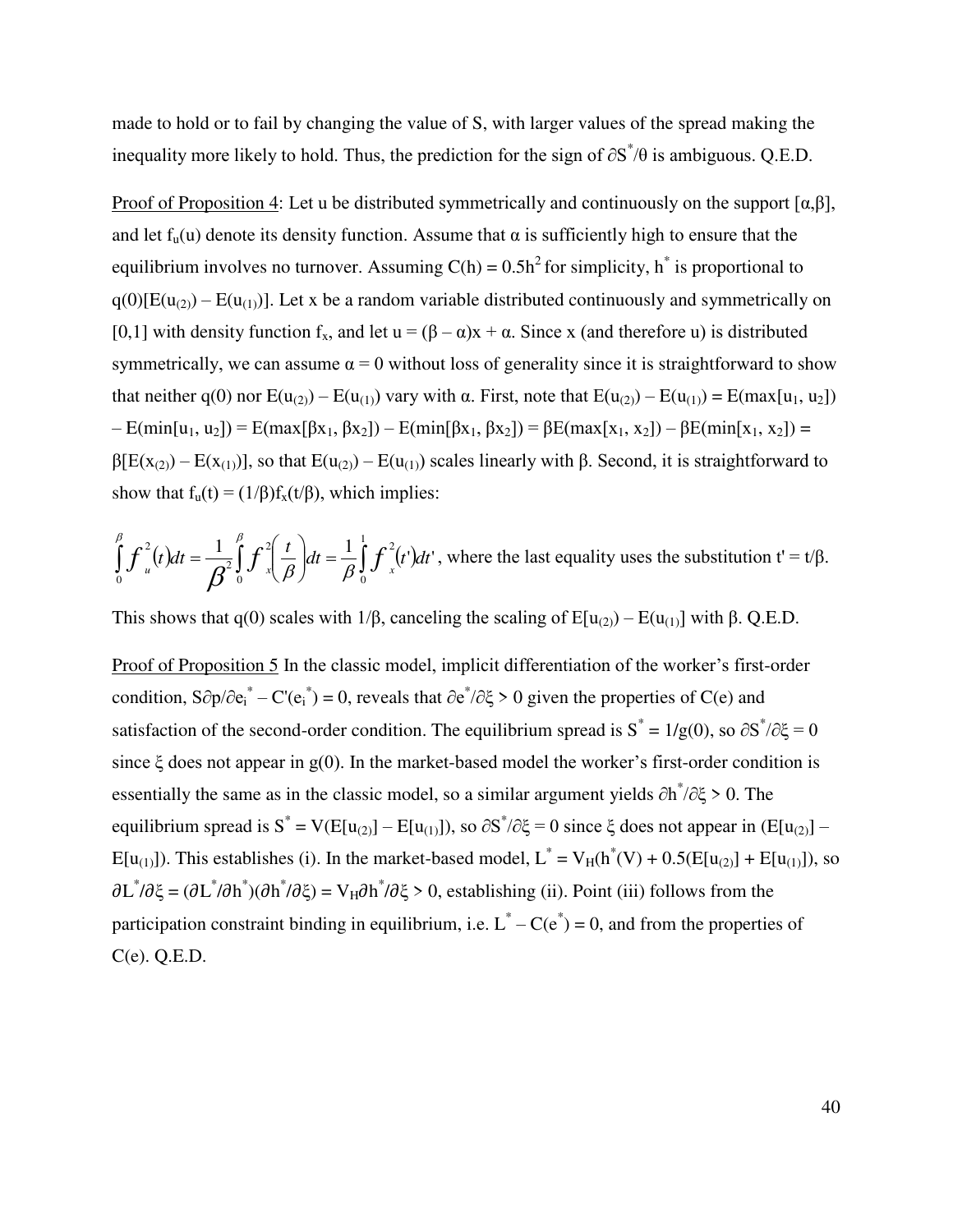# **References**

Acemoglu, D., Pischke, J.S. (1998), "Why Do Firms Train? Theory and evidence," *Quarterly Journal of Economics*, 113, 79–119.

Ackerberg, Daniel A., and Maristella Botticini. 2002. "Endogenous Matching and the Empirical Determinants of Contract Form." *Journal of Political Economy*, Vol. 110, No. 3, pp. 564–91.

Aggarwal, Rajesh K., and Andrew A. Samwick. 1999. "The Other Side of the Trade-off: The Impact of Risk on Executive Compensation." *Journal of Political Economy,* Vol. 107, No. 1, pp. 65–105.

Agrawal, A., C.R. Knoeber, and T. Tsoulouhas (2006), "Are Outsiders Handicapped in CEO Successions?," *Journal of Corporate Finance*, 12, pp. 619-644.

Allen, Douglas, and Dean Lueck. 1992. "Contract Choice in Modern Agriculture: Cash Rent versus Cropshare." *Journal of Law and Economics,* Vol. 35, No. 2, pp. 397–426.

Anderson, Erin, and David C. Schmittlein. 1984. "Integration of the Sales Force: An Empirical Examination." *RAND Journal of Economics,* Vol. 15, No. 3, pp. 385–95.

Audas, R., T. Barmby, and J. Treble (2004), "Luck, Effort, and Reward in an Organizational Hierarchy," *Journal of Labor Economics*, 22, pp. 379-396.

Baker, George, and Bjorn Jorgensen. 2003. "Turbulence, Risk, and Incentives." Unpublished Working Paper, Harvard University.

Baker, G., M. Gibbs, and B. Holmstrom (1994a), "The Internal Economics of the Firm: Evidence from Personnel Data," *Quarterly Journal of Economics*, 109, 881-919.

Baker, G., M. Gibbs, and B. Holmstrom (1994b), "The Wage Policy of a Firm," *Quarterly Journal of Economics*, 109, 921-955.

Baker, G., M.C. Jensen, and K.J. Murphy (1988), "Compensation and Incentives: Practice vs. Theory," *Journal of Finance*, 43, 593-616.

Becker, B. and M. Huselid (1992), "The Incentive Effects of Tournament Compensation Systems," *Administrative Science Quarterly*, 37, pp. 336-350.

Bernhardt, D. (1995), "Strategic Promotion and Compensation," *Review of Economic Studies*, 62, pp. 315-339.

Bognanno, M.L. (2001), "Corporate Tournaments," *Journal of Labor Economics*, 19, pp. 290- 315.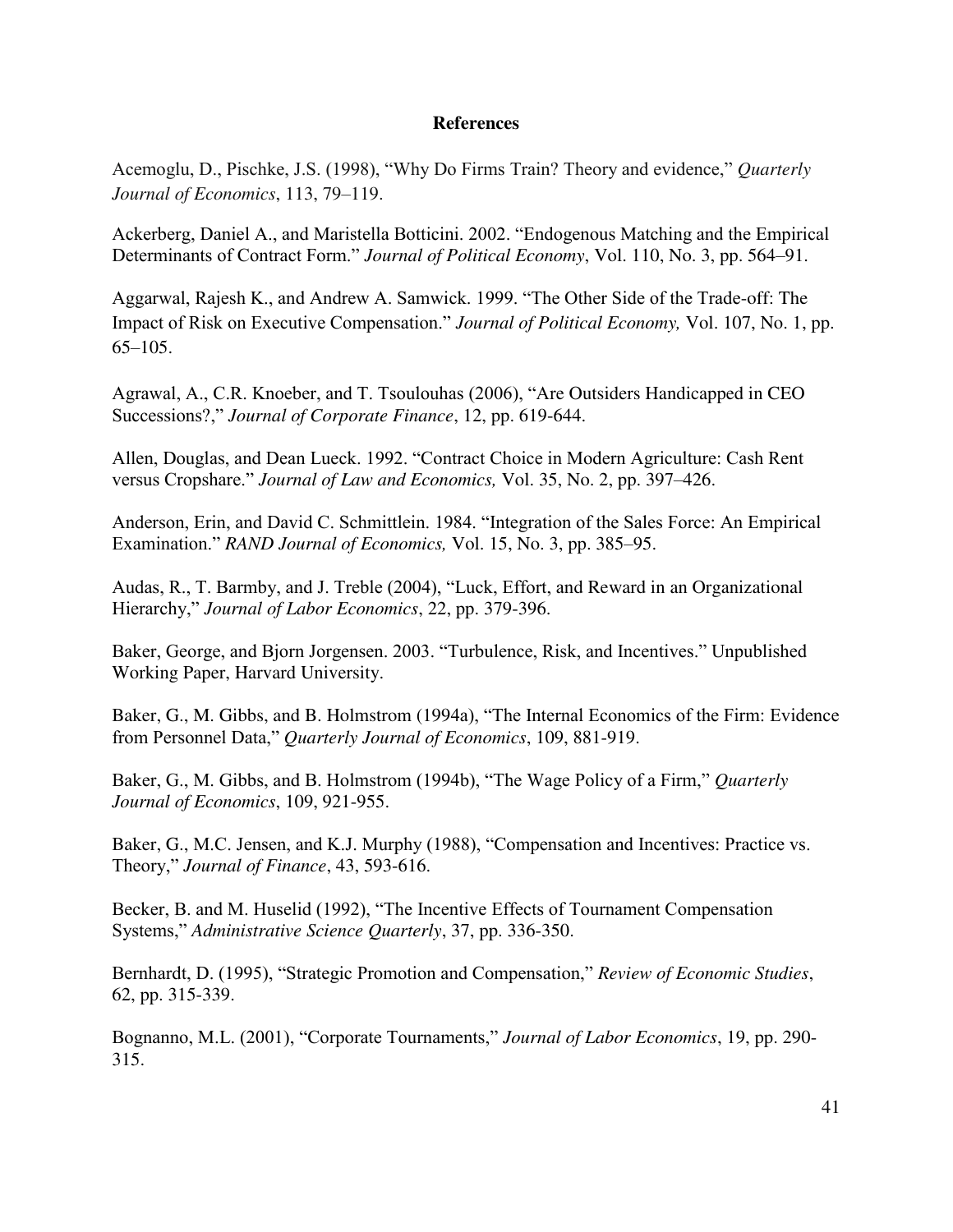Campbell, D. (2008), "Nonfinancial performance measures and promotion-based incentives," *Journal of Accounting Research*, 46, 297– 332.

Carmichael, L. (1983), "Firm-specific human capital and promotion ladders," *Bell Journal of Economics* 14, 251–258.

Chan, W. (1996), "External Recruitment Versus Internal Promotion," *Journal of Labor Economics*, 14, pp. 555-570.

Chang, C., Wang, Y. (1996), "Human capital investment under asymmetric information: the Pigovian conjecture revisited," *Journal of Labor Economics*, 14, 505–519.

Chen, K.-P., 2003, "Sabotage in Promotion Tournaments". *Journal of Law, Economics and Organization*, 19, 119-140.

Conyon, Martin J., and Kevin J. Murphy. 2000. "The Prince and the Pauper? CEO Pay in the United States and United Kingdom." *The Economic Journal,* Vol. 110, No. 467, pp. 640–71.

Core, John, and Wayne Guay. 1999. "The Use of Equity Grants to Manage Optimal Equity Incentive Levels*." Journal of Accounting and Economics*, Vol. 28, No. 2, pp. 151–84.

DeVaro, Jed. 2006a. "Strategic Promotion Tournaments and Worker Performance." *Strategic Management Journal* 27(8): 721-740.

DeVaro, Jed. 2006b. "Internal Promotion Competitions in Firms." *The RAND Journal of Economics*, vol. 37, pp. 521–541.

DeVaro, Jed, and Dana Brookshire. 2007. "Promotions and Incentives in Nonprofit and For-Profit Organizations." *Industrial and Labor Relations Review*, 60(3), 311-339.

DeVaro, Jed, and Fidan Ana Kurtulus. 2010. "An Empirical Analysis of Risk, Incentives, and the Delegation of Worker Authority." *Industrial and Labor Relations Review*, 63(4), 637-657.

DeVaro, Jed, and Hodaka Morita. 2011. "Internal Promotion and External Recruitment: A Theoretical and Empirical Analysis" Mimeo: University of New South Wales.

DeVaro, Jed, and Michael Waldman. 2011. "The Signaling Role of Promotions: Further Theory and Empirical Evidence" Forthcoming in *Journal of Labor Economics*.

DeVaro, Jed, and Suraj Prasad. 2011. "Delegation and Incentives: A Tradeoff Between Exploration and Exploitation" Mimeo: University of New South Wales.

Drago, Robert, and Gerald Garvey. 1998. "Incentives for Helping on the Job: Theory and Evidence," *Journal of Labor Economics* 16(1), 1-25.

Ehrenberg, R.G. and M.L. Bognanno (1990a), "Do Tournaments Have Incentive Effects?," *Journal of Political Economy*, 98, pp. 1307-1324.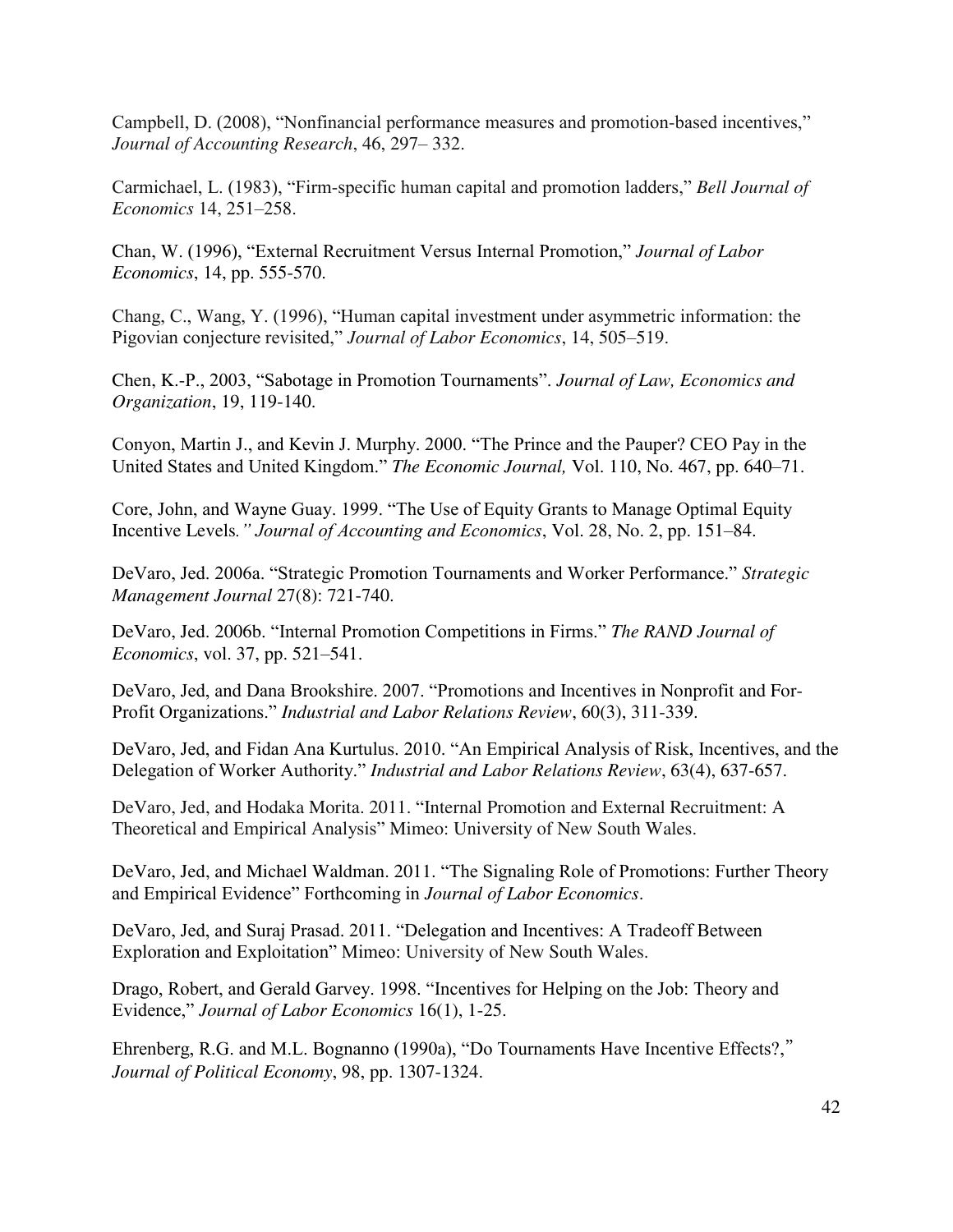Ehrenberg, R.G. and M.L. Bognanno (1990b), "The Incentive Effects of Tournaments Revisited: Evidence from the European PGA Tour," *Industrial & Labor Relations Review*, 43, pp. 74S-88S.

Eriksson, T. (1999), "Executive Compensation and Tournament Theory," *Journal of Labor Economics*, 17, pp. 262-280.

Fairburn, James A. and James M. Malcomson, 2001. "Performance, Promotion, and the Peter Principle," *Review of Economic Studies*, 68(1), 45-66.

Foss, Nicolai J., and Keld Laursen. 2005. "Performance Pay, Delegation and Multitasking Under Uncertainty and Innovativeness: An Empirical Investigation." *Journal of Economic Behavior and Organization*, Vol. 58, No. 2, pp. 246–76.

Garen, John E. 1994. "Executive Compensation and Principal-Agent Theory." *Journal of Political Economy,* Vol. 102, No. 6, pp. 1175–99.

Garvey, G. and P.L. Swan (1992), "Managerial Objectives, Capital Structure, and the Provision of Work Incentives," *Journal of Labor Economics*, 10, pp. 357-379.

Gerhart, B. and G. Milkovich (1989), "Salaries, Salary Growth, and Promotions of Men and Women in a Large Private Firm," in R. Michael, H. Hartmann, and B. O'Farrell, eds., *Pay Equity: Empirical Inquiries*, (National Academy Press*,* Washington D.C.), 23-48.

Ghosh, S. and M. Waldman (2010), "Standard Promotion Practices Versus Up-or-Out Contracts," *Rand Journal of Economics*, 41, pp. 301-325.

Gibbons, Robert and Michael Waldman. 1999a. A theory of wage and promotion dynamics inside firms. *Quarterly Journal of Economics* 114, no. 4:1321-58.

Gibbons, R. and M. Waldman (1999b), "Careers in Organizations: Theory and Evidence," in O.Ashenfelter and D. Card, eds., *Handbook of Labor Economics, Volume 3*, (North-Holland: Amsterdam, The Netherlands), 2373-2437.

Gibbons, Robert and Michael Waldman. 2006. Enriching a theory of wage and promotion dynamics inside firms. *Journal of Labor Economics* 24, no. 1:59-107.

Gibbs, M. (1994), "Testing Tournaments? An Appraisal of the Theory and Evidence", *Labor Law Journal*.

Gibbs, M. (1995), "Incentive Compensation in a Corporate Hierarchy," *Journal of Accounting and Economics*, 19, pp. 247-277.

Gibbs, M. (1996), "Promotions and Incentives." Unpublished working paper, University of Chicago.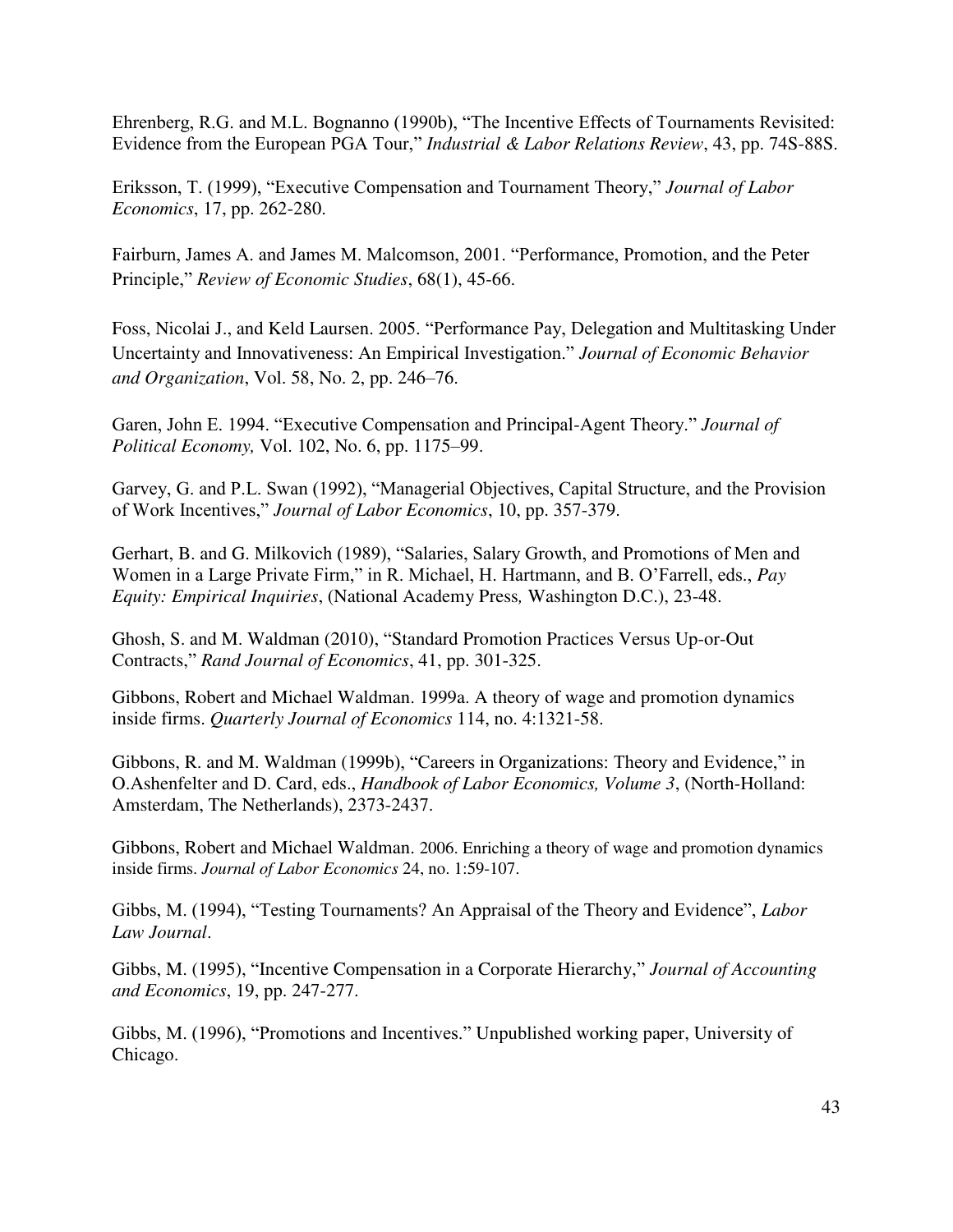Golan, L. (2005), "Counteroffers and Efficiency in Labor Markets with Asymmetric Information," *Journal of Labor Economics*, 23, pp. 373-393.

Green, J.R. and N. Stokey (1983), "A Comparison of Tournaments and Contracts," *Journal of Political Economy*, 91, pp. 349-364.

Greenwald, B. (1986), "Adverse Selection in the Labour Market," *Review of Economic Studies*, 53, 325-347.

Gürtler, Oliver (2008), "On Sabotage in Collective Tournaments." *Journal of Mathematical Economics* 44, pp. 383-393.

Holmström, Bengt. 1979. "Moral Hazard and Observability," *Bell Journal of Economics,* Vol. 10, No. 1, pp. 74–91.

John, George and Barton Weitz. 1989. "Salesforce Compensation: An Empirical Investigation of Factors Related to Use of Salary Versus Incentive Compensation." *Journal of Marketing Research*, Vol. 26, No. 1, pp. 1–14.

Kawasaki, Seiichi and John McMillan. 1987. "The Design of Contracts: Evidence from Japanese Subcontracting." *Journal of the Japanese and International Economies*, 1(3), pp. 327–49.

Knoeber, C.R. and W.N. Thurman (1994), "Testing the Theory of Tournaments: An Empirical Analysis of Broiler Production," *Journal of Labor Economics*, 12, pp. 155-179.

Konrad, K.A., (2000), "Sabotage in Rent-Seeking Contests," *Journal of Law, Economics and Organization*, 16, 155-165.

Kräkel, M., (2005) "Helping and Sabotaging in Tournaments." *International Game Theory Review*, 7, 211-228.

Lafontaine, Francine. 1992. "Agency Theory and Franchising: Some Empirical Results." *RAND Journal of Economics*, Vol. 23, No. 2, pp. 263–83.

Lambert, Richard A., and David F. Larcker. 1987. "An Analysis of the use of Accounting and Market Measures of Performance in Executive Compensation Contracts." *Journal of Accounting Research,* Vol. 25 (Supplement), pp. 85–125.

Lambert, R., D. Larcker, and K. Weigelt (1993), "The Structure of Organizational Incentives," *Administrative Science Quarterly*, 38, pp. 438-461.

Lazear, Edward P. and Sherwin Rosen. 1981. "Rank-Order Tournaments as Optimum Labor Contracts." *Journal of Political Economy*, vol. 89, pp. 841–864.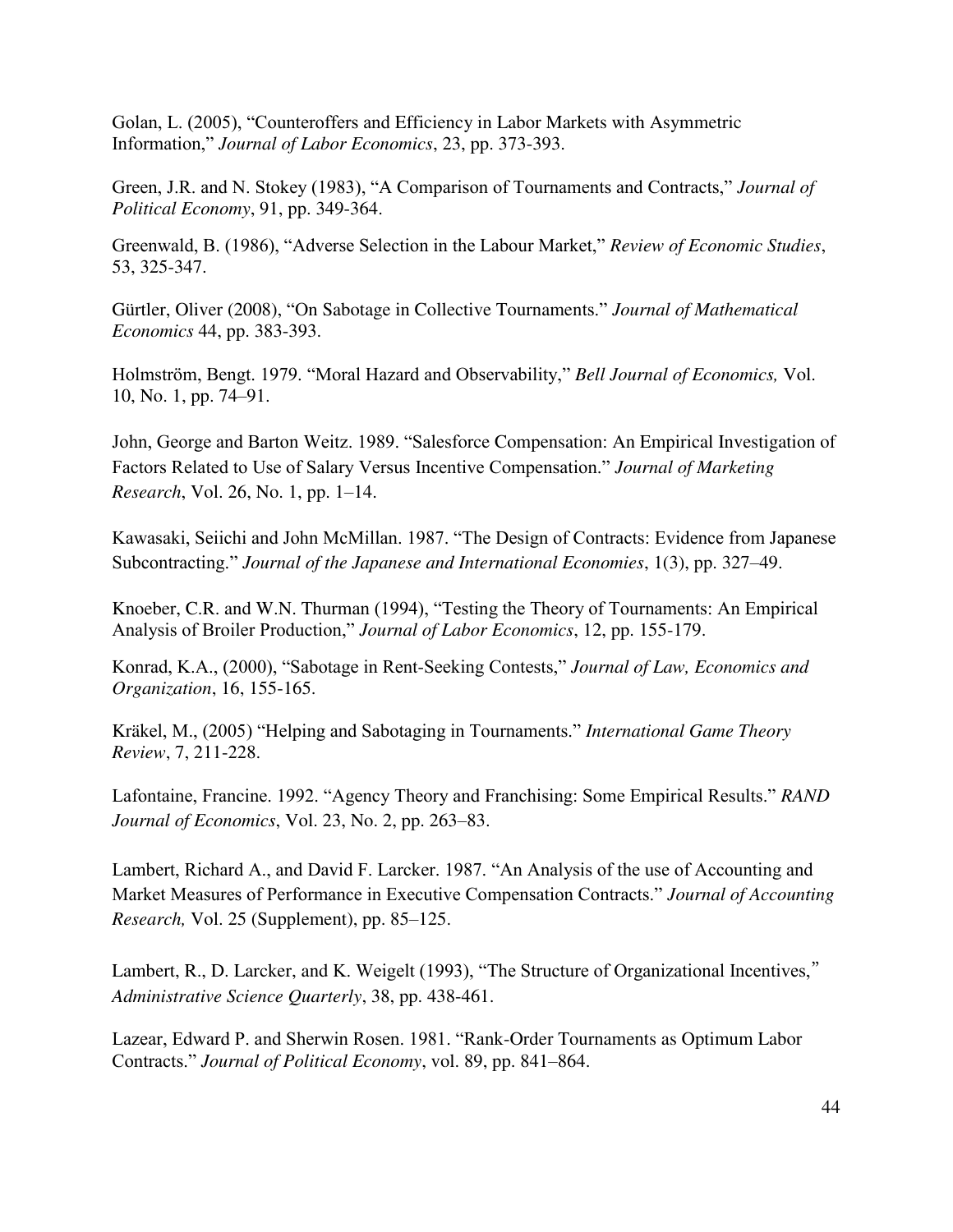Lazear, Edward. 1986. "Raids and offer matching." *Research in Labor Economics* 8, part A:141- 65.

Lazear, E. (1989), "Pay Equality and Industrial Politics," *Journal of Political Economy*, 97, pp. 561-580.

Lazear, E. (1992), "The Job as a Concept," in W. Bruns, ed., *Performance Measurement, Evaluations, and Incentives* (Harvard University Press: Boston, MA), 183-215.

Lazear, E. (1999), "Personnel Economics: Past Lessons and Future Directions," *Journal of Labor Economics*, 17, pp. 199-236.

Lazear, E. and P. Oyer (2010), "Personnel Economics," in R. Gibbons and J. Roberts, eds., *Handbook of Organizational Economics*, Forthcoming.

Leffler, Keith B., and Randal R. Rucker. 1991. "Transactions Costs and the Efficient Organization of Production: A Study of Timber-Harvesting Contracts." *Journal of Political Economy,* Vol. 99, No. 5, pp. 1060–87.

Levy, Armando, and Tomislav Vukina. 2004. "The League Composition Effect in Tournaments with Heterogeneous Players: An Empirical Analysis of Broiler Contracts." *Journal of Labor Economics*, Vol. 22, No. 2, pp. 353-377.

MacLeod, W.B. and J.M. Malcomson (1988), "Reputation and Hierarchy in Dynamic Models of Employment," *Journal of Political Economy*, 96, pp. 832-854.

Main, B., C. O'Reilly III, and J. Wade (1993), "Top Executve Pay: Tournaments or Teamwork?," *Journal of Labor Economics*, 11, pp. 606-628.

Malcomson, J.M. (1984), "Work Incentives, Hierarchy, and Internal Labor Markets," *Journal of Political Economy*, 92, pp. 486-507.

Martin, Robert E. 1988. "Franchising and Risk Management." *The American Economic Review,* Vol. 78, No. 5, pp. 954–68.

McCue, K. (1996), "Promotions and Wage Growth," *Journal of Labor Economics*, 14, 175- 209.

Mengistae, Taye, and Lixin Colin Xu. 2004. "Agency Theory and Executive Compensation: The Case of Chinese State-Owned Enterprises." *Journal of Labor Economics*, Vol. 22, No. 3, pp. 615–37.

Meyer, M.A. (1991), "Learning from Coarse Information: Biased Contests and Career Profiles," *Review of Economic Studies*, 58, pp. 15-41.

Meyer, M.A. (1992), "Biased Contests and Moral Hazard: Implications for Career Profiles,"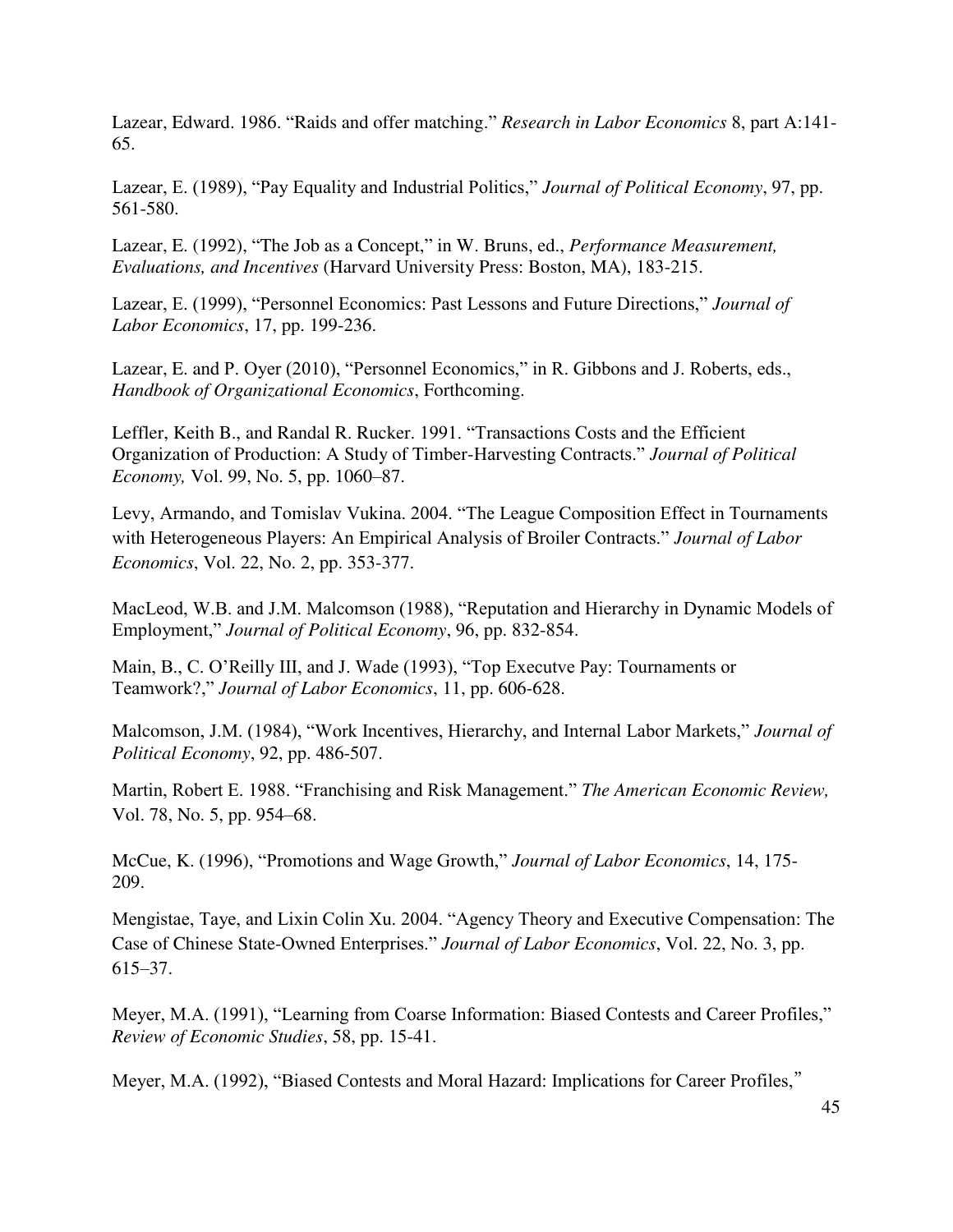*Annales d'Economic et de Statistique*, 25/26, pp. 165-187.

Meyer, Margaret, Paul R. Milgrom, and D. John Roberts, 1992. "Organizational Prospects, Influence Costs, and Ownership Changes," *Journal of Economics and Management Strategy*,  $1(1)$ , 9-35.

Milgrom, P. and S. Oster (1987), "Job Discrimination, Market Forces, and the Invisibility Hypothesis," *Quarterly Journal of Economics*, 102, 453-476.

Milgrom, Paul R. and D. John Roberts, 1988. "An Economic Approach to Influence Activities in Organizations," *American Journal of Sociology*, 94(supplement), S154-S179.

Mookherjee, D. (1984), "Optimal Incentive Schemes with Many Agents," *Review of Economic Studies*, 51, pp. 433-446.

Murphy, K.J. (1985), "Corporate Performance and Managerial Remuneration: An Empirical Analysis," *Journal of Accounting and Economics*, 7, 11-42.

Nalebuff, B.J. and J.E. Stiglitz (1983), "Prizes and Incentives: Towards a General Theory of Compensation and Competition," *Bell Journal of Economics*, 14, pp. 21-43.

Norton, Seth W. 1988. "An Empirical Look at Franchising as an Organizational Form." *Journal of Business*, Vol. 61, No. 2, pp. 197–218.

O'Keeffe, M., W.K. Viscusi, and R.J. Zeckhauser (1984), "Economic Contests: Comparative Reward Schemes," *Journal of Labor Economics*, 2, pp. 27-56.

O'Reilly III, C., B. Main, and G. Crystal (1988), "CEO Compensation as Tournament and Social Comparison: A Tale of Two Theories," *Administrative Science Quarterly*, 33, pp. 257-274.

Owan, H. (2004), "Promotion, Turnover, Earnings, and Firm-Sponsored Training," *Journal of Labor Economics*, 22, pp. 955-978.

Oyer, Paul. 2004. "Why Do Firms Use Incentives That Have No Incentive Effects?" *Journal of Finance*, Vol. LIX, No. 4, pp. 1619–49.

Oyer, Paul, and Scott Schaefer. 2005. "Why Do Some Firms Give Stock Options to All Employees?: An Empirical Examination of Alternative Theories." *Journal of Financial Economics,* Vol. 76, No. 1, pp. 99–133.

Prendergast, C. (1993), "The Role of Promotion in Inducing Specific Human Capital Acquisition," *Quarterly Journal of Economics*, 108, pp. 523 – 534.

Prendergast, C. (1999), "The Provision of Incentives in Firms," *Journal of Economic Literature*, 37, pp. 7-63.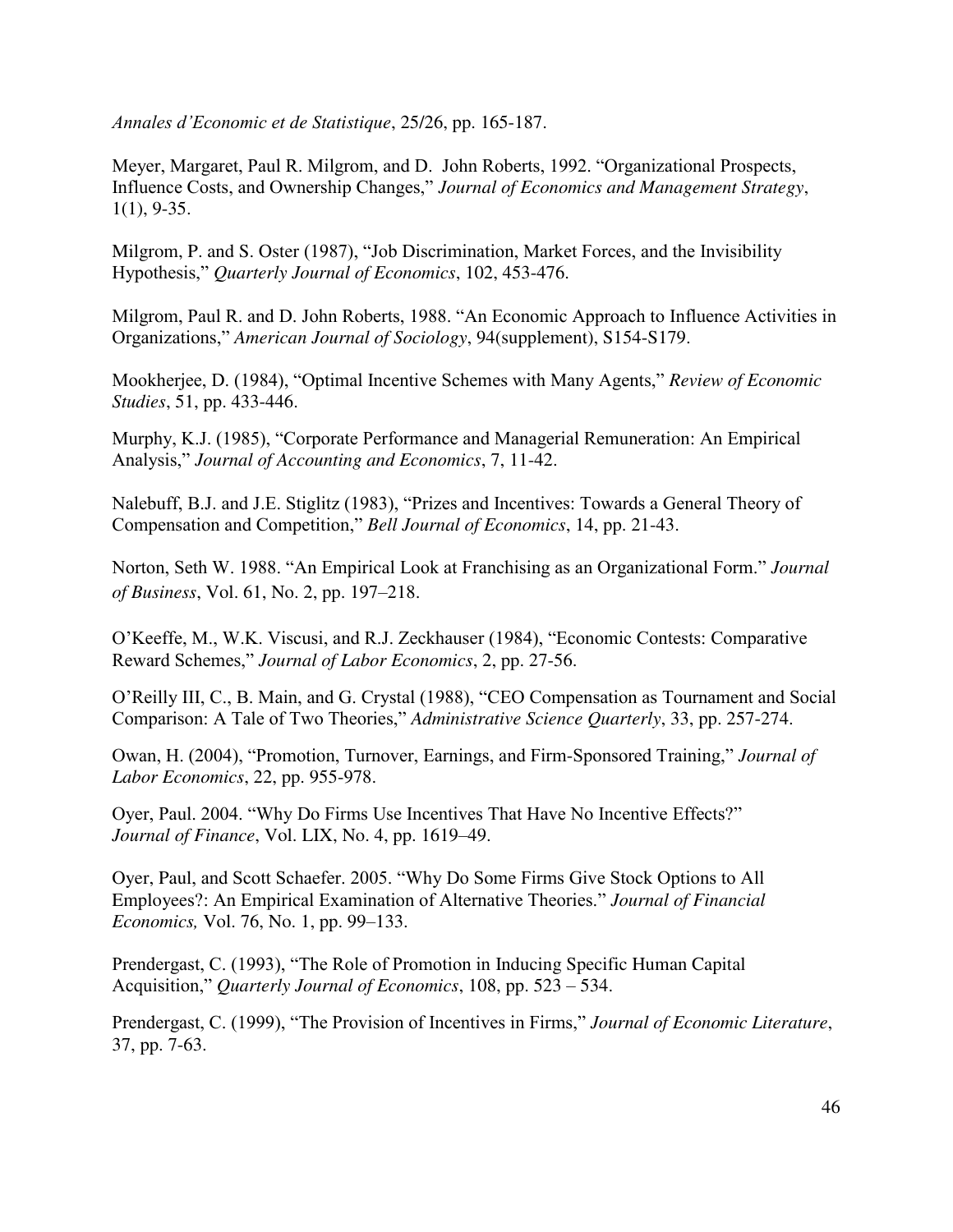Prendergast, C. (2000): "What trade-off of risk and incentives?" *American Economic Review Papers and Proceedings*, 90, 421-425.

Prendergast, Canice. 2002. "The Tenuous Trade-off Between Risk and Incentives." *Journal of Political Economy*, Vol. 110, No. 5, pp. 1071–1102.

Raith, Michael. 2003. "Competition, Risk, and Managerial Incentives." *American Economic Review*, Vol. 93, No. 4, pp. 1425–36.

Raith, Michael. 2008. "Specific Knowledge and Performance Measurement." *RAND Journal of Economics*, Vol. 39, No. 4, pp. 1059–79.

Rantakari, Heikki. 2008. "On the Role of Uncertainty in the Risk-Incentives Tradeoff", *The B.E. Journal of Theoretical Economics* (Topics), 8(1).

Rao, C. H. Hanumantha. 1971. "Uncertainty, Entrepreneurship, and Sharecropping in India." *Journal of Political Economy,* Vol. 79, No. 3, pp. 578–95.

Ricart i Costa, J. (1988), "Managerial Task Assignments and Promotions," *Econometrica*, 56, pp. 449-466.

Rosen, S. (1982), "Authority, Control, and the Distribution of Earnings," *Bell Journal of Economics*, 13, 311-323.

Rosen, Sherwin. 1986. "Prizes and Incentives in Elimination Tournaments." *American Economic Review*, Vol. 76, 701-716.

Schaefer, Scott, 1998. "Influence Costs, Structural Inertia, and Organizational Change," *Journal of Economics and Management Strategy*, 7(2), 237-263.

Serfes, Konstantinos. 2005. "Risk Sharing vs. Incentives: Contract Design Under Two-sided Heterogeneity." *Economics Letters*, Vol. 88, No. 3, pp. 343–49.

Shavell, Steven M. 1979. "Risk Sharing and Incentives in the Principal and Agent Relationship." *Bell Journal of Economics*, Vol. 10*,* No. 1, pp. 55–73.

Tsoulouhas, T., C.R. Knoeber, and A. Agrawal (2007), "Contests to Become CEO: Incentives, Selection and Handicaps," *Economic Theory*, 30, pp. 195-221.

Waldman, M. (1984a). "Job Assignments, Signaling and Efficiency." *Rand Journal of Economics*. Vol. 15, 255-270.

Waldman, M. (1984b), "Worker Allocation, Hierarchies, and the Wage Distribution," *Review of Economic Studies*, 51, 95-109.

Waldman, M. (1990), "Up-or-out-contracts: a Signalling Perspective," *Journal of Labor Economics*, 8, 230–250.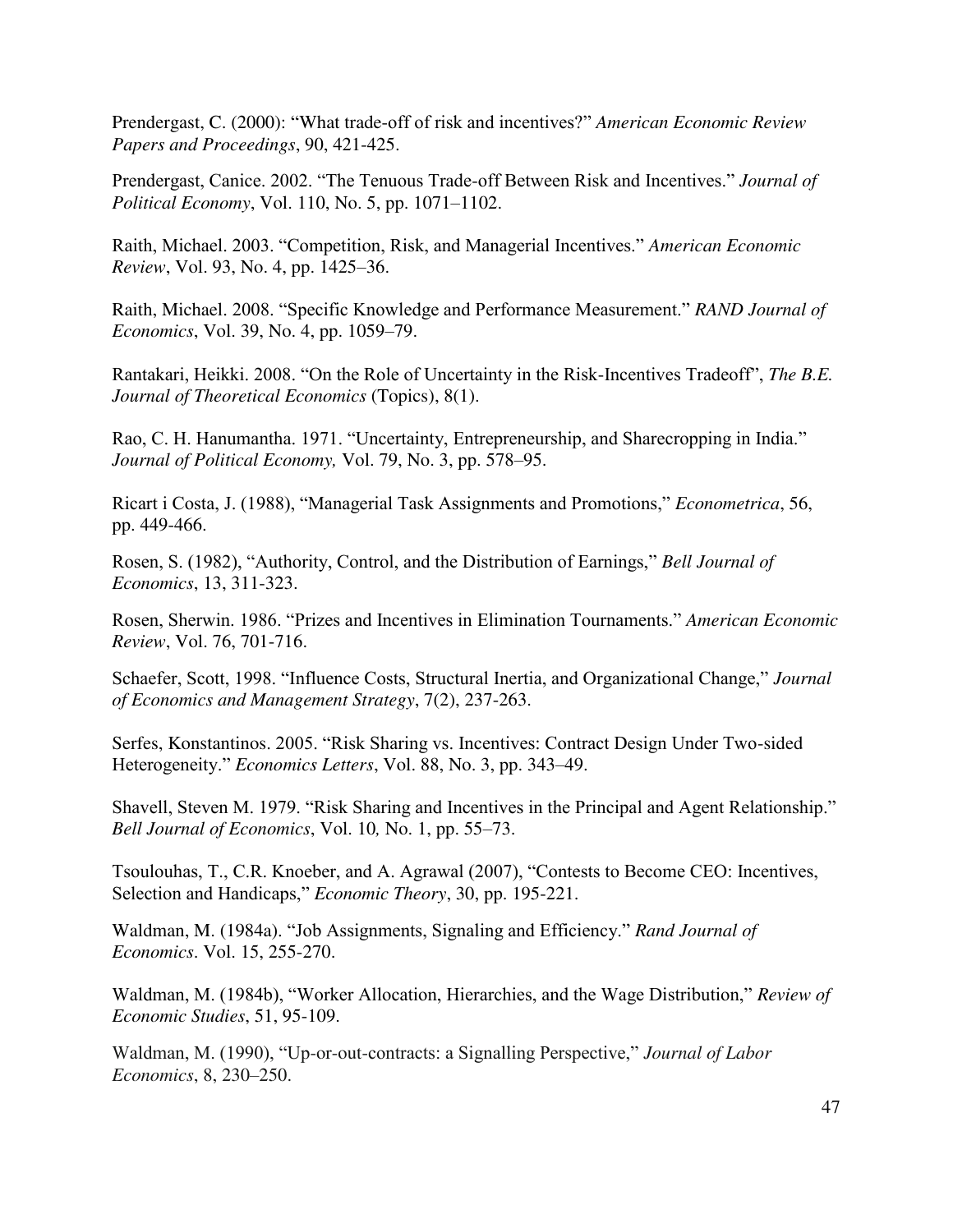Waldman, M. (2003), "Ex Ante Versus Ex Post Optimal Promotion Rules: The Case of Internal Promotion," *Economic Inquiry*, 41, pp. 27-41.

Waldman, M. (2010), "Theory and Evidence in Internal Labor Markets", in R. Gibbons and J.Roberts, eds., *Handbook of Organizational Economics*.

Waldman, Michael. 2011. "Classic Promotion Tournaments versus Market-Based Tournaments", working paper, Cornell University.

Wulf, Julie. 2007. "Authority, Risk, and Performance Incentives: Evidence from Division Manager Positions Inside Firms." *Journal of Industrial Economics*, 55(1), pp. 169–96.

Yermack, David. 1995. "Do Corporations Award CEO Stock Options Effectively." *Journal of Financial Economics*, Vol. 39, No. 2, pp. 237–69.

Zabojnik, Jan. 1996. "Pay-Performance Sensitivity and Production Uncertainty. *Economic Letters,* Vol. 53, No. 3, pp. 291–96.

Zábojník, Ján and Dan Bernhardt. 2001. "Corporate Tournaments, Human Capital Acquisition, and the Firm Size-Wage Relation." *Review of Economic Studies*, vol. 68, pp. 693–716.

Zábojník, J. (2011), "Promotion Tournaments in Market Equilibrium," Forthcoming *Economic Theory*.